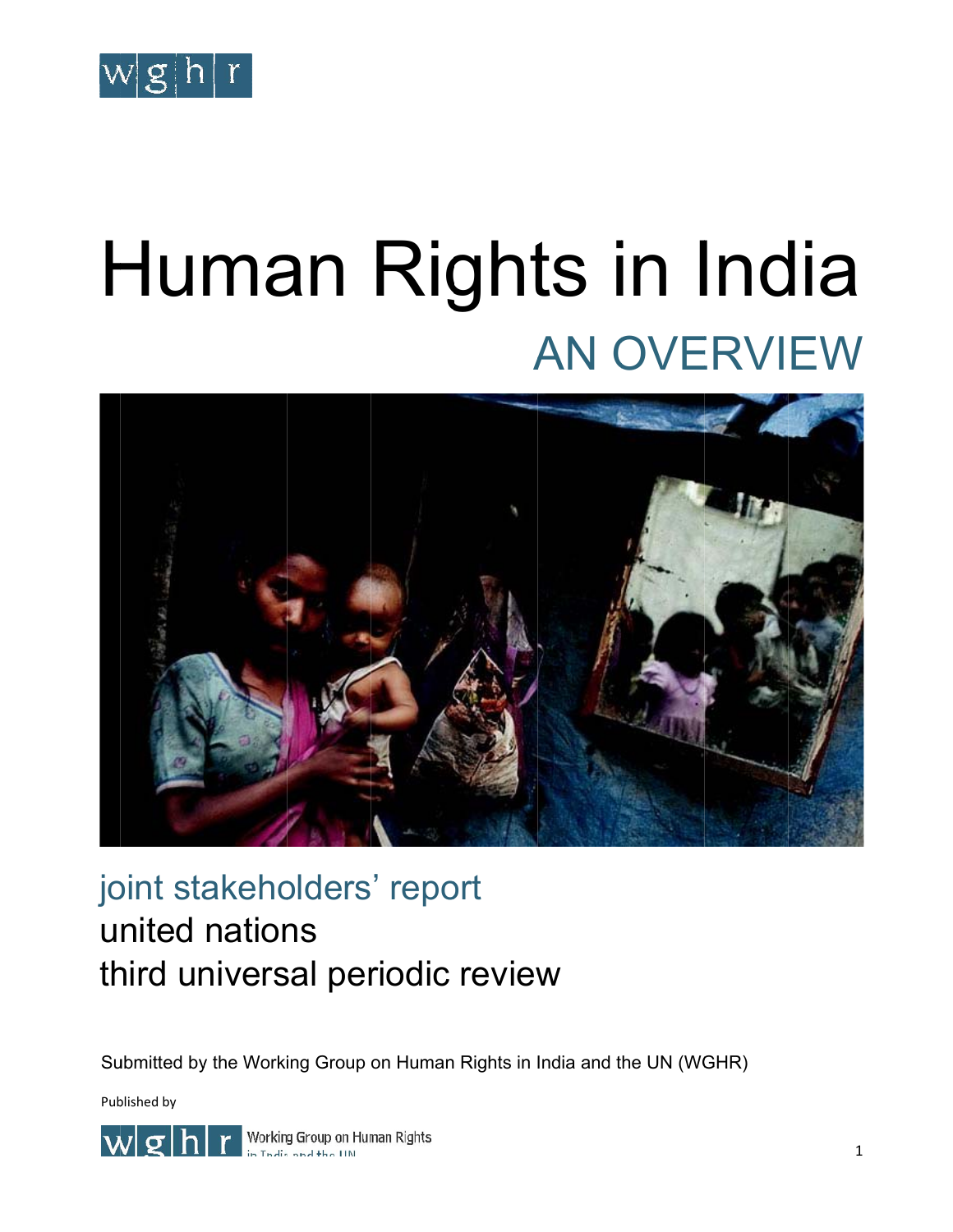#### **Introduction (Methodology and Consultation Process)**

1.Since 2009 a collection of CSOs has been actively monitoring and making submissions on India's UPR along with several hundred others across India's 29 states.<sup>1</sup>During the period following the adoption in 2012 of India's second UPR recommendations, WGHR has been active in preparing a monitoring tool and in supporting collective consultations across the country and including through thematic consultations that led to the formulation of a mid-term report.<sup>2</sup>

2. Thematic and regional consultations held in 2016 in which over 1000 grassroots organisations and individuals from 20 states have participated have resulted in the present collective submission which was jointly agreed at a national convening on 9 and 10<sup>th</sup>.<sup>3</sup>.

#### **Economic Social and Cultural Rights – Development and Poverty**

1. As per UPR I Recommendation 10 and UPR II Recommendation 134, India committed to address socio-economic inequities and eliminate the gap between rich and poor. Despite being the world's fastest-growing large economy with a growth rate of 7.6 per cent in 2015-16<sup>4</sup>, the average decline in the poverty ratio was recorded at 2.18 percentage points per year during the 7-year period 2004-05 to  $2011$ -12. $^5$  .

2. The poor accounted for 29.6 per cent (363 million) of the total population in 2011-2012.<sup>6</sup> India's economic policies perpetuate 'exclusion' resulting in inequalities and a widening gap between urban and rural areas.<sup>7</sup>

3. India needs to spend USD 61.11 billion a year, or 3.77% of its gross domestic product, to tackle extreme poverty and rural distress."<sup>8</sup>

 1 See WGHR's stakeholders report on India's UPR II – (add title and website).

<sup>&</sup>lt;sup>2</sup>In 2015 WGHR organised five regional consultations and five national thematic consultations (comprising of 250 human rights organisations, CSOs, individual activists, academics and media activists) to assess the progress achieved in the implementation of recommendations given to India during the first and second cycles of Universal Periodic Review (UPR). The outcome was the "WGHR-India-Stakeholders Assessment Report 2015 on the Implementation of UPR I and UPR II Recommendations. see: www.wghr.org

<sup>&</sup>lt;sup>3</sup>During July and August 2016, State Consultations for UPR III were organized in nearly 20 states across the country, including Maharashtra, Gujarat, Karnataka, Bihar, Tamil Nadu, Kerala, 8 North Eastern states, Haryana and Uttar Pradesh, in which approximately a thousand grassroots level human rights organizations, activists and state experts took part

<sup>4</sup> India's gross domestic product (GDP) grew 7.6 per cent in 2015-16, powered by a rebound in farm output, and an improvement in electricity generation and mining production in the fourth quarter of the fiscal. Economic growth was estimated at 7.2 per cent in 2014-15. See: GDP: At 7.6%, India's growth points to fastest growing large economy, Express Economic Bureau, June 1, 2016, New Delhi http://indianexpress.com/article/business/economy/gdp-7-9-percent-its-official-india-is-now-the-fastest-growing-

economy-in-the-world/<br><sup>5</sup> Poverty ratio in the country has declined to 21.9% in 2011-12 from 37.2% in 2004-05 on account of increase in per capita consumption. The percentage of persons below poverty line in 2011-12 has been estimated at 25.7% in rural areas, 13.7% in urban areas and 21.9% for the country as a whole. See: Poverty declines to 21.9% in 2011-12: Planning Commission, Times of India, July 23, 2013 http://timesofindia.indiatimes.com/business/india-business/Poverty-declines-to-21-9-in-2011-12-Planning-Commission/articleshow/21276053.cms<br><sup>6</sup> Defining poverty has been a controversial exercise in India. The new Niti Ayog has also not developed any poverty-related

standards. See, 'A govt panel on poverty doesn't know what it is,' Hindustan Times, 11 September 2016.

The Rangarajan committee in its report submitted in 2014, which has retained consumption expenditure as the basis for determining poverty, has pegged the total number of poor in the country at 363 million or 29.6 per cent of the population against 269.8 million (21.9 per cent) by the Suresh Tendulkar committee. See: Yogima Seth Sharma, India has 100 million more poor: C Rangarajan Committee, ET Bureau July 7, 2014. http://articles.economictimes.indiatimes.com/2014-07-

<sup>07/</sup>news/51133608\_1\_poverty-line-consumption-expenditure-tendulkar-committee<br><sup>7</sup>The percentage of persons below the Poverty Line in 2011-12 has been estimated as 25.7% in rural areas, 13.7% in urban areas and 21.9% for the country as a whole. The respective ratios for the rural and urban areas were 41.8% and 25.7% and 37.2% for the country as a whole in 2004-05. It was 50.1% in rural areas, 31.8% in urban areas and 45.3% for the country as a whole in 1993-94. See: Press Note on Poverty Estimates, 2011-12, Planning Commission, Government of India, July 2013 Available at http://planningcommission.nic.in/news/pre\_pov2307.pdf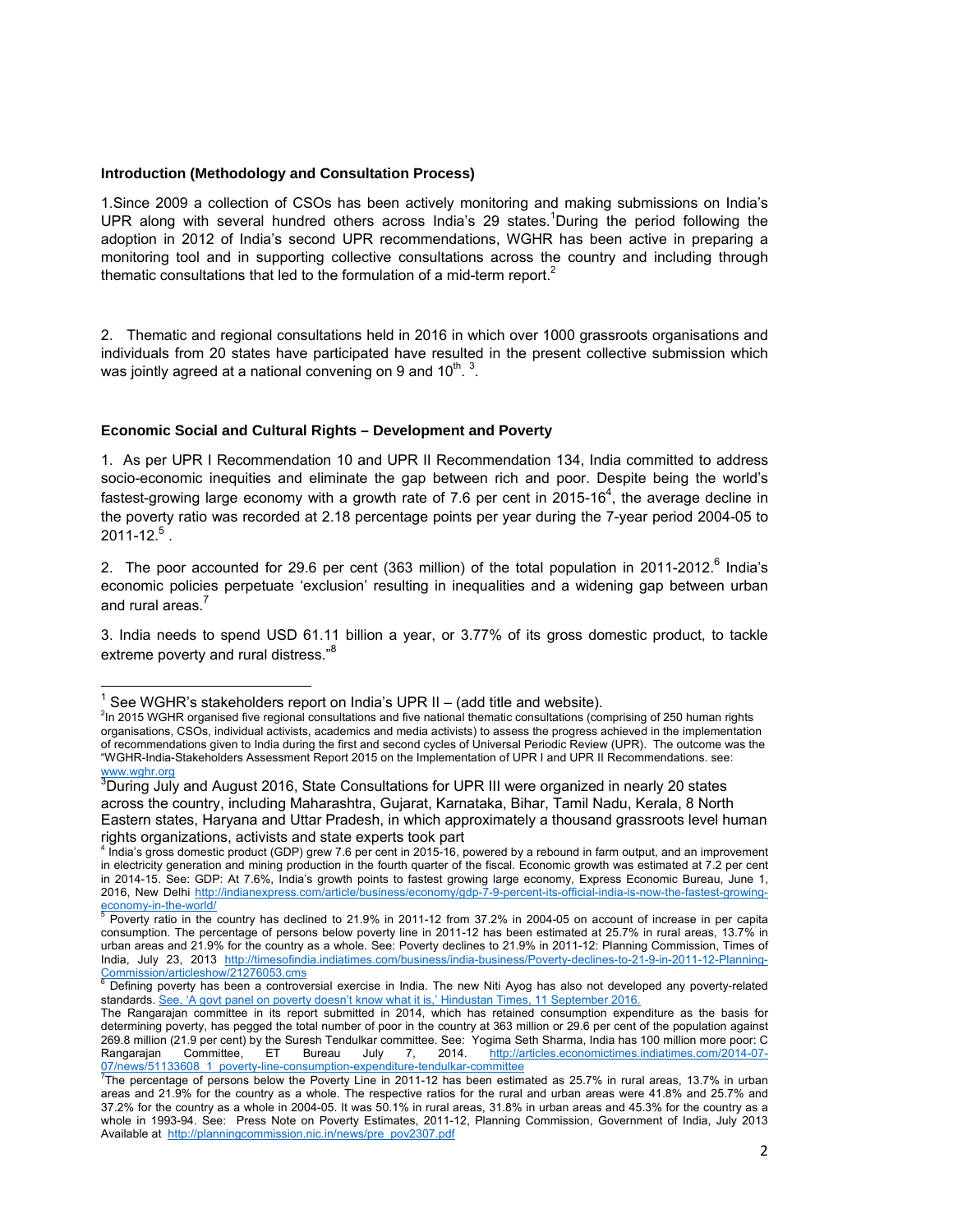4. There has been a sharp reduction in expenditure $9$  in most rural programmes to address rural poverty such as for MGNREGA $^{10}$  which has affected the rural poor.<sup>11</sup>

#### **Rights to Adequate Housing and Land12**

- 1. In both UPR I and II, only one recommendation was made on housing<sup>13</sup>; there was no recommendation on land.<sup>14</sup>
- 2. India does not recognise Housing as a Human Right. India has the world's largest number of homeless and landless persons.<sup>15</sup> The national housing shortage was 18.78 million houses for urban areas<sup>16</sup> and 40 million for rural areas; 96 per cent for low-income groups. In the absence of affordable/public housing, 13.75 million households live in inadequate settlements/'slums' without access to basic services.<sup>17</sup>
- 3. Though India has launched several schemes, including Housing for All–2022,<sup>18</sup> it has not made significant progress in realizing the rights to adequate housing and land, especially for the most marginalized. This is largely because India does not recognize housing as a human right and is pursuing a macro-economic paradigm that promotes homelessness, forced evictions, land grabbing/alienation, and displacement.

billion person-days in 2014-15. This was also the case with the average number of days of employment provided, which fell from 54 person-days per household in 2009-10 to just 40 person-days per household in 2014-15. Whereas seven million households completed 100 days of employment in 2009-10, it was down to only 2.5 million in 2014-15. See: Himanshu, "A decade of<br>MGNREGA", Live Mint, Feb 03 2016 http://www.livemint.com/Opinion/IfCOJJUL4MrKmsJgV0LiCM/A-decade-ofhttp://www.livemint.com/Opinion/IfCOJJUL4MrKmsJgV0LiCM/A-decade-of-MGNREGA.html

 <sup>8</sup> International Labour Organization's (ILO) flagship report 'World Employment and Social Outlook (WESO) 2016—Transforming Jobs to End Poverty', May 2016

<sup>&</sup>lt;sup>9</sup>If we look at the data on amount sanctioned, it shows a similar steep decline under the NDA government, from Rs. 27,484 crore in 2013-14 to Rs17,074 crores in 2014-15. While the government might argue that this reflects falling demand, testimonies from the field reports indicate that it is the delay in payments that is turning people away from this programme. See: G. Sampath & Rukmini S, "Is the MGNREGA being set up for failure?", The Hndu, May 31, 2015http://www.thehindu.com/sunday-anchor/is-themgnrega-being-set-up-for failure/article7265266.ece

The largest public employment programmed the world has ever seen is in trouble. 2013-14, 74 million individuals in 48 million household in rural Indian were employment under the Mahatma Gandhi National Rural Employment guarantee act programme. But One know who will suffer if the Mode government succeeds in weakening MGNREGA- And Union Rural development Minister, Nitin Gadkari, proposed to limit MGNREGA programmed within tribal and poor areas. He also proposed to change the labor: material ratio from 60:40 to 51:49". See: Ram Babu and Dr. A.N. Panda, "Performance Assessment Study of Mahatma Gandhi National Rural Employment Guarantee Scheme: An Overview", Global Journal of multidisciplinary Studies Volume 4, Issue 02, January 2015, Page 211 Available online at www.gims.co.in 11The result has been as a sharp decline in employment generated, which fell from 2.84 billion person-days in 2009-10 to 1.66

**<sup>12</sup>This section is a summary of a longer stakeholders' report, being submitted by Housing and Land Rights Network to the United** Nations Human Rights Council, for India's Third Universal Periodic Review. The report is available at: www.hlrn.org.in

Also see, mid-term assessment of India's UPR recommendations related to housing and land, Housing and Land Rights Network, 2015. Available at: http://www.upr-info.org/sites/default/files/document/india/session 13 - may 2012/hlrn\_india\_mid-

term\_upr\_september\_2015.pdf<br><sup>13</sup>The recommendation made to India in UPR I was: *"Continue efforts to allow for a harmonious life in a multi-religious, multi*cultural, multi-ethnic and multi-lingual society and to guarantee a society constituting one-fifth of the world's population to be well *fed, well housed, well cared for and well educated."* (emphasis added)

The recommendation in UPR II was: *"Continue to implement plans adopted in the area of housing and rehabilitation, particularly the plan launched in 2011 aimed at preventing the construction of new slums."*

<sup>14</sup>See Housing and Land Rights Network's report for UPR III, Annexure I, for a table on UPR I and II recommendations relevant<br>to housing and land, and the status of their implementation in India. Available at: www.hlrn.org.

According to the Socio-economic and Caste Census, 2011 (data for which was released in July 2015), 56 per cent (100.3 million) of rural households are landless, and 30 per cent (53.7 million) of rural households are landless labourers, deriving a major part of their income from manual labour. See: http://secc.gov.in/reportlistContent

Also see, *Housing and Land Rights in India: Status Report for Habitat III*. New Delhi: Housing and Land Rights Network, January<br>2016. Available at: http://hlrn.org.in/documents/Housing and Land Rights in India Report for

Report of the Technical Group on Urban Housing Shortage (2012-17) (TG-12), Ministry of Housing and Urban Poverty Alleviation, National Buildings Organisation, Government of India. Available at:

http://mhupa.gov.in/W\_new/urban-housing-shortage.pdf<br><sup>17</sup>Housing Stock, Amenities and Assets in Slums, Census of India 2011, Ministry of Home Affairs, Government of India. Available at: http://www.censusindia.gov.in/2011census/hlo/Slum\_table/Slum\_table.html 18 Pradhan Mantri Awas Yojana was launched in 2015 with the aim of constructing 20 million houses in urban areas and 30

million houses in rural areas by the year 2022.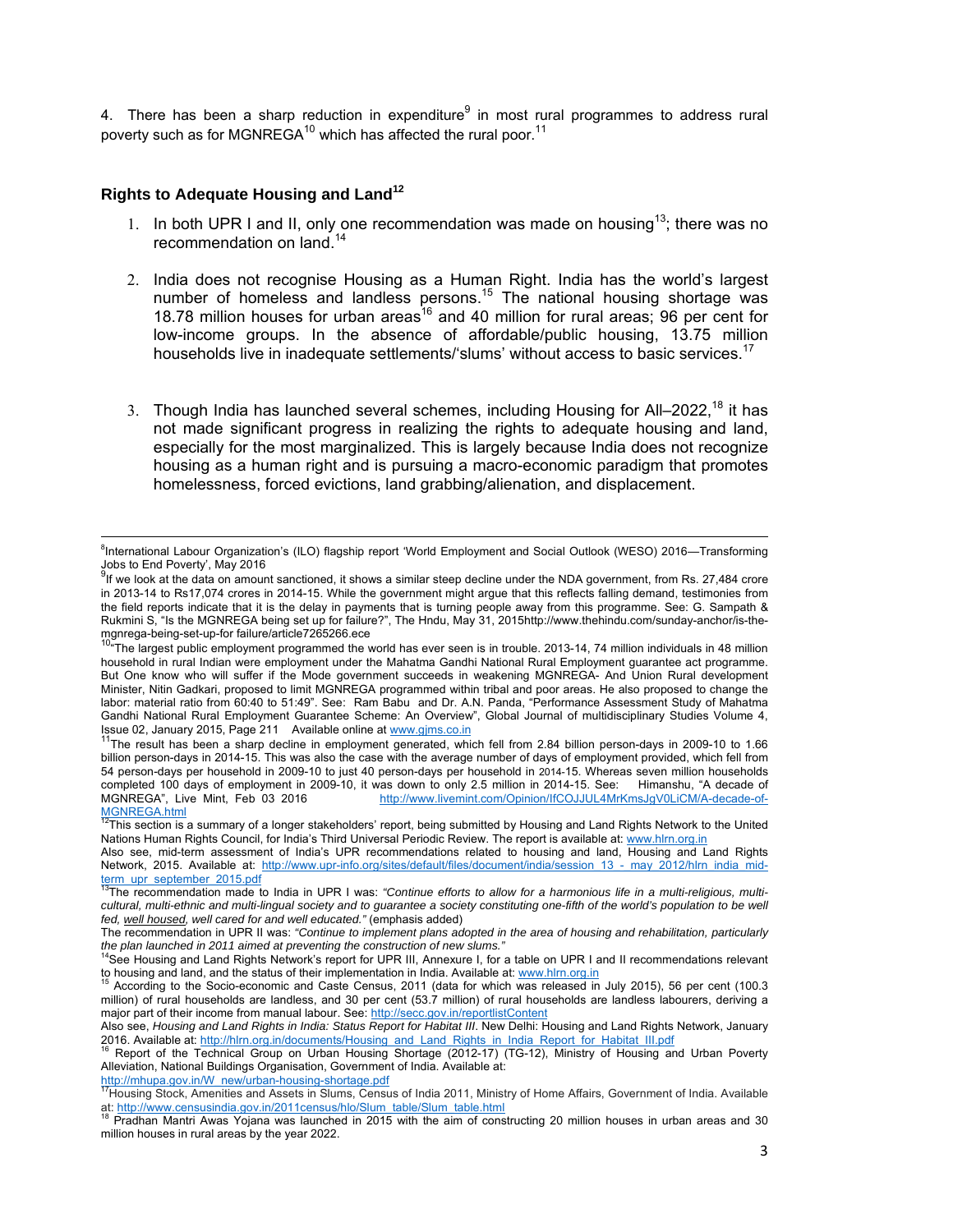- 4. Displacement from rural areas resulting from large dams, mining projects, and construction of roads, ports, and industrial corridors, is rampant. Since 1947, at least 70 million people have been displaced for 'development' projects;<sup>19</sup> the majority has not been resettled.<sup>20</sup> For the minority that qualifies as 'eligible' for resettlement, relocation is provided in remote sites without access to basic services, livelihoods, education, and healthcare. $21$
- 5. Land ownership is highly inequitable. Fifty-six per cent of rural households do not own any land while 53.7 million households consist of landless labourers.<sup>22</sup> SC/ST, including nomadic/semi-nomadic/Denotified tribes, and women face discrimination and extreme violence while asserting claims to land. These marginalised groups have no rights to homestead land.
- 6. Discrimination in access to housing is widespread,<sup>23</sup> especially for religious<sup>24</sup> and sexual minorities, and single women. People living in enclaves,<sup>25</sup> plantation workers, migrants, sex workers, and persons with disabilities face housing rights violations.
- 7. Between 2008 and 2014, 30 million people were displaced from natural disasters.<sup>26</sup> Delayed/failed/exclusionary rehabilitation of disaster-affected persons is a major concern.27
- 8. The Smart Cities Mission that plans to create 109 'smart cities' by 2020, focuses more on technology than inclusion, and is likely to promote segregation and evictions.<sup>28</sup>
- Recommendations:

• Promulgate a national right to housing law, which commits to ending homelessness and evictions and segregation and ghettoisation. Implement progressive laws<sup>29</sup> and ensure that policies/schemes<sup>30</sup> adopt the human rights framework.

<sup>&</sup>lt;sup>19</sup>Estimate by independent experts. Of those displaced, 40 per cent are indigenous/tribal peoples while 20 per cent are Dalits/Scheduled Castes (Planning Commission of India, 2012). See: *Housing and Land Rights in India: Status Report for Habitat III*. New Delhi: Housing and Land Rights Network, January 2016. Available at:

http://hlrn.org.in/documents/Housing\_and\_Land\_Rights\_in\_India\_Report\_for\_Habitat\_III.pdf<br><sup>20</sup>The National Human Rights Commission in 2012, in its submission for UPR II, stated that, *"…usually those displaced are given neither adequate relief nor the means of rehabilitation." See*: http://nhrc.nic.in/Documents/Reports/UPR-Final%20Report.pdf.

See also 2016 Report on Dispalcement in India by IDMC (ass reference).<br><sup>21</sup>*Forced to the Fringes: Disasters of 'Resettlement' in India*, Housing and Land Rights Network, July 2014, New Delhi. Available at: http://hlrn.org.in/documents/Forced to the Fringes (combined).pdf<br><sup>22</sup>Dalits own the lowest percentage of land in rural India (9.23 per cent); the average area of land owned per SC household is

<sup>0.27</sup> hectares. The share of land owned in rural India by ST is 13.06 per cent, while the average area of land owned per ST household is 0.65 hectares. Socio-economic and Caste Census 2011, Ministry of Rural Development, Government of India.<br>Available at: http://secc.gov.in/reportlistContent

<sup>&</sup>lt;sup>23</sup> See press statement with preliminary observations of the Special Rapporteur after her mission to India in April 2016. Available<br>at: http://www.ohchr.org/EN/NewsEvents/Pages/DisplayNews.aspx?NewsID=19861&LangID=E

<sup>&</sup>lt;sup>1</sup> Urban Rental Housing Market: Caste and Religion Matters in Access,' *Economic and Political Weekly*, June 2015.

 $^{25}$  Along the India-Bangladesh border.<br><sup>26</sup> Global Figures: Disaster-induced Displacement,' Internal Displacement Monitoring Centre, Geneva, 2015.

Available at: http://www.internal-displacement.org/global-figures#natural *morecomes* conserved conserved.<br><sup>27</sup> For more details, see NCDHR report: *Housing and Land Rights in India: Status Report for Habitat III*. Housing Network, New Delhi, January 2016. Available at:

http://hlrn.org.in/documents/Housing\_and\_Land\_Rights\_in\_India\_Report\_for\_Habitat\_III.pdf<br><sup>28</sup> An analysis by Housing and Land Rights Network, India of the 33 shortlisted Smart City Proposals reveals the absence of a focus on human rights and social justice. Cases of forced eviction for implementation of the Smart Cities Mission have been reported from different cities, including Indore (Madhya Pradesh), Kakinada (Andhra Pradesh), Dharamshala (Himachal Pradesh), and Delhi. Reportedly, 50,000 people will be evicted from 24 informal settlements as per the implementation plan of the smart city in Bhubaneswar (See: 'Slum demolition for smart city opposed,' *The Pioneer*, 24 June 2016. Available at:

<sup>&</sup>lt;u>http://www.dailypioneer.com/STATE-EDITIONS/bhubaneswar/slum-demolition-for-smart-city-opposed.html</u>)<br><sup>29</sup>These include the Right to Fair Compensation and Transparency in Land Acquisition, Rehabilitation and Resettlement A Scheduled Tribes and Other Traditional Forest Dwellers (Recognition of Forest Rights) Act, 2006, and the Real Estate (Regulation and Development) Act 2016.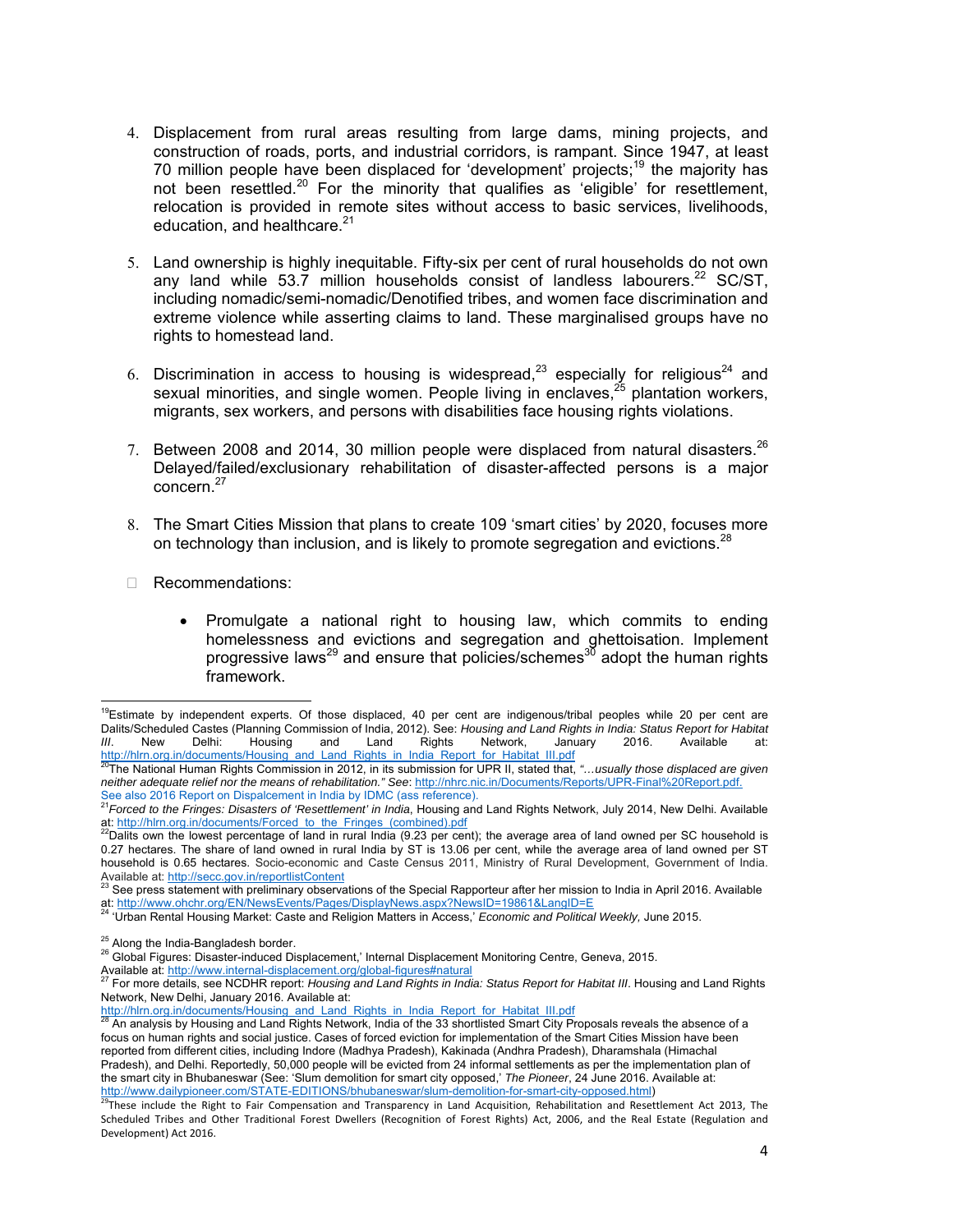- Promulgate a national land reform act, ensuring land to the landless, especially SC/ST and women.<sup>31</sup> Promulgate a right to homestead law.<sup>32</sup>
- Revise macro-economic policies to prevent privatization of basic services and ensure regulation of housing, land and property speculation.
- Implement recommendations of CESCR (2008) including on collecting disaggregated data on evictions.

#### **Right to Food**

1. India accepted recommendations 136 and 138 made during UPR II cycle to introduce a strategy to promote food security and strengthen the Public Distribution System (PDS) system. But despite having a number of food entitlement programmes,  $33$  food subsidy schemes $34$ , direct feeding, livelihood and social security and the required available grains, India tops world hunger list with 194.6 million undernourished<sup>35</sup> people which is over 15 per cent of India's population<sup>36</sup>. India also has the world's highest number of malnourished and hungry children. $37$  Fifty-one percent of women are anaemic<sup>38</sup>.

2. Since 2001, over 150 Supreme Court interim orders have treated the right to food as justiciable. The National Food Security Act, 2013<sup>39</sup> (NFSA) enacted by Indian Parliament on September 12, 2013 brings under one umbrella several existing and new entitlements aimed at providing food security. India 's Public Distribution System (PDS),<sup>40</sup> the largest distribution network of commodities through the Fair Price Shops (FPS) failed to bring expected benefits due to corruption, inefficiency and discrimination in distribution.<sup>41</sup>

35In India, **about 194.6 million people** were undernourished in 2014-16, which was 15.2% of the population.

www.dna**india**.com/**india**/report-152-of-**india**-s-**population**-is-**undernourished**-un-repor. Also, according to latest FAO estimates in 'The State of Food Insecurity in the World, 2015" report, 194.6 million people are undernourished in India. By this measure India is home to a quarter of the undernourished population in the world <sup>36</sup> India ranked 80 out of 104 in Global Hunger Index in 2015.

http://fcamin.nic.in/dfpd/EventListing.asp?Section=PDS&id\_pk=1&ParentID=0

 $^{41}$ Observations were made by the central vigilance committee in its report led by retired Justice D. P. Wadhwa, which was set up by the Supreme Court of India in 2006 to monitor its orders in the PIL on the right to food.

<sup>&</sup>lt;sup>30</sup>Including Pradhan Mantri Awas Yojana, Smart Cities Mission, National Urban Livelihoods Mission – Scheme of Shelters for Urban Homeless, and Atal Mission for Rejuvenation and Urban Transformation.

 $31$ This should include land for agriculture, forestry, and non-farming livelihoods.<br> $32$ An act to provide landless rural families with land for housing and livelihood.

<sup>33</sup>Food entitlement programmes such as - Sampoorna Gramin Rozgar Yojana, a food for work scheme; Antyodaya Anna Yojana, meant to provide food security for the poorest families; the Midday Meal Scheme to give children a nutritious meal on all working days. Manoj Joshi, Everybody loves an entitlement in India, India Today, October 5, 2011, Available at http://indiatoday.intoday.in/story/montek-singh-ahluwalia-jairam-ramesh-bpl-politicians/1/153768.html

<sup>&</sup>lt;sup>34</sup>Targeted Public Distribution System (35 kilogrammes (kgs)/ month of subsidised food grains), Annapurna (10 kgs of free food grain for indigent senior citizens of 65 years or above who are not getting old age pension)

http://ebrary.ifpri.org/utils/getfile/collection/p15738coll2/id/129681/filename/129892.pdf. Page 18<br><sup>37</sup>The RSoC-Rapid Survey on Children of 2013-14 was conducted by the Ministry of Women and Child Development found 29.4 per cent of children (aged less than three years) to be underweight (low in weight for their age), while 15 per cent were wasted (low weight for their height) and 38.7 per cent were stunted (low in height for age). On the face of it, this compares well with the NFHS-3 data, in which the corresponding figures were 40.4 per cent (underweight), 22.9 per cent (wasted) and 44.9 per cent (stunted).

<sup>38.</sup> As many as 59% women were found to be anaemic in the country, with the eastern region having a significantly higher prevalence at 72.12% than the rest of the country. Around 45% women from the western region were found to be severely lacking in adequate haemoglobin levels in blood. Around 25 lakh women had undergone testing for anaemia between 2012 and 2014. Times of India, TNN | Mar 17, 2015.<br>39For more information, refer to The Gazette of India, The National Food Security Act 2013, September 10, 2013, available at:

http://egazette.nic.in/WriteReadData/2013/E\_29\_2013\_429.pdf

 $40$ The Public Distribution System (PDS) is a major scheme in India meant to ensure availability of selected commodities at affordable subsidized prices. It operates under the joint responsibility of the central and state governments. The state 's responsibilities include the distribution of food grains to consumers through ―Fair Price Shopsǁ (FPSs), the identification of families below poverty line (BPL), the issuance of BPL cards, as well as the movement and the storage of food grains. - Ministry of Consumer Affairs, Food and Public Distribution, available at: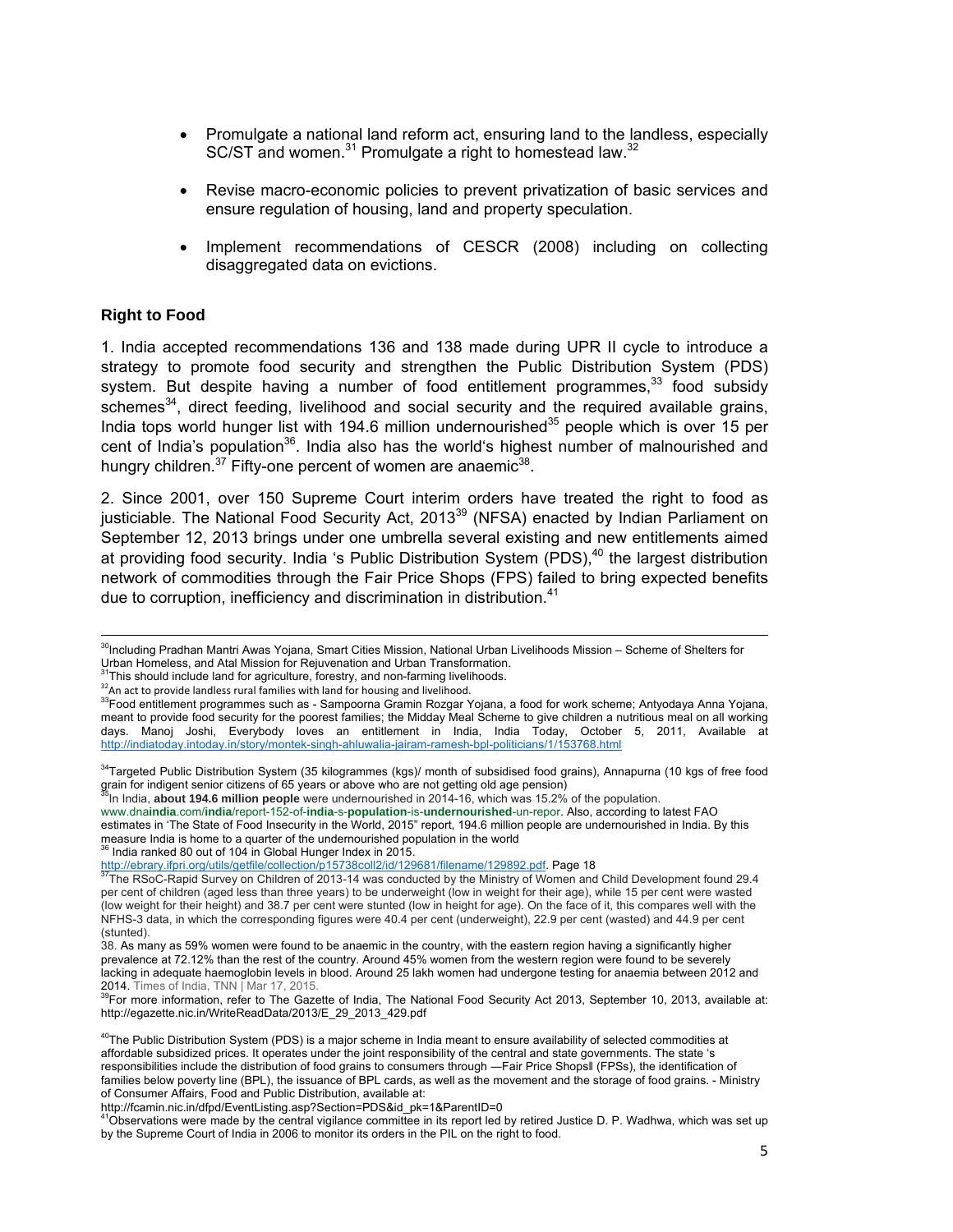3. The new law has created a broad framework of legal entitlements for 67 percent of the Indian population<sup>42</sup> covering 75% of rural and 50% of urban Indian households respectively.

4. Agrarian crisis and the largest wave of farmer's suicides in recorded history<sup>43</sup> warrant systemic and structural solutions such as land reform, access to irrigation water, low cost inputs and organic way of agricultural practices. According to data from the National Crime Records Bureau (NCRB) as many as 5,650 Indian farmers committed suicide in 2014, or 15 farmers a day. $44$ 

- □ Recommendations
	- Ensure conformity of the National Food Security Act, (NFSA) 2013 with India's human rights obligations and Supreme Court orders and constitutional provisions.
	- Expand the ambit of the NFSA to strengthen and implement effectively legislation and programmes dealing with the right to food such as the National Rural Employment Guarantee Act (NREGA), the Integrated Child Development Services (ICDS), Mid-day Meals (MDM) scheme, and the Public Distribution System (PDS).

#### **Right to Health**

1. SDG 3 calls for improving health and wellbeing of people. The Right to Health is firmly established under Article 12 of the ICESCR and has also been used to interpret India's Constitutional obligation to protect the Right to Health under Article 21 of the Constitution.Despite having 30% of the world's poorest people, out-of-pocket expenditure on health continues to be one of the highest in the world<sup>45</sup>. The public health budget has stagnated at 1.2% in the last few  $vears.<sup>46</sup>$ 

 $^{42}$ Priority households are entitled to 5 kgs of food grains per person per month, and 2.43 crore 'Antyodaya' households to 35 kgs per household per month. The combined coverage of eligible households shall extend "up to 75% of the rural population and up to 50% of the urban population

<sup>&</sup>lt;sup>3</sup>In the last 20 years, nearly 300,000 farmers have ended their lives by ingesting pesticides or by hanging themselves. Maharashtra state - with 60,000 farmer suicides - tops the list. Suicide rates among Indian farmers were a chilling 47 per cent higher than they were for the rest of the population in 2011. In some of the State's worst hit by the agrarian crisis, they were well over 100 per cent higher. Five States account for two-thirds of all farm suicides in the country, as NCRB data show. These are Maharashtra, Andhra Pradesh, Karnataka, Madhya Pradesh and Chhattisgarh. The share of these 'Big 5' in total farm suicides was higher in 2011 than it was in 2001. The suicide rate among Indian farmers was 47 percent higher than the national average, according to a 2011 census. Forty-one farmers commit suicide every day, leaving behind scores of orphans and widows. In 2015, the collective figure of suicides in all eight districts of Marathwada stood at 1,130 – three suicides every day and throughout the year. In past 16 months, 1,548 distressed farmers have been reported dead in the Marathwada region, which is witnessing fourth successive years of drought with wells, rivers and dams having gone dry. Indian Express, May 17, 2016

<sup>44</sup>A staggering 3,228 farmers committed suicide in Maharashtra in 2015, the highest since 2001, according to data tabled in the Rajya Sabha on March 4, 2016 – that is almost nine farmers every day. Farmer Suicides Averaged 9 a Day in Parched Maharashtra, IANS , 06th April 2016 available at http://www.newindianexpress.com/nation/Farmer-Suicides-Averaged-9-a-Dayin-Parched-Maharashtra/2016/04/06/article3366563.ece

<sup>&</sup>lt;sup>45</sup> Spending on medicines constitutes nearly 70% of this expenditure

<sup>46</sup> National Health Accounts 2015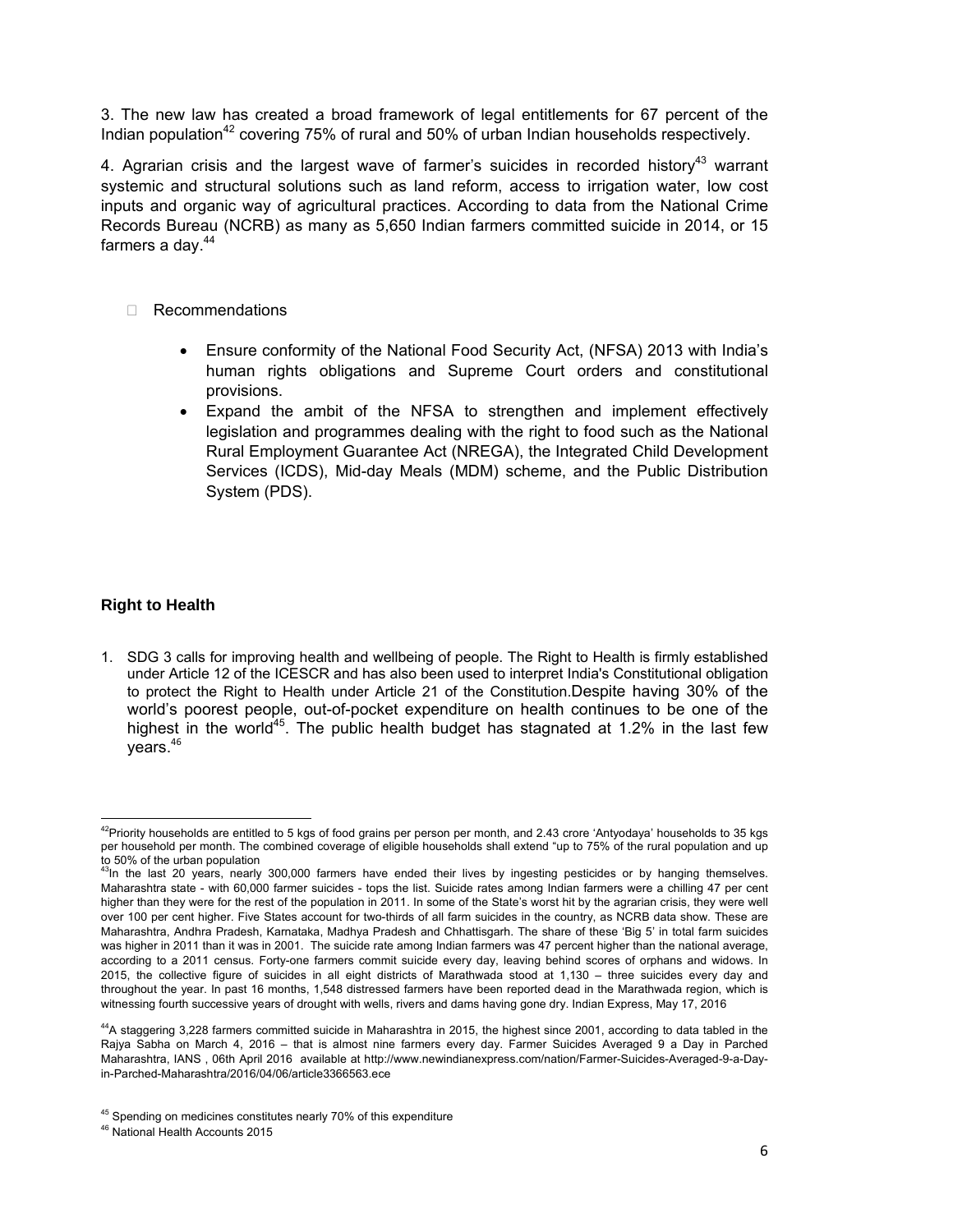- 2. De-emphasizing of provisioning of service through the public health system as a key role of the government and a tangible shift towards privatization of healthcare<sup>47</sup> is a failure of India's obligation to protect the Right to Health.<sup>48</sup>There has been a steady deterioration of access to determinants of health leading to the adverse health outcomes. Non availability of water even in several health centers for safe deliveries and neonatal care, malnutrition in children, adolescents<sup>49</sup> and women, including anemia, continues to be a serious challenge. Food and Nutrition Security and Sovereignty must be ensured. $50$
- **3.** Communicable diseases (TB, malaria, etc) continue to be a leading cause of morbidity and mortality<sup>51</sup>even as non- communicable diseases (diabetes, hypertension, cancers etc.) in urban and rural areas are showing an increase even as public health care fails the poorest.
- 4. More than 44,000 women die needlessly every year due to pregnancy and childbirth related causes. The Maternal Mortality Rate, NMR, IMR and U-5 mortality still remain high in vulnerable populations and girls.<sup>52</sup>Mental health concerns are inadequately addressed<sup>53</sup>and only 1% of the health budget is allocated to mental health.<sup>5</sup>
- 5. The TRIPS Agreement which mandated product patents also allowed flexibility in the implementation of domestic law to enact pro-poor and public health provision like compulsory licenses. This provisions has not been invoked till date to increase affordable access.55 India's new IP policy shifts away the emphasis on using IP to advance public health and interest towards an IP maximalist approach. Bio-piracy of traditional knowledge and traditional resources must be prevented.
	- Recommendations

- Increase public health budget to 5% of GDP with substantial investment in primary healthcare.
- Institutionalize public health promoted National Health Policy based on principles of Comprehensive Primary Health Care which treats health

52http://www.censusindia.gov.in/vital\_statistics/mmr\_bulletin\_2011-

13.pdfhttp://www.censusindia.gov.in/vital\_statistics/SRS\_Bulletins/SRS%20Bulletin%20-Sepetember%202014.pdf

 $47$  Privatization of healthcare and medical education has lead to focusing on lucrative secondary and tertiary healthcare services and has resulted in complete neglect of primary healthcare services, the foundational level of any healthcare system. Private hospitals that have received state land at concessional rates have to reserve a certain percentage of beds for the poor. However, this provision is not complied with. Homeless and other poor residents in urban areas are repeatedly denied admission in public hospitals, often because they do not have identity documents. This has forced homeless women to deliver on the streets. Shortage of healthcare workers, particularly in rural areas continues to be rampant.

<sup>48</sup>Clinical Establishment Act 2010 meant toregulate ...Some States have not adopted the Clinical Establishment Act and others have not formulated Rules. Further, lack of regulation of the private actors has driven up healthcare costs and also led to inappropriate and exploitative medical treatments becoming a rampant issue- e.g. TB drug resistance.

<sup>&</sup>lt;sup>49</sup> All programmes for adolescents are on a pilot basis. RashtrivakishoreSwasthya karyakrm-2013; Reproductive Maternal and Child Health and Adolescent Approach2012; SABLA-2010National Food Security Act not fully implemented

 $50$  UN Special Rapporteur on food & human Rights Oivier De Schutter report.,

UN Special Rapporteur on Health & Human Rights Mr Anand Grover's report.

<sup>&</sup>lt;sup>51</sup> TB, particularly DR-TB has become serious public health concern which has revealed glaring gaps in the RNTCP programme to ensure treatment service for all. Unofficial estimates show that there are around 8 million people living with chronic Hepatitis C in India (Hatzakis A, Chulanov V, Gadano AC et. Al. The present and future disease burden of hepatitis C virus (HCV) infections with today's treatment paradigm – volume 2 Journal of Viral Hepatitis, 2015, 22, (Suppl. S1), 26–45.) but a majority do not have access to testing and treatment services despite effective medicines being available in the market. In HIV, despite the government rolling-out a free treatment programme, there continues to be stock out of drugs and testing kits, restricted access to 2nd line treatment and no access to 3rd line.

<sup>&</sup>lt;sup>53</sup>Mental Health Care Bill passed by Rajya Sabha awaits implementation on the ground without the stigma & discrimination seen in society & even health care institutions. Frontline Sept 2016 issue covers the situation of those suffering from Mental Health problems and the Mental Health Bill)<br><sup>54</sup>A new deal for mental health, The Hindu, 13 August 2016.

A new deal for mental health, The Hindu, The Hindu, The Hindu, The Hindu, The Hindu street and government to dilute public<br><sup>55</sup> There have been several reports documenting the constant pressure by the US industry and gover health safeguards under the Indian patent law, particularly the demand for a freeze on the grant of compulsory licenses. SeeCompulsory licensing: India gave 'private reassurance', says US business council, India Express, 8 sMarch 2016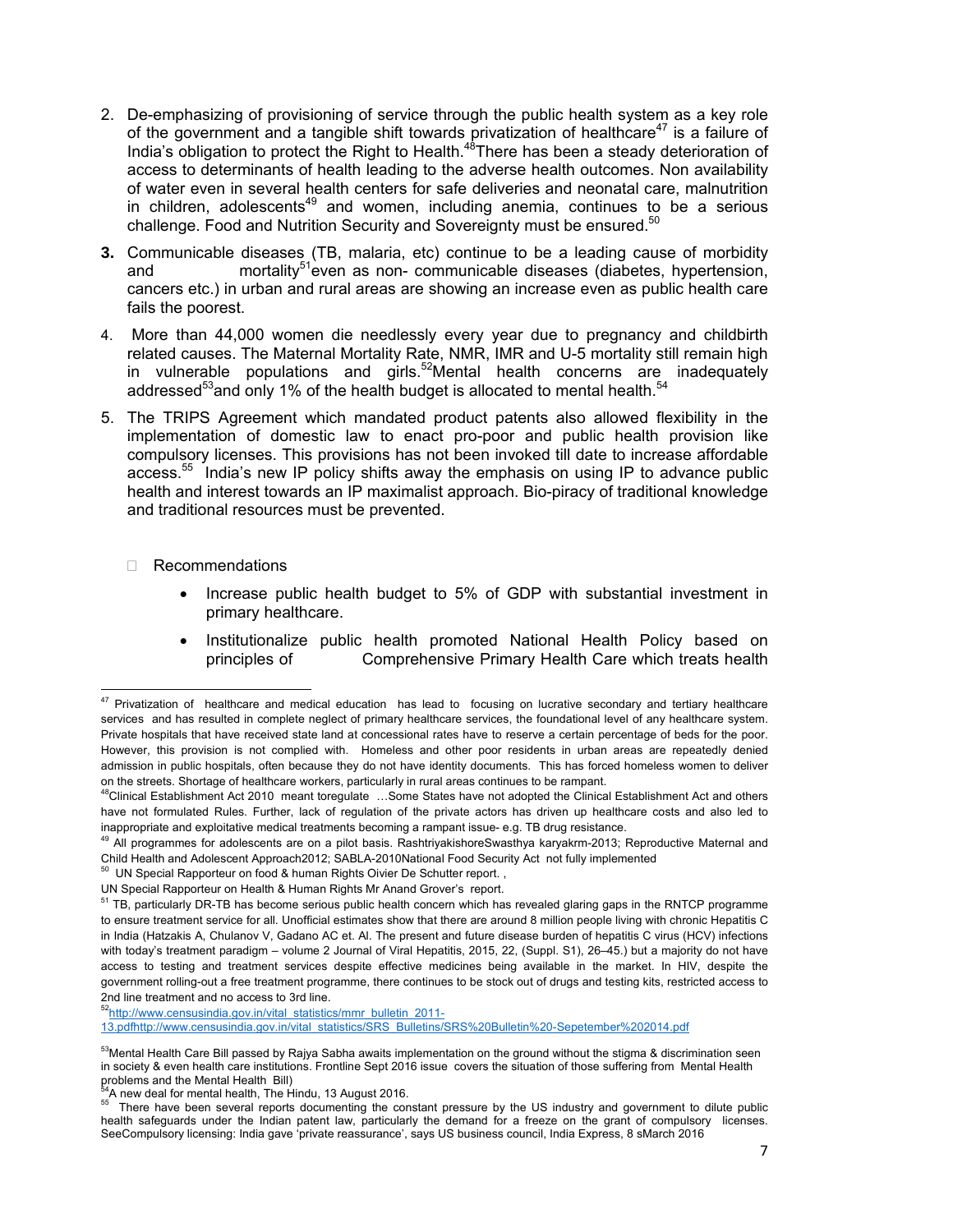as human rights and social good rather than a commodity for exploitative profiteering.

#### **Right to Education**

1. The Right of Children to Free and Compulsory Education Act, 2009 $^{56}$ was a mile stone in pursuing the purpose of education as enshrined under various national and international mechanisms<sup>57</sup>.

2. However, various reports show that the ground realities have serious gaps. There are approximately 10.12 million working children in 5-14 years age group, out of school children<sup>58</sup>,<sup>5960</sup> low retention rates of students<sup>61</sup>, only 10% State owned schools being RTE compliant, closure of government schools on grounds of rationalization $^{62}$ , state and non-state occupation of schools<sup>63</sup> and non-implementation of RTE Act in conflict areas like Jammu & Kashmir $^{64}$ , Chhattisgarh<sup>65</sup> remain a challenge<sup>66</sup>.

3. Wide spread discrimination faced by children with disabilities, children infected and affected by HIV/AIDS, children of nomadic, semi-nomadic and de-notified tribes, children from LGBTQ and children from Dalit, tribal, and Muslim communities in government schools. $67$ 

4. The implementation of Act has remained underfunded and total public expenditure for education, at less than 3.5 per cent of GDP is below the 6 per cent commitment in National Education Policies.<sup>68</sup>

5. The existing education policy legitimises parallel education systems. $69$  The policy is devoid of any curriculum on human rights education thereby accentuating existing socio-economic disparities, discrimination and violence.

 <sup>56</sup>The Right of Children to Free and Compulsory Education Act (RTE), 2009 came into force on 1 April 2010. It entitles each child aged 6 to 14 years to free and compulsory elementary education as a fundamental right. The law is derived from the 86th Constitutional Amendment Act, 2002. See: Status of Implementation of the Right of Children to Free and Compulsory Education<br>Act, 2009: Year Four (2013-14), Report by RTE Forum Act, 2009: Year Four (2013-14), Report by RTE Forum http://www.rteforumindia.org/sites/default/files/Year%204%20Stocktaing%20Report\_RTE%20Forum.pdf

 $57$  For example: the UN Convention on the Rights of the Children (UNCRC), Article  $26$  of Universal Declaration on Human Rights (UDHR), Committee on the Elimination of Racial Discrimination (CERD), National Policy for Children, Guiding Principles of National Curriculum Framework

<sup>&</sup>lt;sup>58</sup>http://ourview.in/English/75percentofallchildrenoutofschoolareDalits-AdivasisandMuslims<br><sup>59</sup> According to Annual Status of Education Report, 2014, India achieved close to 96 per cent or above enrolment ratio in elementary schools. See: ASER 2014: ANNUAL STATUS OF EDUCATION REPORT by PRATHAM available at http://img.asercentre.org/docs/Publications/ASER%20Reports/ASER%202014/National%20PPTs/aser2014indiaenglish.pdf<br><sup>60</sup> Forced evictions and relocation to remote sites outside cities result in a large number of children being

school, thereby violating their right to education. 61 In 2012-13, nearly 41% female students had dropped out of the schools without completing elementary education, as against

<sup>40.3%</sup> male students. The gender gap in dropout within a year appears to be more profound in the upper primary classes (5-8). The figures are based on provisional data of Unified District Information System for Education. See: Kanchan Srivastava, "More boys than girls dropping out of schools in India", DNA, 8 Aug 2015 http://www.dnaindia.com/india/report-more-boys-than-girlsdropping-out-of-schools-in-india-2112206

<sup>&</sup>lt;sup>62</sup>Rationalization of Schools in SC/ST areas in Andhra Pradesh - http://www.thehindu.com/news/national/andhrapradesh/rationalisation-process-to-close-down-govt-schools-draws-flak/article8000398.ece<br><sup>63</sup> Safe Schools Declaration and Guidelines - http://www.protectingeducation.org/draft-lucens-guidelines-protecting-schools-and-

universities-military-use-during-armed-conflict

<sup>64</sup>*"Schools in Kashmir turn into armed fortresses as students watch in muted horror"*; Yasir Sameer; August 29 2016; First Post; http://www.firstpost.com/india/schools-in-kashmir-turn-into-armed-fortresses-as-students-watch-in-muted-horror-2980890.html<br>65<br>http://www.protectingeducation.org/sites/default/files/documents/hrw\_schools\_battlegrounds.pdf<br>

<sup>&</sup>lt;sup>66</sup>Even the schools are being occupied by security forces in times of conflict, which is in complete violation of the RTE Act.<br><sup>67</sup>JayshreeBajoria, "Millions of Indian children are being denied school education due to dis http://scroll.in/article/728103/millions-of-indian-children-are-being-denied-school-education-due-to-discrimination

**<sup>68</sup>Right to Education Act: Claiming Education for Every Child, Oxfam India Policy Brief, No. 12 | March 2015** https://www.oxfamindia.org/sites/default/files/PB-Right-to-Education-Act-Claiming-Education-120315-EN.pdf

 $^{69}$ Navodaya Schools, KendriyaVidyalayas, Sainik Schools, Govt.-Aided Schools, CBSE and ICSE Curricula etc.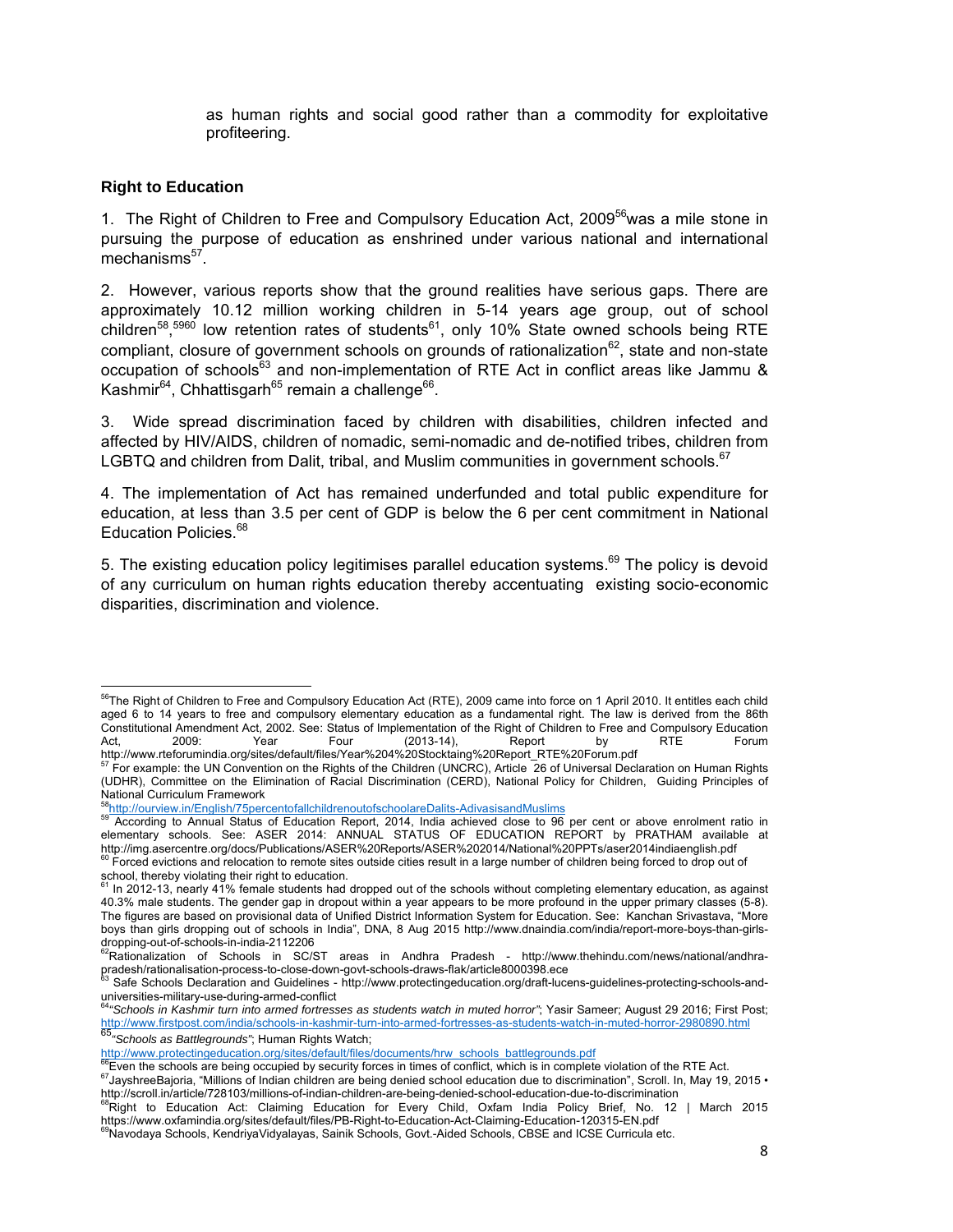Recommendations:

- Expand the scope of Fundamental Right to Free and Compulsory Education Act from 0-18 years<sup>70</sup> ensuring equitable quality<sup>71</sup>, inclusion and non-discrimination<sup>72</sup>.
- Evolve a National policy on human rights education in line with World Programme of Human Rights Education promoting cultural diversity; and age-appropriate comprehensive sexuality education<sup>73</sup>in curriculum.
- India should ratify the UNESCO Convention on Elimination of Discrimination in Education and promote common school system.

#### **Militarization, Security Laws and Torture**

1. The situation in conflict zones – particularly Kashmir, north-eastern states, and central Indian states<sup>74</sup> – remains challenging. In response the state has increased the deployment of security forces<sup>75</sup>, and intensified militarization.<sup>76</sup> For example, the army has established new military camps in the northeast;<sup>77</sup> and military presence has increased in Kashmir.<sup>78</sup> In Chhattisgarh the government has promoted self-styled vigilante groups and started arming

 $^{70}$ Experiences has shown that ending education at 14 years leaves the children over 14 years as "nowhere children". This level of education does not make children eligible for admission into any other skill or higher education that can help them get a job. With some level of education and no further prospects, these are the children who come in conflict with the law, or get into labour, and in the case of girls also married off underage. There is a critical need to raise the level of education to which children have a right

that harmonise it with the level of education that allows for children to gain admission to the next level of technical training etc.<br><sup>71</sup>According to ASER 2014, there is a sharp decline in the number of children in standa II in both government and private schools. In Government schools, the decline is from 56.7 per cent in 2007 to 42.2 per cent in 2014, and the percentage of children who can do division in standard V has declined from 41 per cent in 2007 to 20.7 per cent in 2014 in rural areas. In the case of standard V children in private schools who can read a standard II textbook, the decline is from 69 per cent in 2007 to 62.5 per cent in 2014. The percentage of children who can do division in standard V has declined from 49.4 per cent in 2007 to 39.3 per cent in 2014 in private schools. The decline in educational outcomes in private schools warrants equal attention since there is an increase in the share of private providers of schooling and education across India; Economic Survey of India: 2015-16; http://indiabudget.nic.in/es2015-16/echapvol2-09.pdf

<sup>&</sup>lt;sup>72</sup> "They Say We're Dirty: Denying an Education to India's Marginalized"; Human Rights Watch; April 2014

https://www.hrw.org/sites/default/files/reports/india0414\_ForUpload\_1.pdf<br><sup>73</sup>146<sup>th</sup> Recommendation of Asian and Pacific Ministerial Declaration on Population and Development: Design, ensure sufficient resources and implement comprehensive sexuality education programmes that are consistent with evolving capacities and are age appropriate, and provide accurate information on human sexuality, gender equality, human rights, relationships, and sexual<br>and reproductive health, while recognizing the role and responsibilities of parents; and reproductive health, while recognizing the role and responsibilities of parents; <u>http://www.un.org/en/development/desa/population/publications/pdf/policy/Compendium/Volume%20II/i\_Chapter%204.pdf</u><br><sup>74</sup> This includes the whole or part of the states of Chhattisgarh, Jharkand, Orissa and Maharashtra.

<sup>&</sup>lt;sup>75</sup>In this section, the term security forces include the armed forces, police, paramilitary, and other forces with a security mandate.

 $^{76}$ Emergency laws, such as the Armed Forces Special Powers Act, 1958 are enforced to subdue the ongoing movement for Right to Self Determination in Kashmir and States in North East India like Manipur, Assam, Tripura etc. In the central Indian states, the indigenous peoples (adivasis) are being further impoverished by the systematic alienation of their land and natural resources due to corporate and state acquisition of minerals, land and other natural resources. In Chhattisgarh, by end of 2016, there will be one lakh security forces in the Bastar region, making it the most militarized zone in the country. Continous search, cordon and area domination operations are being carried out by security forces. During these operations they stay in villages for days often resulting in looting of houses, destruction of houses and cattle, and in some cases extreme exploitation of women.<br>www.economictimes.com/news/politics-and-nation/government-to-send-2000 -Naga-paramilitary-men-of-naga-unitwww.economictimes.com/news/politics-and-nation/government-to-send-2000 against-maoists-in-bastar/articleshow/40383919.cms, published in the Economic Times, 19 August 2014. Every year, more central security forces and India Reserve Battalions are sanctioned for Chhattisgarh., www.ndtv.com/india-news/17-newbattalions-for-jammu-and-kashmir-naxal-violence-hit-states-1270719, published on NDTV.com, 27 January 2016.

 $^{77}$ Militarization has intensified in central and North East India. New Firing range for Assam Rifles is coming up in Manikpur area of Tripura, which will affect the livelihood and land rights of at least 32 villages. New military camps are established in Tawang and Pasighat in Arunachal Pradesh. Many education institutions like Manipur University continues to be occupied by Assam Rifles. Schools and colleges are often targeted for military occupation to deal with any situation, such as in conflicts in Bodoland, Assam.

<sup>&</sup>lt;sup>78</sup>http://indianexpress.com/article/india/india-news-india/kashmir-protests-violence-burhan-wani-crpf-troops-2907024/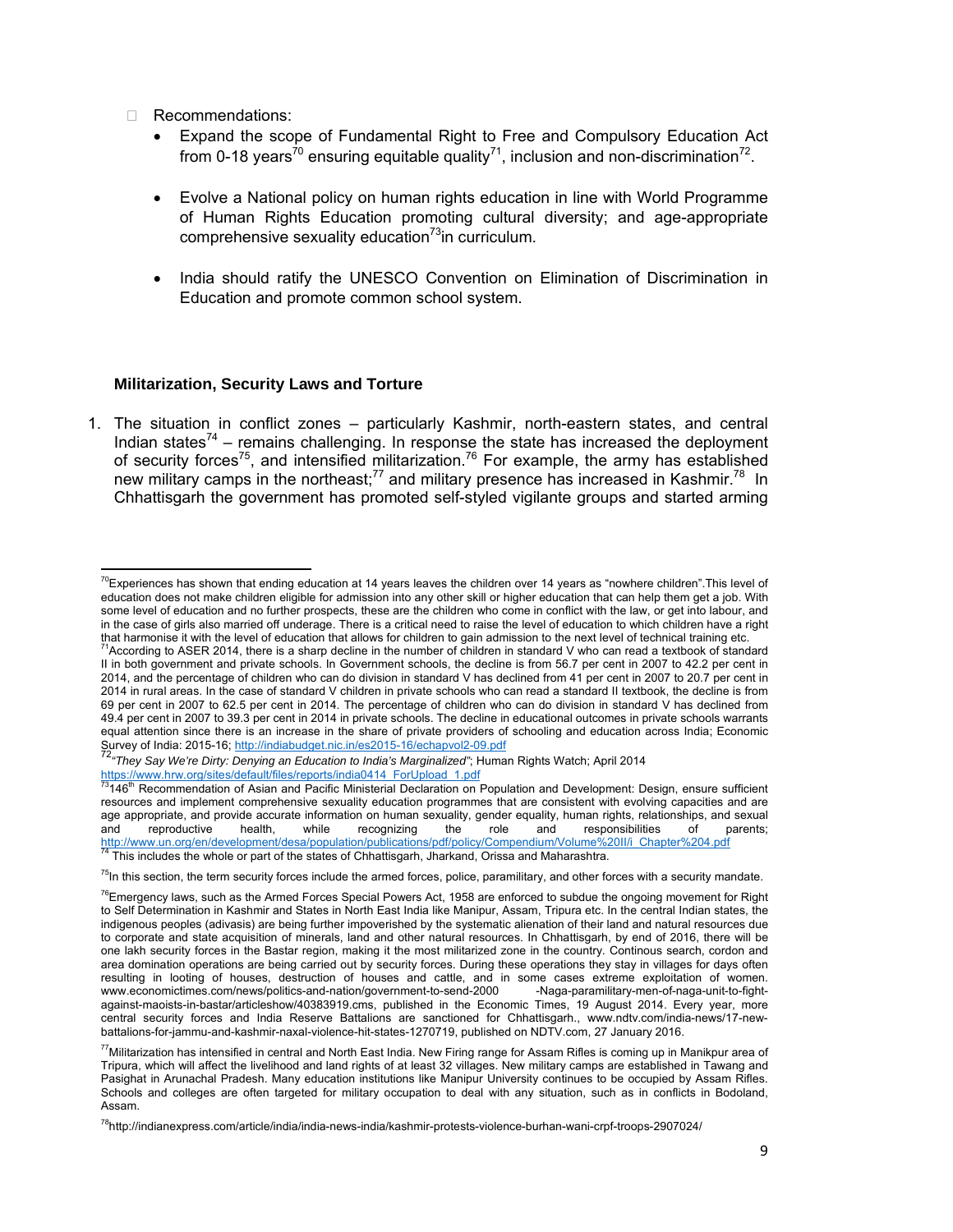local *adivasi* youth.79 However, the government continues to claim that India does not face international or internal armed conflict.<sup>80</sup>

- 2. There are many grave complaints against security forces from conflict areas of:
	- Rape and sexual assaults: $81$
	- $\bullet$  Enforced disappearances; $^{82}$
	- $\bullet$  Extrajudicial killings; $^{83}$
	- Arbitrary arrests and detentions;<sup>84</sup>
	- Torture:<sup>85</sup>

- Unnecessary, disproportionate and excessive use of force.<sup>86</sup>
- 3. Complaints of torture and extrajudicial killings have also emerged from other regions.<sup>87</sup>

80 CITE: statement at CRC

83http://www.deccanchronicle.com/nation/crime/060916/naxal-killed-in-encounter-with-security-forces-inchhattisgarh.html; http://www.satp.org/satporgtp/countries/india/maoist/data\_sheets/fatalitiesnaxal05-11.html. The

 $^{79}$ In its judgment and order dated 05.07.2011, reported as Nandini Sundar & Ors. v. State of Chhattisgarh (2011) 7 SCC 547, Supreme Court of India directed the State of Chhattisgarh to "take all appropriate measures to prevent the operation of any group … that in any manner or form seek to take law into private hands, act unconstitutionally or otherwise violate human rights of any person". The Court also held that the arming and use of untrained, poorly paid, tribal youth motivated by revenge to combat Maoists was unconstitutional and violative of Article 14 and Article The Court ruled that the former members of vigilante groups like Salwa Judum must be disarmed and not allowed to take part in any combat operations against Maoists. Since last two years, in spite of the Court's clear injunction against the use of local youth and surrendered Maoists in counter insurgency, the state continued to arm and use local youth under the name of the 'Armed Auxiliary Force' and recently formed District reserve guards (DRG's). Report by PTI, 'District Reserve Group adds impetus to anti-Naxal operations in Chhattisgarh', published in the Economic Times, dated 5 February 2016. They are being extensively used in combat operations. Rashmi Drolia, titled, 'Mission 2016: DRG force pressed into Anti-Naxal ops in Chhattisgarh', published in The Times of India, dated 5 February 2016. http://m.ndtv.com/india-news/in-maoist-heartland-a-banned-vigilante-group-may-have-been-revived-to-silence-dissent-1291878; http://www.caravanmagazine.in/vantage/kalluri-chhattisgarh-samajik-ekta-manch-vigilante-media-freedom; http://indianexpress.com/article/india/india-others/chhattisgarh-salwa-judum-redux/; http://www.thehindu.com/todayspaper/salwa-judum2-is-born-in-bastar/article7172167.ece

<sup>81 &</sup>quot;NCST report on Chhattisgarh: Complaints of Sexual Violence by Security Forces Credible", May 12, 2016. Available at https://www.sabrangindia.in/article/ncst-report-chattisgarh-complaints-sexual-violence-security-forces-credible

<sup>82</sup> For examples from Kashmir, see "Structures of Violence" http://www.jkccs.net/structures-of-violence-the-indian-state-in-jammuand-kashmir-2/; and "Alleged Perpetrators" http://kashmirprocess.org/reports/alleged\_Perpetrators.pdf.

Government of India has failed to conduct any impartial investigation into the case of discovery of mass graves in Tombisana High school in Imphal, Manipur in December 2014. In its Annual Report, the Working Group on Enforced and Involuntary Disappearances said that it had not received a response from the government of India to a letter asking to stop constructions on a mass grave site in Manipur. The presence of 2,700 mass unmarked graves in Kashmir was confirmed by the J&K State Human Rights Commission in 2011. However, no inquiry or investigation has been initiated and the perpetrators are yet to be held to account. International People's Tribunal on Human Rights and Justice in Indian-administered Kashmir (IPTK), Buried Evidence, available at: http://www.kashmirprocess.org/reports/graves/BuriedEvidenceKashmir.pdf. CITE: SHRC investigation. A case of over 1,528 fake encounter killings was filed in 2012 by the Extrajudicial Execution Victim Families' Association, Manipur, and Human Rights Alert in the Supreme Court. In 2013, a court-appointed commission – the Justice Santosh Hegde Commission – conducted an inquiry into six of the cases mentioned in the petition, and found them all to be unlawful. The report is available at: http://www.hrln.org/hrln/criminal-justice/reports/1501-santosh-hegde-commission-submits-report-on-manipur-extra-judicialkillings.html. In a 2015, the Supreme Court reiterated the need for accountability in all cases of extrajudicial killings, and the case is still pending. http://supremecourtofindia.nic.in/FileServer/2016-07-08\_1467967629.pdf,

<sup>84</sup>Amnesty International, Lawless Law: https://www.amnesty.org/en/documents/ASA20/001/2011/en/; Amnesty International, Still a Lawless Law: https://www.amnesty.org/en/documents/asa20/035/2012/en/

<sup>&</sup>lt;sup>85</sup>The practice of torture is widespread and routinely resorted to by the police. A study concluded that 1.8 million people are victims of police torture in India every year. From 2001-2010, 14,231 people died in police and judicial custody, largely as a result of torture. The National Crime Records Bureau (NCRB) reported 97 cases of custodial deaths during 2015 from every state of India, the highest reported from Maharashtra is 19. As per UPR 1 Recommendation No 1 and UPR 2 recommendation No 15 and its 2011 pledge, India committed to expedite ratification of the Convention against Torture (CAT). Ratification requires the enactment of a domestic law. The Prevention of Torture Bill, 2010 (PTB) was referred to a Parliamentary Select Committee of the Upper House in August 2010. Considering representations from human rights groups, the Committee substantially revised PTB, which now partially complies with CAT. Since then there have been no efforts taken to enact this law. 86

<sup>&</sup>lt;sup>87</sup>CHITTOOR ENCOUNTER KILLINGS – FACT FINDING REPORT: May 2015 People's Watch, Madurai, Tamil Nadu. ("The fact finding team believes that this case of 20 killings of poor and innocent labourers is a case of illegal arrest, arbitrary detention, custodial torture and extra-judicial killing, with premeditated effort to allow those initially injured in the killings to die without medical attention and serious attempts to cover up the evidences.")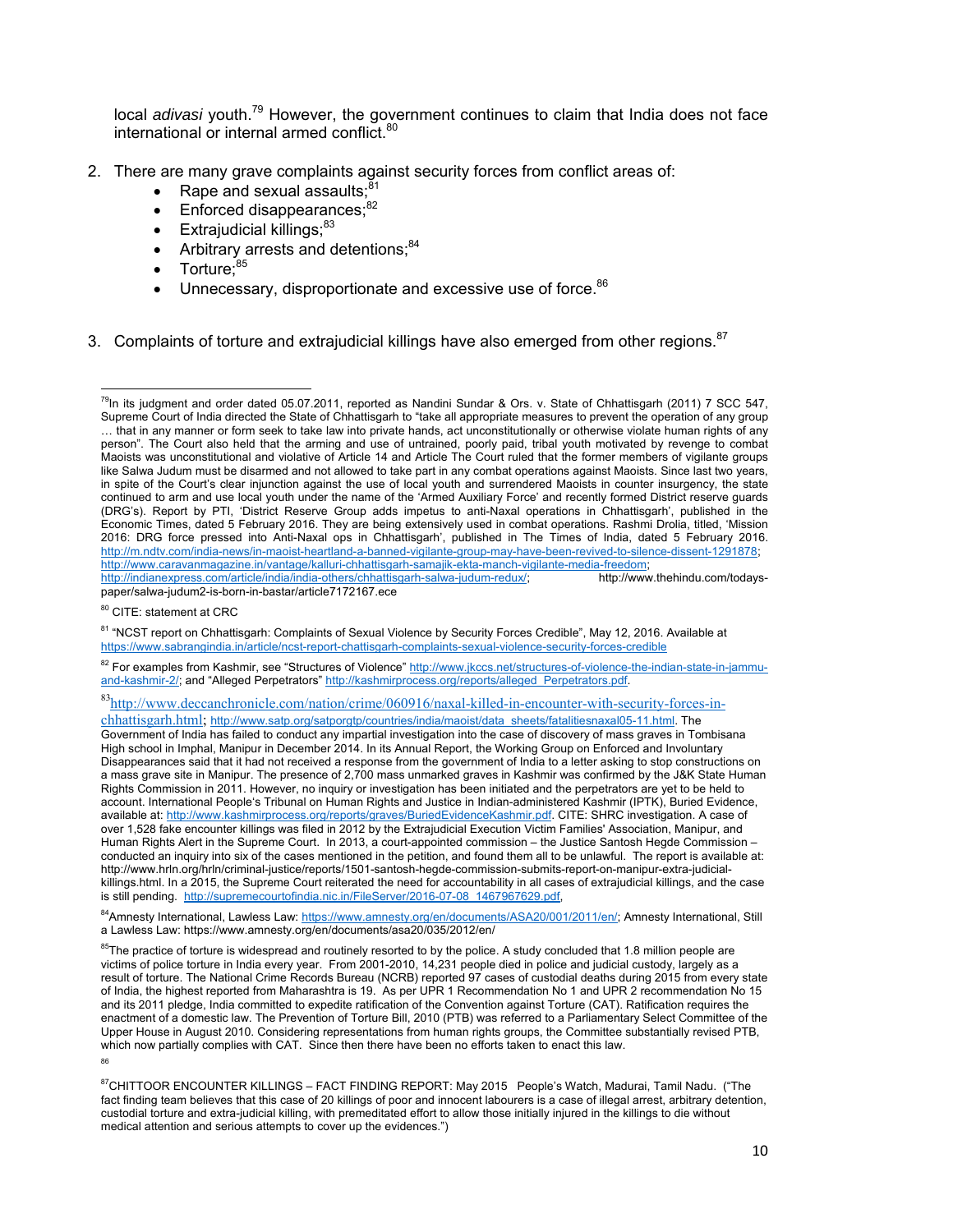- 4. In Chhattisgarh (2015-16), there have been multiple cases of rape and sexual violence of adivasi women and an unprecedented number of encounter deaths by security forces in the name of counter insurgency operations.<sup>88</sup> Daily life, traditional ceremonies, festivals cannot be held by *adivasi* communities for fear of encounters and arrests.<sup>89</sup>
- 5. 79 people have died and over 10,000 have been injured due to use of life threatening weapons by security forces in response to large-scale public demonstrations across Kashmir valley in 2016.<sup>90</sup> Pellet guns have caused grievous injuries particularly blindness, and victims include children.<sup>91</sup>
- 6. AFSPA has been further extended in Nagaland (2016) and Manipur (2015). It has also been imposed in Arunachal Pradesh along the Assam border. Despite reports of the AFSPA being lifted in Tripura, no Notification to this effect has been issued and there has been no demilitarization.
- 7. Journalists<sup>92</sup>, lawyers<sup>93</sup> researchers<sup>94</sup> and activists<sup>95</sup> highlighting violations in conflict areas are also targeted and implicated in false criminal cases.
- 8. Several security laws (central and state) operate in these conflict areas. Many of these also apply in the rest of the country.<sup>96</sup> International and national bodies - noting that laws like

<sup>89</sup>http://www.newindianexpress.com/cities/hyderabad/Human-Rights-Body-seeks-CBI-probe-into-Edesmeta-<br>carnage/2013/05/30/article1611693.ece; http://archive.indianexpress.com/news/day-after-encounter-vill

http://www.greaterkashmir.com/news/front-page/pellet-plight-1-of-2-victims-hit-in-eyes-aged-under-20/227818.html;

<sup>&</sup>lt;sup>88</sup>http://www.caravanmagazine.in/vantage/bastar;

http://archive.indianexpress.com/news/day-after-encounter-villagers-say-no-maoistamong-those-killed/968892/0; http://archive.indianexpress.com/news/sarkeguda-encounter-year-later-three-probes-but-still-noreport/1135394/0; http://scroll.in/article/713603/police-firing-that-killed-17-chattisgarh-villagers-three-years-ago-was-unprovokedinquiry-suggests

<sup>90</sup> http://www.greaterkashmir.com/news/front-page/day-64-toll-79-injured-11-500-kashmir-continues-to-bury-its-young-2-morekilled/228177.html

<sup>&</sup>lt;sup>91</sup> For over three months, since the killing of Burhan Wani on 8 July 2016, there have been large-scale public demonstrations across Kashmir valley, with large rallies raising slogans of freedom and instances of stone pelting. In retaliation, security forces used so-called "non-lethal pellet guns" – inherently indiscriminate and arbitrary weapons - which sprayed pellets on demonstrators and bystanders, as well as fired on demonstrators. More than 79 people have died as a result, and 10,000 people are injured. Pellet guns alone have caused blindness and eye injuries in over 600 people. Security forces have attacked ambulances and hospitals. The government has also imposed a curfew that lasted over 60 days. Further impositions on the freedom of expression, assembly and association have included a 3-day ban on the printing of newspapers, cutting phones of non-government service providers for over 20 days, and blocking mobile internet for over 60 days. See: http://www.nytimes.com/2016/07/19/world/asia/news-crackdown-in-kashmir-leaves-locals-surrounded-by-rumors.html;

http://www.thehindu.com/news/national/other-states/jammu-and-kashmir-political-crisis-curfew-lifted-from-kashmir-after-51 days/article9045150.ece

 $^{92}$ Four journalists – Santosh Yadav, Somaru Nag, Prabhat Singh and Deepak Jaiswal – were arrested on politically motivated charges since July 2015, and one journalist – Malini Subramaniam – left her home in Chattisgarh in February 2016 after she faced attacks and police pressured her landlord. https://www.amnesty.org.in/show/news/india-repression-of-media-and-civilsociety-in-chhattisgarh-deepening; http://m.hindustantimes.com/india/anti-maoist-group-bastar-police-compel-journalist-to-leavejagdalpur/story-EI0sLGMc7FcIyQg7JmeFiP.html; http://scroll.in/article/805866/not-a-single-journalist-working-without-fear-orpressure-editors-guild-on-bastar; http://m.timesofindia.com/city/raipur/Yet-another-Chhattisgarh-journalist-held-in-Bastar/articleshow/51565818.cms; http://scroll.in/article/805596/how-journalist-prabhat-singh-became-the-target-of-chhattisgarhpolice

<sup>93</sup>Human rights lawyers of the Jagdalpur Legal Aid Group (all women lawyers) were forced to leave their home in Jagdalpur in February 2016 following police pressure on their landlord. The Jagdalpur Legal Aid Group (JagLAG) has been working in the Bastar region since July 2013 providing free legal assistance to Adivasi pre-trial detainees, in five districts in Chhattisgarh, many of whom are members of Adivasi communities accused of being part of Maoist armed groups.

<sup>94</sup> http://m.thehindu.com/news/national/why-chhattisgarh-wants-this-researcher-out/article8410459.ece

<sup>95</sup> http://m.ndtv.com/india-news/unidentified-men-allegedly-hurl-acid-like-chemical-on-soni-sori-in-chhattisgarh-1279564

<sup>&</sup>lt;sup>96</sup> Governments at the state level are also passing, and trying to pass, regressive legislations. In April, 2015 the legislative assembly of Gujarat passed an anti-terror bill containing several provisions which violated international standards. However the President did not accord assent to the same for the fourth time. http://indianexpress.com/article/india/india-news-india/thirdpresident-to-return-bill-pranab-has-queries-gujarat-anti-terror-bill-sent-back/. Stringent laws as in force in Maharashtra and Karnataka states, which infringe on human rights.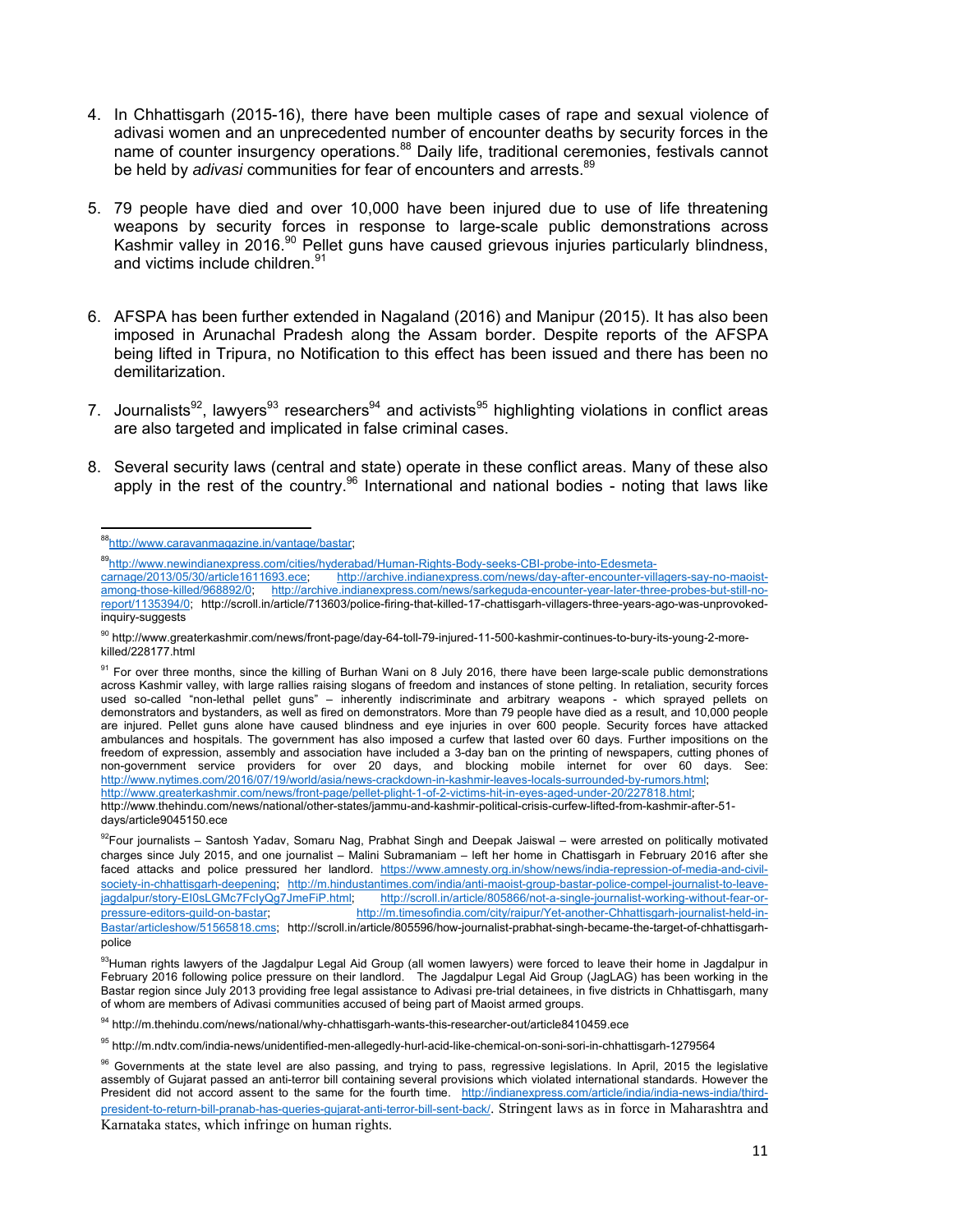AFSPA $97$  give security forces over-broad and arbitrary powers, infringing international human rights law - have recommended their repeal or revision.<sup>98</sup>

- 9. Religious minorities too face wrongful and malicious prosecution under over-broad antiterror laws.<sup>99</sup>
- 10. People living close to international borders, such as the Indo-Bangladesh border, are subjected to torture and extrajudicial killings by the Border Security Forces.<sup>100</sup> Conflict related displacement also results in people living in precarious conditions.<sup>101</sup>
- 11. Several people remain incarcerated for long periods of time as under-trials, and are found innocent at the end of the trial.<sup>102</sup>
- 12. In most cases, security laws requires that the Executive grant sanction before a member of the security forces can be prosecuted in a civilian court. Sanction is rarely if ever granted.<sup>103</sup>
- 13. Laws governing armed forces allow human rights violations by security personnel to be tried in military not civilian courts, further entrenching impunity.<sup>104</sup> The NHRC also has no power to enquire into a complaint against the armed forces.<sup>105</sup>

99JTSA, 2012. The use of terror laws in terror prosecution has raised the average undertrial period to 3-6 years, coupled by a high rate of acquittal. Terror prosecution in Maharashtra, Quill Foundation, Forthcoming

<sup>100</sup>http://googleweblight.com/?lite\_url=http://www.frontline.in/social-issues/compensation-for-bangladeshi-girlsfamily/article7645431.ece&ei=peJNE9HW&lc=en-

IN&s=1&m=311&host=www.google.co.in&ts=1473523507&sig=AKOVD67gJBbwmhOSUtn4m\_-0LiW5-EiR5Q

<sup>103</sup> DENIED" Failures in accountability in Jammu and Kashmir, Amnesty International 2015

  $97$  The recommendations of first and second UPR on AFSPA, 1958 are not accepted. The AFSPA, 1958 continues to be enforced and there are no processes for repeal or review. The AFSPA, 1958 is also freshly introduced in Twelve Districts of Arunachal Pradesh, bordering Assam, despite wide objections. The Government of Tripura announced removal of AFSPA from Tripura in 2015 but no notification was issued and there is no demilitarization processes.

<sup>98</sup> The Justice Santosh Hegde committee, appointed by the Supreme Court in 2013, advocated for the repeal of the AFSPA. The UN Special Rapporteur on Extra-judicial killings also called for the repeal of AFSPA. The Justice J.S. Verma Committee, set up in 2013 recommended a review of the continuance of the Armed Forces (Special Powers) Act (AFSPA) to extend legal protection to women in conflict areas, and the CEDAW committee report of 2012 asked India to implement the recommendations of the Verma Committee within 2 years. When asked in December 2015, the Union Home Minister stated that as yet no decision has been taken on the recommendations of the Jeevan Reddy Committee, including to repealAFSPA. in 2015, the former Home Minister P Chidambaram wrote a piece stating that while he was in office, he wanted the AFSPA repealed but "the Ministry of Defence and the defence forces opposed repeal, and the defence minister was unwilling to overrule them." See: http://indianexpress.com/article/opinion/columns/across-the-aisle-even-to-the-causing-of-death/

<sup>&</sup>lt;sup>101</sup>Concern is about internally displaced persons living in precarious conditions in Assam. The total of the IDPs is 113,000 of which women could be a larger percentage as they are have no access to mobility. For more information see: North East Network Annual Report 2014-2015, "Given the alarming situation of displacement and special vulnerabilities of women, NEN conducted a primary level need assessment in February 2015 amongst the IDPs and IDP returnees of areas of Kokrajhar affected by violence in 2012. Further, community level intervention regarding access to entitlements and justice was mapped. NEN has advocated for a state level IDP policy addressing critical gender needs of women."

<sup>&</sup>lt;sup>102</sup>See from the report of the High Level Panel on Socio-Economic, Health and Educational; status of Tribal Communities in India, Ministry of Tribal Affairs, May 2014: In Chhattisgarh, for instance, the committee found that a large number of tribals have been languishing in jails for long years without their trial concluding. When the under-trial women in Jagdalpur jail were asked to explain with what offences they had been charged, the answer almost invariably was 'naxal offence'. There is of course, no such offence defined in law. Here too, after the first FIR lodged against them, there would be further FIRs filed over a period of time implicating them in various episodes of violence. Persons charged with naxal offences find it extremely difficult to get bail, and so end up spending long years in jail. Trials do not conclude in many cases because official witnesses were absent. This may happen because a member of paramilitary force cited as a prosecution witness had been repatriated with his unit and was no longer in the state. The committee also met with criminal lawyers in Dantewada courts. They assessed that over 95 percent of the cases were baseless and it was no surprise that the acquittal rate in cases where trials ended, resulted in acquittal. In reply to an RTI application, the court registers for all cases disposed of between 2005 and 2012 revealed that average rate of acquittal over these years was 95.7 percent,

<sup>104</sup>http://googleweblight.com/?lite\_url=http://m.thehindu.com/opinion/op-ed/actions-that-border-on-thebarbaric/article5171113.ece&ei=XdlqzHHX&lc=en-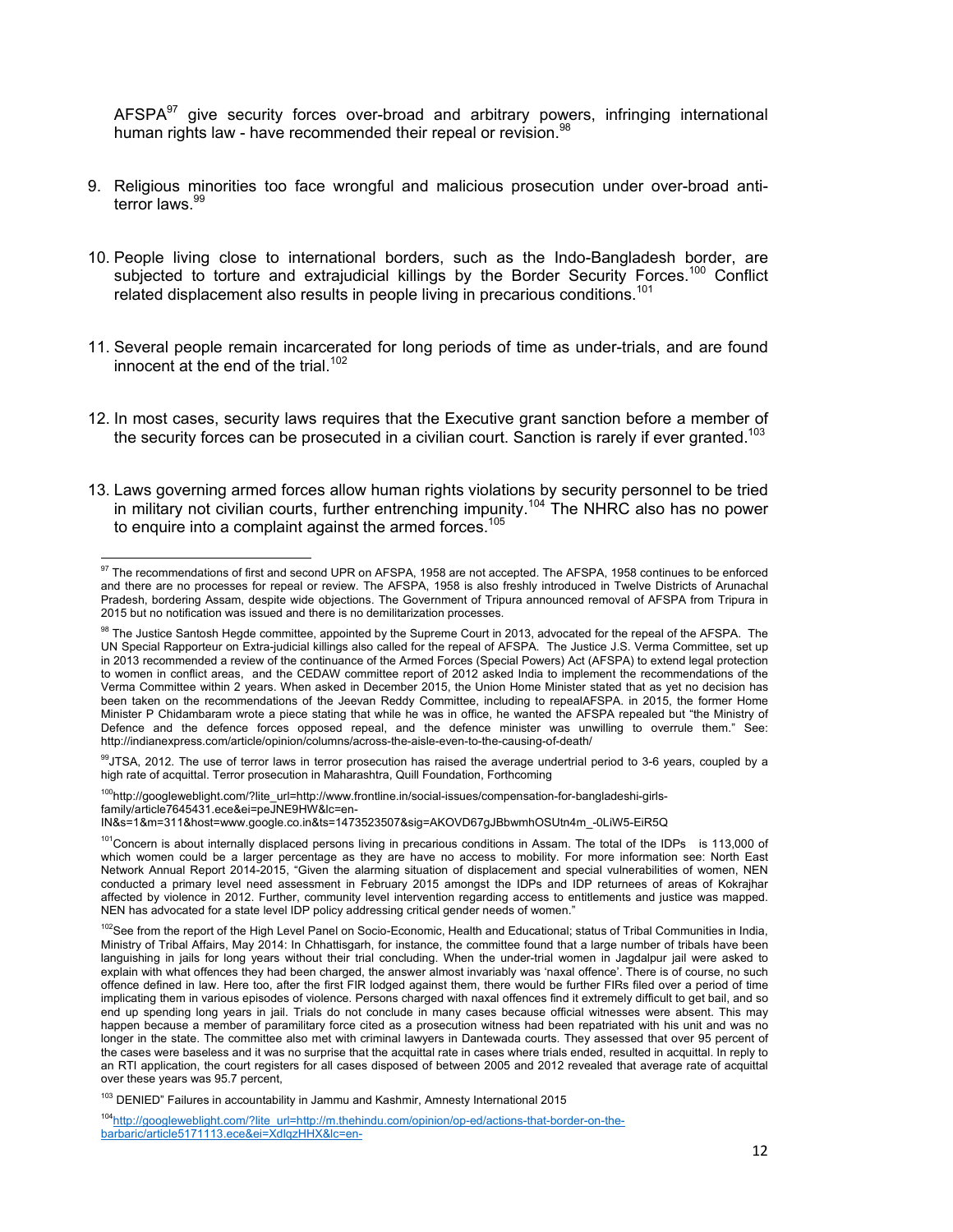#### □ Recommendations:

- Repeal the Armed Forces Special Powers Act and Other Security Laws<sup>106</sup>
- Ensure that all allegations of human rights violations are promptly and independently investigated, and that perpetrators are prosecuted in civilian courts, and victims and their families receive reparations;
- End the use of pellet guns
- Ratify the Convention against Torture,
- Ratify the Convention against Enforced Disappearances, and criminalize enforced disappearances

#### **Access to Justice:**

#### **Barriers to Access to Justice**

#### **(Unreformed laws, Human rights violations by the police, Police Reforms and legal aid)**

1. Access to justice remains under-resourced and elusive. Every third sanctioned post in the higher judiciary<sup>107</sup> and every fourth in the lower courts is vacant.<sup>108</sup> Court arrears amount to over 12.5 million and growing.<sup>109</sup> 68% of the total prisoners are in pre-trial detention, some without conviction<sup>110</sup>. Police staff shortages stand at  $24\%$ <sup>111</sup> and prison staff at 34%.<sup>112</sup>

<u> 1989 - Johann Stoff, fransk politik (f. 1989)</u>

<sup>106</sup>Armed Forces Special Powers Act 1958 (North East India) ; Armed Forces Special Powers Act, 1990 (Jammu & Kashmir); the Unlawful Activities Prevention Act 1967, Jammu and Kashmir Disturbed Areas Act 1992; the Chhattisgarh Special Public Security Act; the National Security Act, the Punjab Disturbed Areas Act 1983; Maharashtra Control of Organized Crime Act 1999; Jammu and Kashmir Public Safety Act 1978; and sedition Sec 124A Indian Penal Code; as they are in contravention of India's international human rights obligations;

<sup>107</sup>841 vacancies.<br><sup>108</sup>1721 vacancies.<br><sup>109</sup>Report No. 245, Law commission of India, 2014. The current Chief Justice of India, Justice T. S. Thakur, has repeatedly raised concerns over the issue of pendency of cases in the court and the glaring lack of judges.

IN&s=1&m=311&host=www.google.co.in&ts=1473523888&sig=AKOVD65rSo1VhCwl09o0TOvnE822LGx3sQ; In 2010 three civilians were extra judicially executed by Indian soldiers in Macchil, Kashmir and later falsely identified as militants. In 2013, a court martial prosecuting army personnel for their involvement in the Machil killings found six of them guilty and recommended life imprisonment. See "Six Army men sentenced to life in Machil fake encounter case" The Hindu 8 September 2015, available at metal-sentence-in-machil-fake-encounter-<br>at http://www.thehindu.com/news/national/other-states/court-martial-sentence-in-machil-fake-encounterconfirmed/article7625081.ece; In 2012, the Supreme Court in General Officer Commanding v CBI and Anr., affirmed the authority of the Armed Forces to elect to handle allegations involving enforced disappearance within the military justice system as well as clarified when that authority should be exercised.

<sup>&</sup>lt;sup>105</sup>Section 19, Protection of Human Rights Act, also CITE affidavits of NHRC in recent EEVFAM case at the Supreme Court and Concluding Observations of the Human Rights Committee, Indiaǁ, 4th August 1997, CCPR/C/79/Add.81, para 22, available at: http://www.unhchr.ch/tbs/doc.nsf/(Symbol)/CCPR.C.79.Add.81.En?OpenDocument.

<sup>&</sup>lt;sup>110</sup>Prison Statistics India 2014, National Crime Records Bureau; Incarceration of Scheduled Caste is disproportionate at 22% of the whole prisoners.According to 2013 prison statistics, Dalits make up 22% of all the prisoners, almost one in four.Police also routinely sexually abuse Dalit women during police raids as a means of exerting pressure on their male family members to surrender, give false evidence, retract their complaints, or silence their protests regarding police mistreatment.

<sup>&</sup>lt;sup>111</sup>Bureau of Police Research and Development, Data on Police Organisations, 1 January 2015, Chapter 3, page 29. This is the shortage in both civil and armed police

<sup>&</sup>lt;sup>112</sup>Prison Statistics India 2014, National Crime Records Bureau.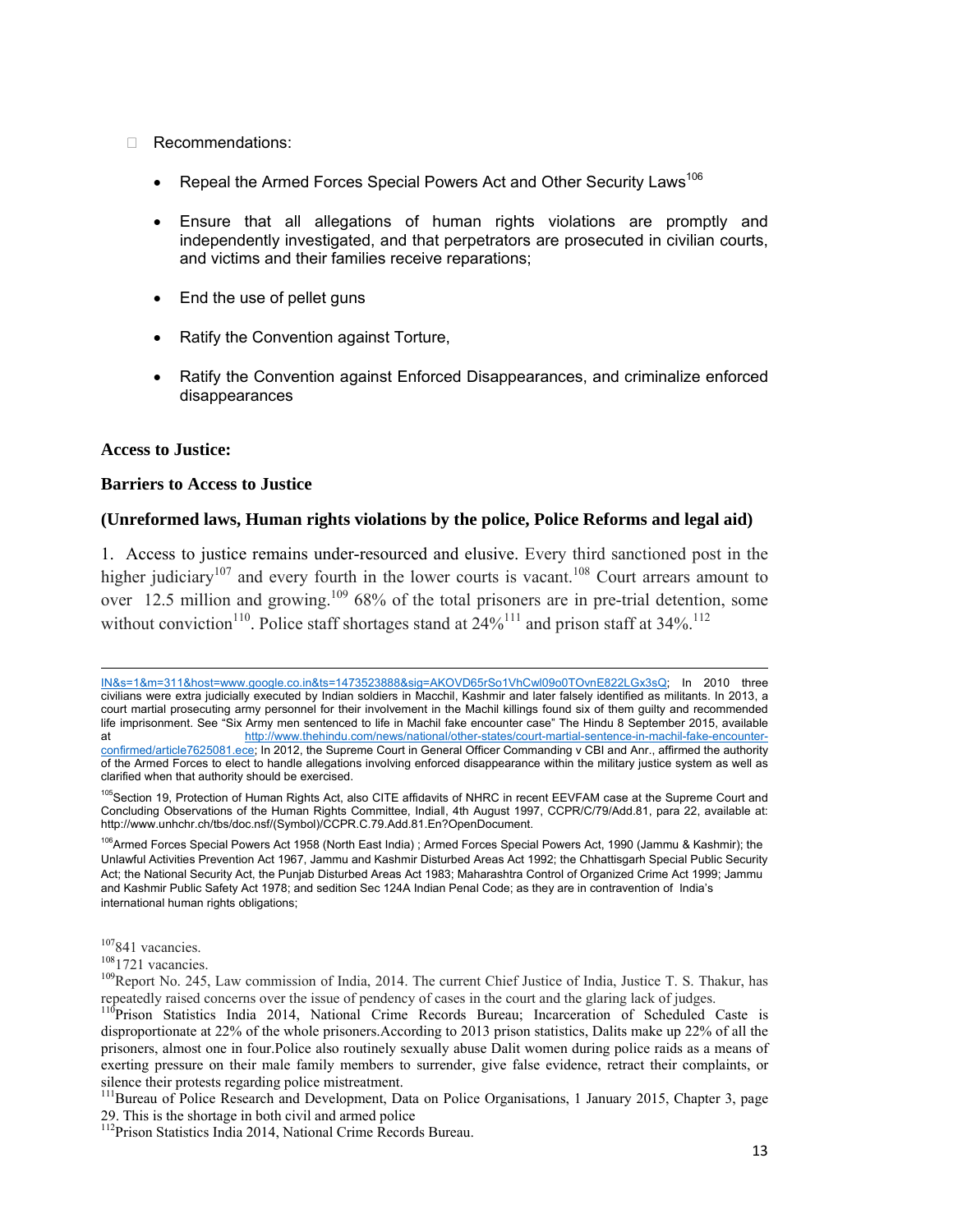2. Accessing justice is particularly problematic for women, vulnerable groups $113$  and those caught in conflict.<sup>114</sup>At the gateway, the absence of policewomen<sup>115</sup> to register complaints of sexual offences results in delays.

3. The Right to Information Act, 2005 (RTI Act) has been particularly valuable in improving police and prison transparency, however, statutory compliance of Section 4(1)(b) of the RTI Act remains uneven to poor. $116$ 

4. Police and prison systems continue to function under laws enacted in the  $1800^{117}$ . Latest government sponsored reformed model laws on police and prisons remain neglected $118$ . 2011 Ministry of Home Affairs (MHA) advisory mandates the appointment of Non-Official Visitors across the country, but only about  $1\%$  of prison Boards of Visitors<sup>119</sup> are fully compliant with.

5. Custodial torture, illegal arrests, sexual violence, deaths in custody and unexplained extrajudicial killings are frequently reported.<sup>120</sup>Prosecution of police officers and state agents is immensely difficult due to in-built protections in  $\text{law}$ <sup>121</sup>

 <sup>113</sup>Particularly persons with disabilities, LGBT, IDPs, homeless people, minorities, refugees, and people living near border areas to Bangladesh (West Bengal, Assam, Tripura & Meghalaya). People living near border areas to Bangladesh live under extraordinary perpetual laws enforced by paramilitaries and have no available redress to normal civilian remedies. People displaced due to river erosion have no authority to appeal for compensation or rehabilitation. In Tamil Nadu, Muslim prisoners who are in jail for more than 10 years, are not released on religious grounds, while others are released (See, The Hindu, Release convicts in jail for more than 10 years <http://www.thehindu.com/news/cities/Madurai/release-convicts-in-jail-for-more-than-10-years-

mmk/article8208287.ece>; Asian Age Reporting, Tamil Nadu Minister denies bias against Muslim prisoners  $\frac{\text{th}}{114}$  In conflict areas enforced disappearances by agents of state are common. In Kashmir most of the complaints  $\frac{114}{114}$  In conflict areas enforced disappearances by agents of state are common. In Kashmir m

related to enforced disappearance are notentertained. Since Enforced Disappearance is not criminalized in our legal system, any complaints that have been lodged are under abduction clauses (section 364 or 365 of Ranbir Penal Code); See "Denied" Failures in Accountability for human rights violations by security force personnel in Jammu and Kashmir https://www.amnesty.org.in/images/uploads/articles/Kashmir\_Report\_Web\_version\_(1).pdf. Complaints are rarely allowed to be lodged.

<sup>&</sup>lt;sup>115</sup>As of 2015, the representation of women in the police across India was at 6%. Bureau of Police Research and Development, Data on Police Organisations, 1 January 2015.

<sup>&</sup>lt;sup>116</sup> A 2014 CHRI survey of the state of compliance of police and prisons departments as reflected on their websites found that 55% of police department websites did not display all the mandated categories of information. Only 36% of prison departments had dedicated websites, and only 4 displayed all the mandated information.<br><sup>117</sup> Police Act 1861 and the Prisons Act 1894.

<sup>&</sup>lt;sup>118</sup> Three high-level Committees have drafted model police legislation (1981, 2005, 2013), none have been adopted. Model Prison Acts were formulated in 1996, 1998 and most recently in 2016, but the majority of State prisons are still being run by the 1894 Act.

<sup>&</sup>lt;sup>119</sup> A 2015 study on prison monitoring by CHRI found that not even 1% of jails are properly monitored. Only 4 States have boards of visitors constituted in all their jails: http://www.humanrightsinitiative.org/publication/looking-into-the-haze-a-study-on-prison-monitoring-inindia#sthash.eo9DLWSm.dpuf

 $120$ There have been 4644 deaths in prisons in 3 years from 2012-14 and 436 of them have been unnatural, Prison Statistics India, NCRB.

<sup>&</sup>lt;sup>121</sup>This is with specific reference to the requirement in Section 197 of the Code of Criminal Procedure (CrPC) for prior sanction from the government to prosecute any offences committed by public servants in the course of "official duty". Similarly, section 7 of Armed Forced Special Powers Act, 1990 does not allow for prosecution of the armed security personnel without sanctionof prosecution from the Central Government and the sanction is rarely granted. In addition, all the legislations governing security forces allow their trial in militarycourts for human rights violations, which compromises the independence oftrials.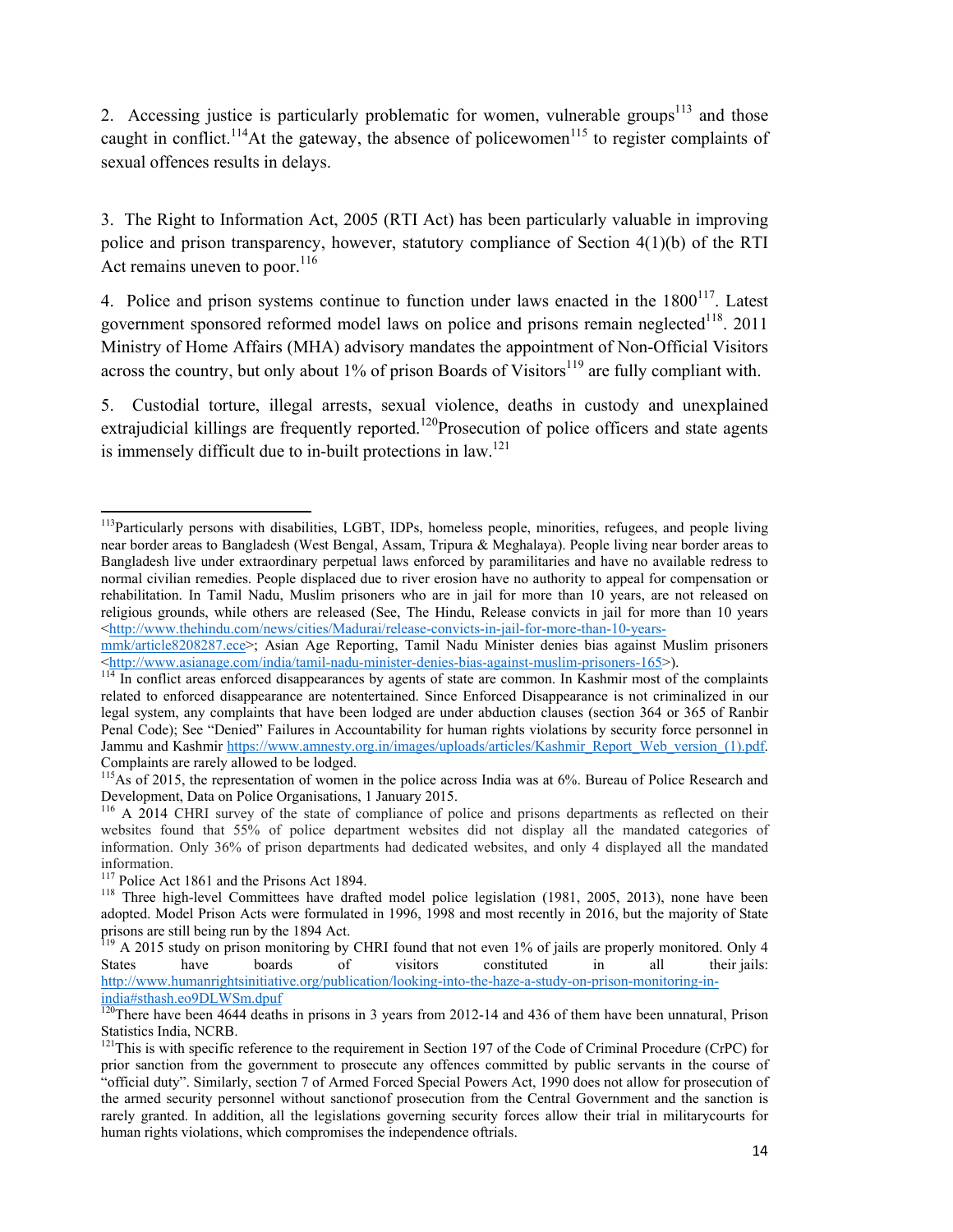6. The 2006 Supreme Court guidelines on police reform and to set up Police Complaint Authority  $(PCA)^{122}$  are neglected constantly. Only 17 States have passed new Police Acts since 2006, and 9 PCAs are operational till now.<sup>123</sup>

7. Despite legislative framework<sup>124</sup>, issues like lack of awareness of free legal aid services; lawyers' duties, and clients' rights; overall lack of accountability; no application of standards of effective legal representation;<sup>125</sup> gaps in existing National Legal Service Authority (NALSA) and State Legal Service Authority regulations to service persons in judicial custody<sup>126</sup>; and inadequate legal services at the police station,<sup>127</sup> persists.India lacks a law or a scheme for witness protection<sup>128</sup> despite guidelines from the Indian Supreme Court.<sup>129</sup>

#### **Recommendations:**

- Ensure that Boards of Visitors are constituted in all jails across states in compliance with the 2011 MHA advisory and remove undue restrictions on access to prisons from the 2015 MHA advisory and that legal aid clinics are established in every prison.
- Ensure that National Legal Services Authority issues guidelines for prompt legal services to persons in police and judicial custody.

# **Death Penalty**

1. By hanging Yakoob Memon (2015),<sup>130</sup> Afzal Guru (2013)<sup>131</sup> and Ajmal Kasab (2012)<sup>132</sup> India broke the undeclared moratorium after the hanging of Dhananjoy Chatterjee in  $2004$ .<sup>133</sup> The scope of the death penalty has been reinforced in enactments since 2012. For example,

http://supremecourtofindia.nic.in/FileServer/2015-07-31\_1438358472.pdf<br><sup>131</sup>The full text of the sentence on Afzal Guru can be accessed here:

 $122$ Prakash Singh and Others v. Union of India and Others, (2006) 8 SCC 1.

<sup>&</sup>lt;sup>123</sup> Alarmingly, many of the new Acts give statutory sanction to excessive political control of the police, curtailing of existing legal safeguards, and the dilution of independent police oversight.<br><sup>124</sup> Legal Services Authorities Act, 1987.

<sup>&</sup>lt;sup>125</sup> Please see two CHRI studies:  $(http://goo.gl/VO84YB)$  and  $(http://goo.gl/dHMqqK)$ .<br><sup>126</sup>Policy gaps include unnecessary time lag between the application and appointment of legal aid lawyer, lack of any mechanism to obtain client feedback, responsibility of lawyers to provide written records of case proceedings, and timely appraisals by magistrates and legal aid bodies.

 $127$  Section 41D of the CrPC states the right of every arrested person to a lawyer during interrogation. No guidelines have been laid down to operationalize this.

<sup>128</sup>See: Supreme Court, *NHRC v. State of Gujarat* (2003): ― no law has yet been enacted, not even a scheme has been framed by the Union of India or by the State Government for giving protection to the witnesses. Over 560 witnesses have been given central paramilitary protection by the Supreme Court before, during, and after the trial, following the implement application by Citizens for Justice and Peace (CJP).

<sup>129</sup>*Neelam Katara v. Union of India*, 9 ILR (2003) II Del 377, *Bimal Kaur Khalsa v. Union of India & Ors*, AIR 1988 P&H 95 (protection of witness from media).

<sup>&</sup>lt;sup>130</sup>The full text of the sentence on Yakub Memon can be accessed here:

http://www.judis.nic.in/supremecourt/imgs1.aspx?filename=27092

 $132$ The full text of the sentence on Aimal Kasab can be accessed here:

http://www.nia.gov.in/acts/Ajmal%20Kasab%20-%20Supreme%20Court%20Judgment.pdf

<sup>133</sup>Make no mistake- India needs to step up and abolish death penalty, Death Penalty News, January 4, 2016 http://deathpenaltynews.blogspot.in/2016/01/make-no-mistake-india-needs-to-step-up.html?view=flipcard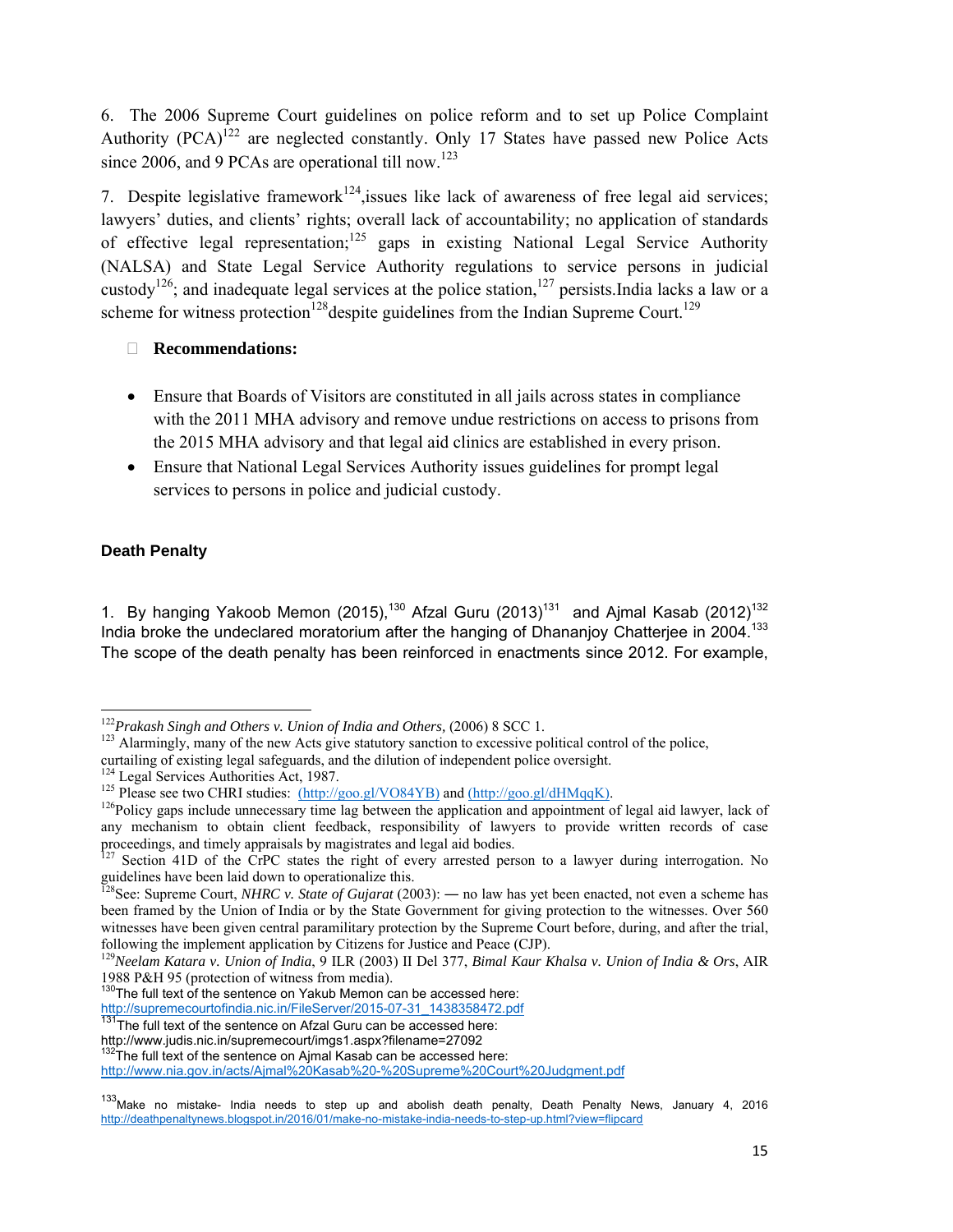the 2013 Criminal Law Amendment  $Act^{134}$  introduced the death penalty as a possible punishment for certain categories of rape.

2. The Law Commission of India in its report on death penalty in 2015 recommended to abolish "death penalty for all crimes other than terrorism related offences and waging war".<sup>135</sup>

3. In February 2014, the Supreme Court converted the death penalty to life sentence in many cases citing inordinate delay in executing the death sentence. It also set forth guidelines to safeguard the rights of prisoners on death row.<sup>136</sup>

4. Despite several recommendations made to India in UPR II cycle India did not accept any recommendation or abide by any international moratorium or resolution that requires to eradicate death penalty.<sup>137</sup>

5. India is party to the International covenant on civil and political rights (ICCPR) that require a progression towards abolition of Death Penalty. In  $2014^{138}$ , India, along with 37 other countries, voted against a UN General Assembly resolution calling for moratorium on death penalty.<sup>139</sup>

□ Recommendations

• India should sign and ratify the Second Optional Protocol to the International Covenant on Civil and Political Rights aiming at the abolition of the death penalty and endorse the UN call for a worldwide official moratorium on the use of the death penalty, or abolish the death penalty.

#### **LGBTI – non-discrimination on grounds of sexual orientation and gender identity**

1. In its landmark judgment, the Delhi High Court declared Section 377 Indian Penal Code unconstitutional in 2009<sup>140</sup>, thereby decriminalising same sex sexual relations. On appeal the Supreme Court (SC) overturned this decision in 2013 in *Suresh Kumar Koushal v. Naz Foundation case*141 and re-criminalised LGBT lives. It left the door open for parliament to repeal to law if it so decides.<sup>142</sup> After re-stigmatization of same sex sexual relations arbitrary use of the law, blackmail and sexual violence inflicted under cover of the law has increased.

140*Naz Foundation vs. Govt. of NCT Delhi*, 2010 CriLJ 94

141*Suresh Kumar Koushal and another v NAZ Foundation and Others,* CIVIL APPEAL NO.10972 OF 2013 142Para 31 (ii), ibid

<sup>&</sup>lt;sup>134</sup> The text of the 2013 Criminal Law Amendment Act can be accessed here: http://indiacode.nic.in/acts-inpdf/132013.pdf

<sup>&</sup>lt;sup>135</sup>LAW COMMISSION OF INDIA, Report No.262, the Death Penalty, August 2015<br><sup>136</sup>In an attempt to correct the imbalance in the law, a three-judge bench of Indian Supreme Court presided by Chief Justice P Sathasivam in January 2014 commuted the death sentence of 15 murder convicts on the grounds of delays in carrying out the executions. The judgment said, "we are of the cogent view that undue, inordinate and unreasonable delay in execution of death sentence does certainly attribute to torture which indeed is in violation of Article 21 (Right to life and liberty) and thereby entails as the ground for commutation of sentence. Praveen Puttur, "14 others escape death pen Praveen Puttur, "14 others escape death penalty", DHNS, January 22, 2014.

<sup>&</sup>lt;sup>137</sup>Gurdhyan Singh & Aratrika Choudhuri, "Why we need to abolish the death penalty", the Tribune, Aug 26, 2015 http://www.tribuneindia.com/news/comment/why-we-need-to-abolish-the-death-penalty/124430.html

<sup>&</sup>lt;sup>138</sup>Resolution adopted by the General Assembly "Moratorium on the use of the death penalty" A/RES/69/186, 4 February 2015.<br><sup>139</sup>In 2007, the UNGA called on states to "progressively restrict the use of the death penalty, which it may be imposed" and "establish a moratorium on executions with a view to abolishing the death penalty." In 2008, the GA reaffirmed this resolution, which was reinforced in subsequent resolutions in 2010, 2012 and 2014. Many of these resolutions noted that, "a moratorium on the use of the death penalty contributes to respect for human dignity and to the enhancement and progressive development of human rights." LAW COMMISSION OF INDIA, Report No.262, the Death Penalty, August 2015, Page: 51-52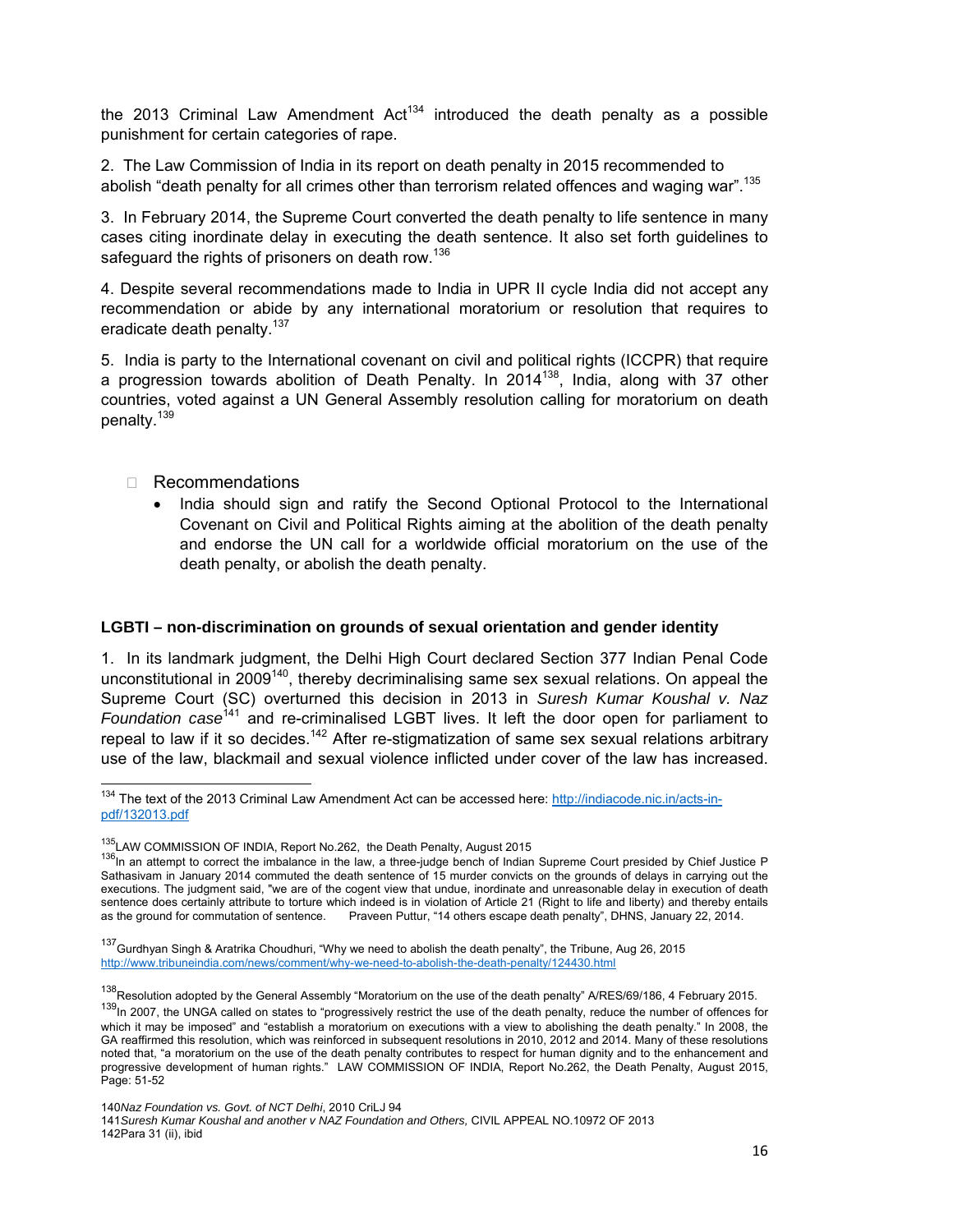There has also been an increase in homophobia in society.<sup>143</sup>

2. Soon after re-criminalsing same sex sexual relations, the Supreme Court in NALSA vs Union of India in 2013,<sup>144</sup> affirmed the equality of trans persons by recognizing the right to self-determine gender, calling for welfare and protective duties of the state toward trans people, including affirmative action (as part of constitutionally recognized Other Backward Classes). There is a contradiction between the recognition of socio-economic rights in the NALSA judgment and the denial of rights to expression, dignity and freedom from arbitrary state action in *Suresh Kumar Koushal*.

3. The central government has tabled the Transgender Persons Protection of Rights Bill, 2016, which contradicts the Supreme Court judgment on trans persons. The Bill denies selfdetermination of gender identity, instead pathologizing it.145 The rights of intersex citizens of India need to be seriously addressed and there needs to be an end to medically unnecessary surgical intervention in the bodies of intersex children. The issue of violence against lesbian women remains an underreported crime. Due to social pressure forced marriages with heterosexual men often leads them to commit suicide.<sup>146</sup>

#### Recommendations

- Repeal Section 377 of the IPC and thereby recognize LGBTI persons as full citizens of India.
- Enact a law protecting the rights of the transgender community in conformity with the judgment of the Supreme Court in NALSA v. UOI

#### **Children**

1. The status and condition of children in India have not seen any meaningful improvement since UPR-2<sup>147</sup>. The vital child rights indicators like child sex ratio<sup>148</sup>, under  $5^{149}$  and infant

<sup>143</sup>PawanDhall and Paul Boyce, p 20, *Livelihood, Exclusion and Opportunity: Socioeconomic Welfare among Gender and Sexuality Non-normative People in India*, Evidence Report No. 106, Sexuality, Poverty and Law, February 2015. CSMR, Dignity First: One Year Of Resistance To Re-Criminalisation Of LGBT Lives, http://www.awid.org/publications/dignity-first-oneyear-resistance-re-criminalisation-lgbt-lives

<sup>144</sup>*National Legal Services Authority vs. Union of India and others*, WRIT PETITION (CIVIL) NO.400 OF 2012

<sup>145</sup>The Transgender Persons (Protection of Rights) Bill, 2016 146 Deepa V N, 'Queering Kerala: Reflections on Sahayatrika' in Arvind Narrain and Gautam Bhan, *Because I Have A Voice: Queer Politics in India*, Yoda Press, New Delhi, 2005; http://m.mid-day.com/articles/mumbai-heartbroken-juliet-hangs-self-afterher-girlfriend-drinks-poison/17575152

<sup>&</sup>lt;sup>7</sup>India has 49 special and local laws for children, and 78 legal provisions in the IPC, the CrPC and the Indian Evidence Act for children. There are 9 policy documents, of which 4 are specific to children. Poor implementation of the laws and gaps still remain

a matter of serious concern.<br><sup>148</sup>The overall sex ratio of the Country is showing a trend of improvement, whereas the child sex ratio is showing a declining trend. Child Sex Ratio (0-6 Years) declined from 927 girls per 1,000 boys in 2001 to 914 girls in 2011. The decline in Child Sex

Ratio (0-6 years) during 2001-2011 in rural areas is more than three times as compared to the drop in urban India.<br><sup>149</sup>Under 5 Mortality Rate has declined to 49/1000 live births in 2013 (SRS) (<u>http://nrhm.gov.in/nrhm-com</u> health-immunization.html).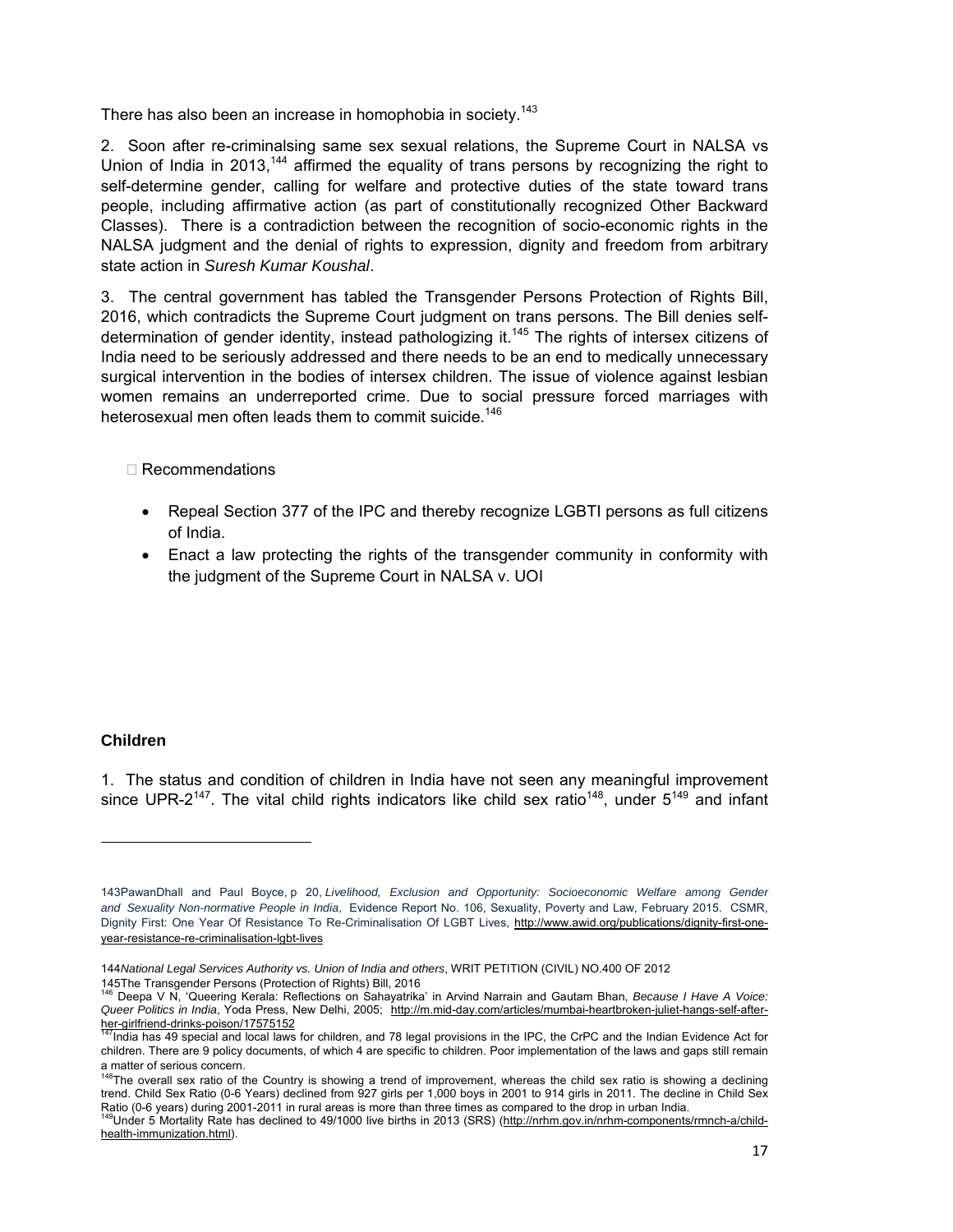mortality rate<sup>150</sup> (has improved but not achieved the MDG Goals), status of birth registration<sup>151</sup>, education<sup>152</sup>, crimes against children<sup>153</sup>, corporal punishment<sup>154</sup>, child labour<sup>155</sup>, child marriage<sup>156</sup> continue to show disturbing trends.

2. The Government still continues with a reservation on Article 32 of the UNCRC<sup>157</sup>& the new law on child labour<sup>158</sup> is weak<sup>159</sup> and flawed<sup>160</sup>.

In the case of standard V children in private schools who can read a standard II textbook, the decline is from 69 per cent in 2007 to 62.5 per cent in 2014. The percentage of children who can do division in standard V has declined from 49.4 per cent in 2007 to 39.3 per cent in 2014 in private schools. The decline in educational outcomes in private schools warrants equal attention since there is an increase in the share of private providers of schooling and education across India; Economic Survey of India: 2015- 16; http://indiabudget.nic.in/es2015-16/echapvol2-09.pdf

 ${}^{3}$ There is a significant rise of 5.3% in crimes against children in 2015 against 2014. According to data compiled by NCRB for 2015, 8,800 cases of rape on children were registered across the country under the Protection of Children Against Sexual Offences Act (POCSO). According to estimates, 2015 witnessed 94,172 cases of crimes against children of which 76,345 were either related to sexual offences or involved kidnapping. The year also saw an increase of 5.3% in crimes against children as compared to 2014, when the figure was 89,423. National Crime Records Bureau data, 2015: Slight dip in rape, crime against women http://indianexpress.com/article/explained/national-crime-records-bureau-data-2015-slight-dip-in-rape-crime-against-<br>women-3004980/s.<br><sup>154</sup>lndia coefficeed its commitment to accurative

<sup>4</sup>India reaffirmed its commitment to prohibit corporal punishment in all settings during the second cycle of UPR in 2012. The Right to Education Act and some of the state laws protect children from corporal punishment in schools. The Juvenile Justice Act, 2015 contains a provision<sup>154</sup> identifying corporal punishment as crime against children. However, measures to deal with

corporal punishment in all settings are very inadequate.<br><sup>155</sup> Data on child labour continues to be a challenge. Under reporting on child labour obfuscates the gravity of the problem. A 2015 report by the International Labour Organization (ILO) put the number of child workers in India ages 5 to 17 at 5.7 million, out of 168 million globally (Nita Bhalla, "Parliament passes controversial child labour bill," Reuters, July 27, 2016. http://in.reuters.com/article/india-children-labour-idINKCN10619V). On the contrary, according to GOI there are 4.3 million working children in the age group pf 5-14 years. While according to Census 2011 there are 10.12 million working children (main+ marginal worker) according to in the age group 5 – 14 years, the government claims that there are 4.3 million working children in all its public pronouncements and claiming a reduction in the number of working children. This is because they are not counting the children in marginal work, which they did in 2001.

In the year 2014, only 1027 cases of violations were reported under Child Labour (Prohibition and Regulation) Act, out of which only 792 cases went for prosecution resulting into 754 cases for conviction. (Government of India, Ministry Of Labour and Employment, Lok Sabha, Unstarred Question No.1285, Answered on 01.12.2014, Conviction under Child Labour Laws.http://164.100.47.132/LssNew/psearch/QResult16.aspx?qref=6668<br><sup>156</sup>Census 2011 data shows an alarming 103 million girls (30.2%) of all married women, were married before they had turned 18.

(Sagnik Chowdhury, "30% women married under age 18", Indian Express, May 31, 2016, New Delhi http://indianexpress.com/article/explained/child-marriage-women-india-census-data-2011-2826398/)

The National Policy for Children, 2013, does not address the issue of child marriage specifically. The only mention of married children is found in the section on education and development, where the Policy talks about tracking, rescuing and rehabilitating out of school children, including married children and ensuring them access to their right to education. Registration of Marriages is still not compulsory in all states

157GOI argues "…. that it is not practical immediately to prescribe minimum ages for admission to each and every area of employment in India - the Government of India undertakes to take measures to progressively implement the provisions of article 32, particularly paragraph 2 (a), in accordance with its national legislation and relevant international instruments to which it is a State Party"<br><sup>158</sup>The Child Labour (Prohibition and Regulation) Amendment Act, 2016

<sup>159</sup>The weak definition of hazardous occupations and the reduction in the number listed as hazardous occupations will prove detrimental to all efforts to curb child labour. There were 16 occupations and 65 processes listed as hazardous in the 1986 law. The 2016 amendment reduces them to 3 occupations and 29 processes that are in the Factories Act, which covers only the organized sector.

<sup>160</sup>Section 3 of the Bill outlines the circumstances under which child labour is legal permitting children to work in order to *help* their family, or their "family enterprises" or "as an artist in an audio-visual entertainment industry". Further, since the Bill does not define the hours of work or the site of work in the so-called "family enterprises", and most occupations are not hazardous, children may be engaged range of family based activities - weaving, pottery, bidi or even to a plastic sheet near a garbage dump

 <sup>150</sup>Infant Mortality Rate currently stands at 39 /1000 live births (Sample Registration Survey 2014). The infant mortality rate in rural India is 43 which is 17 points higher than that of Urban India (26), It has been observed that, Infant mortality among female children is higher.

<sup>&</sup>lt;sup>151</sup>Birth registration is an absolute basic right to ensure both ESCR and CPR of children mandatory in Indian law since 1969. As per the national population policy 2000, India should have achieved universal birth registration by 2010, but has failed to achieve it universally. In 2012, the level of registration of births in the country stands at 84.4% and has gone up from 82.0% in 2010. The level of performance is disparate across states/ provinces. The extent of birth registration varies from the highest of 99 percent in Goa to the lowest of 28 percent in Manipur. (Rapid Survey on Children (RSOC) 2013-14; National Report; UNICEF; http://wcd.nic.in/sites/default/files/RSOC%20National%20Report%202013-14%20Final.pdf ). While some states have shown very good progress, others remain behind. In Himachal Pradesh and Bihar, there have been positive instances of birth registration. The State/ UTs which have achieved 100% level of birth registration in 2007 are Arunachal Pradesh, Himachal Pradesh, Kerala, Meghalaya, Mizoram, Nagaland, Punjab,Tamilnadu, Chandigarh, Lakshadeep and Puducherry (Children in India 2012: A Sstatistical Appraisal, GoI, Social statistics Division, 2012)

<sup>152</sup>There is a declining trend in percentage of enrolment in government schools in rural areas from 72.9 per cent in 2007 to 63.1 per cent in 2014. According to ASER 2014, there is a sharp decline in the number of children in standard V who can read a textbook of standard II in both government and private schools. In Government schools, the decline is from 56.7 per cent in 2007 to 42.2 per cent in 2014, and the percentage of children who can do division in standard V has declined from 41 per cent in 2007 to 20.7 per cent in 2014 in rural areas.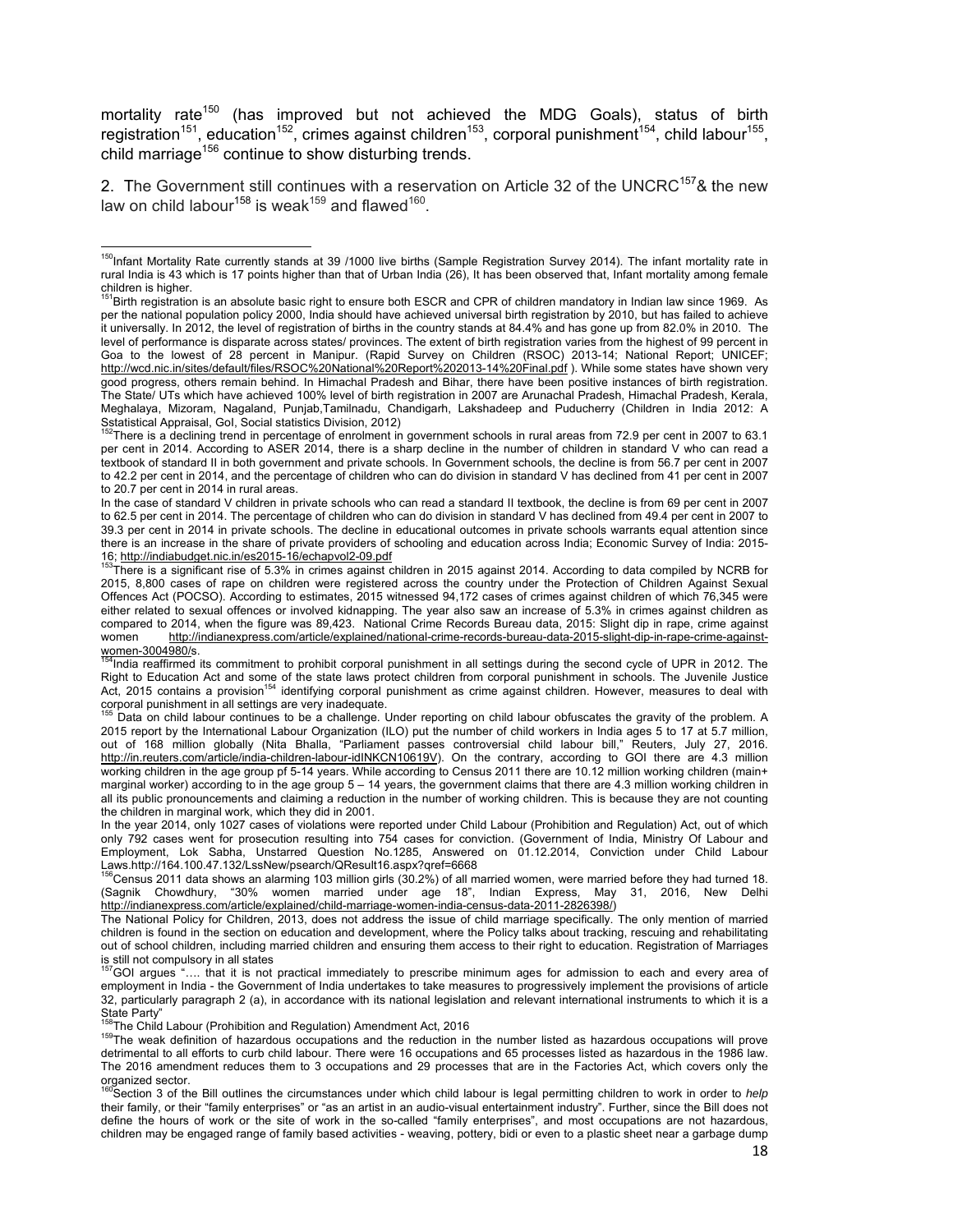3. The new Juvenile Justice (Care and Protection)<sup>161</sup> Act includes a regressive provision of waiver of 16-18 year olds into the adult criminal justice system for serious offences & has led to the lowering of standards for dealing with children in conflict with the law<sup>162</sup>.

4. Child trafficking<sup>163</sup> is still widespread in India<sup>164</sup>. In absence of efficient mechanisms<sup>165</sup> and due to poor implementation<sup>166</sup>, it continues to be a major human rights violation.

5. Although included in finance bill<sup>167</sup> at national level, children's budgeting needs to be adopted throughout the country as per General Comment 19<sup>168</sup>. Despite the recognition, the share of the budget for children is inadequate<sup>169</sup> lower than 5% of the total national budget<sup>170</sup> and continues to decline<sup>171</sup>. A large section of vulnerable children<sup>172</sup> continue to suffer due to problems of accessibility, discrimination<sup>173</sup>, poor implementation and lack of financial resources.174

<sup>164</sup>Women and children from India are trafficked across 18 countries with new purposes for their being trafficked being added

http://tbinternet.ohchr.org/\_layouts/treatybodyexternal/SessionDetails1.aspx?SessionID=843&Lang=en)

or even a home-based brothel as is common among many communities in the country. Is that what the government means when it says - *striking a balance between the need for education for a child and the reality of the socio-economic condition and social fabric in the country…* (PIB release 16 May 2015) as long as they work "outside of school hours or during vacations". By implication, this law restricts children to traditional caste-based occupations, reinforces caste based occupations and perpetuate social injustice as most family based occupations in India are caste based, and children are already engaged in them. The law legalises this.<br><sup>161</sup> The Juvenile Justice (Care and Protection of Children) Act, 2015

<sup>&</sup>lt;sup>162</sup> In the absence of proper tools of assessment, training and infrastructure, children are already being subjected to arbitrary treatment.

<sup>163</sup> Till 2013, there was no legal framework to define trafficking holistically. Prior to 2013, There was no comprehensive legal framework to cover trafficking of children for labour, begging, pornography etc. Trafficking was defined only in terms of trafficking for prostitution under Immoral Trafficking Prohibition Act, 1956 (ITPA). The inclusion of Section 370 in the Indian Penal Code through Criminal Law Amendment Act 2013, has expanded the definition of human trafficking in keeping with the Palermo Protocol. This also applies to children. Apart from the earlier law, the Immoral Traffic (Prevention Act), 1956 which is long awaiting amendment, The Juvenile Justice (Care and Protection of Children) Act 2015 prohibits sale and procurement of all children upto the age of 18 years for any purpose, making it a cognizable and non-bailable offence.

every day; Child Trafficking in India. HAQ: Centre for Child Rights and CACT. 2016<br><sup>165</sup> The Ministry of Home Affairs (MHA) is the nodal agency for the implementation of the ITPA 1956 and other human trafficking initiatives, through its Anti-Trafficking Cell. The Ministry of Women and Child Development (MWCD) continues to be the nodal ministry for tackling this crime with respect to children and is also responsible for inter-ministerial coordination The United Nation Office of Drugs and Crime (UNODC) Regional Office for South Asia (ROSA) has been involved in initiatives to address human trafficking in collaboration with the Government of India, particularly the MWCD and the MHA Since the child victims of trafficking are children in need of care and protection under JJ Act, their responsibility vests with the Child Welfare Committee (CWC) set up under the juvenile justice system and also the mechanisms laid down in the Integrated Child Protection Scheme (ICPS). Both of these are the responsibility of the central MWCD and the departments in charge of women and children in the states. In addition, the National Commission for Protection of Child Rights (NCPCR) has undertaken some initiatives to address child trafficking Each year questions are asked in Parliament on issues concerning trafficking District task forces are there for tracking trafficking but these mechanisms should devolve up to the village/sub district levels by engaging Local Self Governance units respectively.

<sup>&</sup>lt;sup>166</sup> However, most of the AHTUs are non-functional and they lack dedicated and trained staffs and their roles are also not clearly defined.

<sup>&</sup>lt;sup>167</sup>Government of India's 22 Ministries have identifiable schematic budget heads addressing children through 82 schemes presented as a special budget statement (Statement 22) on children.<br><sup>168</sup> https://documents-dds-ny.un.org/doc/UNDOC/GEN/G16/162/31/PDF/G1616231.pdf?OpenElemen,t

 $169$  The concern of inadequacy of financial resources towards children has also been resonated by the concluding observations made by the UNCRC on 13 June 2014, based on India's report presented to the Committee on 3 June 2014 in Geneva. The Committee noted *"The budgetary allocations do not adequately take into consideration child protection needs. There is also mismanagement of allocated resources, a problem which is exacerbated by a high level of corruption and the lack of effective monitoring and evaluation systems". (*full document available at

According to the government's own admission in India's third and fourth combined periodic report on the Convention on the Rights of the Child "*many of the outcome indicators for children point to the disadvantaged status of children, the proportion of*<br>Child Budget in the Union Budget seems inadequate" (http://wcd.nic.in/crc3n4/crc3n4 1r.pdf

<sup>&</sup>lt;sup>1</sup>Share of financial resources for children has fallen to an all-time low of 3.26% in the 2015-16 budget since the introduction of fiscal federalism in 2015. (*Politics, Paisa or Priorities: Where do Children Fir into the Union Budget 2015-16?"*, HAQ: Centre for Child Rights, New Delhi http://haqcrc.org/new-at-haq/politics-paisa-or-priorities-where-do-children-fit-into-the-2015-16-unionbudget/)

<sup>172</sup>Children with disabilities (physical as well as mental), children from tribal community or from religious and traditional minorities, migrating children etc. etc.

<sup>&</sup>lt;sup>73</sup>"They Say We're Dirty: Denying an Education to India's Marginalized"; Human Rights Watch; April 2014

https://www.hrw.org/sites/default/files/reports/india0414 ForUpload 1.pdf<br><sup>174</sup> "*This Is How the Finance Minister Turned A Blind Eye To India's Children In This Budget";* Yasmin Farhana and Shailabh Kumar; March 2 2016; http://www.youthkiawaaz.com/2016/03/problems-with-union-budget-2016-17-allocation-for-children/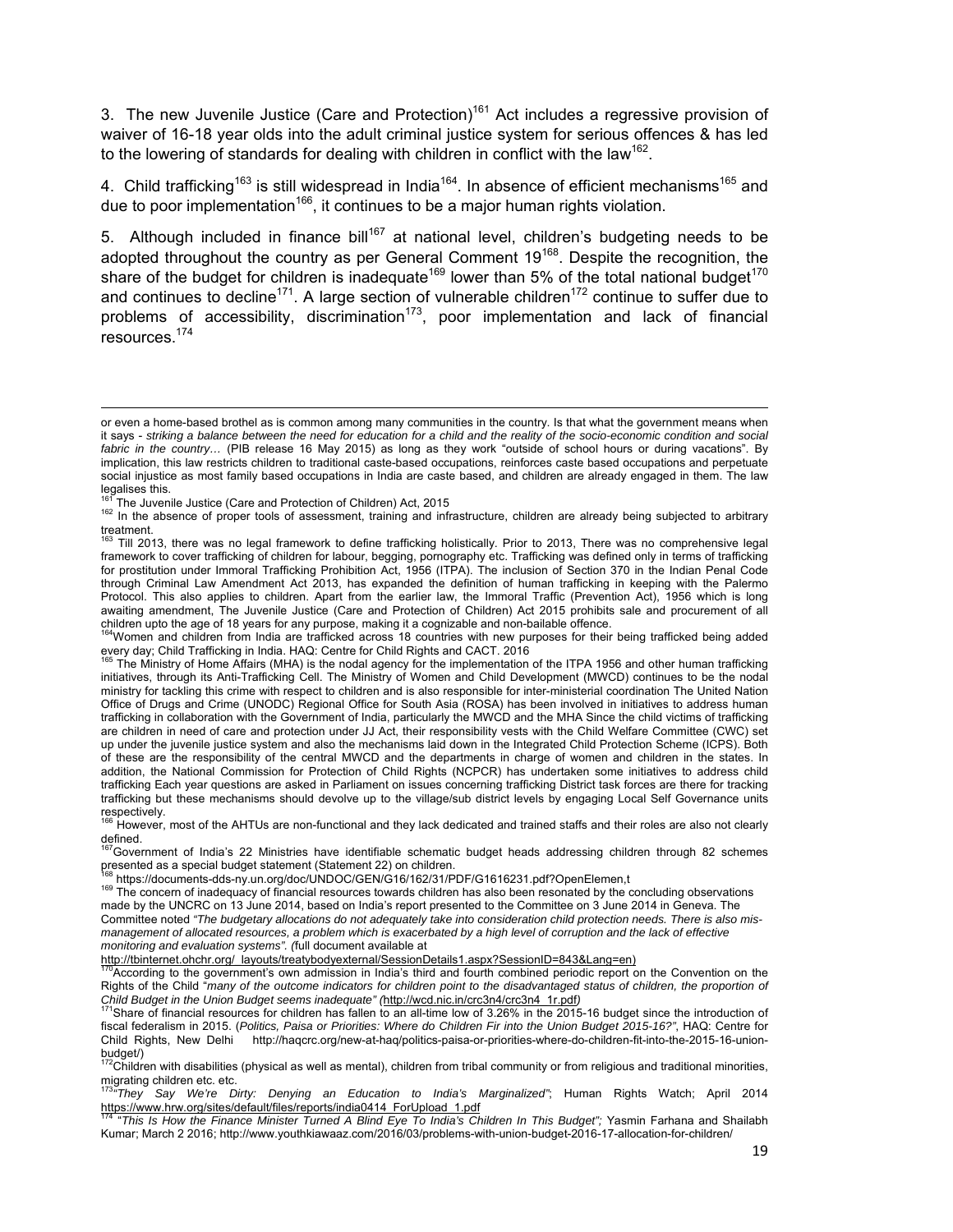- □ Recommendations:
	- The current Juvenile Justice Act must be reviewed and brought in line with the principles of the Constitution of India, UNCRC and General Comment No. 10<sup>175</sup>
	- Government of India needs to develop national standards consistent with General Comment  $19^{176}$  on public budgeting for the realization of children's rights<sup>177</sup>.
	- Develop effective monitoring mechanisms to keep a check on child labour violations in small and medium scale industries including family based enterpri
	- Taking the SDG Goal 5 ahead, the Gol must bring in adequate measures to ensure gender equality and non-discrimination at all levels.

#### **DALIT RIGHTS**

1. Caste based discrimination in India triggers intergenerational poverty wherein the Scheduled Castes are frequently confined to hereditary, low-income employment, and deprived access to agricultural land<sup>178</sup> and credit, battling high levels of indebtedness, and labour bondage with no access to income generating assets.

2. The discrimination is seen rampant in educational structures<sup>179180181182</sup>which manifests itself in skewed literacy<sup>183</sup>, enrolment, and drop rate<sup>184185</sup> and impediment<sup>186187188</sup> in the access to health services<sup>189</sup>, gravely impacting health indicators<sup>190191192193194</sup>amongst Dalits.

  $175$ Children's Rights in Juvenile Justice (2007);

CRC/C/GC/10;http://www2.ohchr.org/english/bodies/crc/docs/CRC.C.GC.10.pdf<br><sup>176</sup> https://documents-dds-ny.un.org/doc/UNDOC/GEN/G16/162/31/PDF/G1616231.pdf?OpenElemen,t<br><sup>177</sup> Article 4 of the UNCRC<br><sup>178</sup> It is very shocking one acre) which increased to 75% in 2000. (as per the India chronic poverty report: IIPA 2011).

<sup>&</sup>lt;sup>179</sup> At primary and higher level<br><sup>180</sup> Prejudice against and harassment of Dalits are equally prevalent in institutions of higher education. The caste bias manifests itself in the way teachers ignore Dalit students and unjustly fail them in exams and in the unwillingness of the university administration to assist and support Dalits. Reportedly, as a grave consequence of this harassment, a disproportionate number of Dalit students have committed suicide in some countries. (Source- Special Rapporteur on Contemporary Forms of Racism. (2013). Report to Human Rights Council on Racism and Implementation of the Durban Declaration and Programme of Action. UN Doc. A/HRC/23/56, para. 46)

<sup>&</sup>lt;sup>81</sup> In 2012, 41 independent monitoring institutions submitted reports to the Ministry of Human Resource Development detailing instances of discrimination and untouchability during the midday meals in 186 schools across the states of Rajasthan, Madhya Pradesh, Orissa, Uttar Pradesh and Gujarat. SC children were routinely segregated from other children while eating. Additionally, many children or their parents often refuse food cooked by SC cooks. There are also cases where Dalit students are served from a distance, and several students bought their own plates for fear of utensils being touched by Dalit classmates<sup>181</sup> (Source-Vishnoi, A. (2012, 26 Nov). 'Report says caste, gender discrimination rampant', Indian Express)

<sup>182</sup> In January 2012, 25 Dalit children from Karandiapatana village in Kendrapada district, Orissa were forced to obtain school leaving certificates and get admitted into another school after facing abuse and threats from dominant caste villagers, as part of a continuing land dispute in the village (Source-Times of India. (2012, 19 Jan). 'Dalit children 'ousted' from school in Kendrapada')<br><sup>183</sup> Despite Government of India's focus on promoting education amongst SC, according to

SCs continues to be lower than that of other castes, (66.1%). Further it records lower literacy levels amongst SC women (56.5%) as compared to SC men (75.2%).

<sup>184</sup> According to an NSSO survey, nearly two-thirds of male dropouts from school and college said that they were needed to supplement the household income while nearly half the female dropouts said that they were needed for domestic chores. The same survey also showed that attendance rates in educational institutions were about 50% in the poorest 10% families but rose to nearly 70% in the richest 10 per cent. Poverty is thus the biggest barrier to pursuing education, and poverty levels are highest among Dalits and Adivasis. Besides this, these groups also face social discrimination and sometimes, abuse. At a public hearing organized by the People's Trust and CRY in Salem, Tamil Nadu, a young Dalit girl, who dropped out of school, said students like her were often taunted and abused by teachers as well as students (Source- Enrol and dropout, education is a one-way street for Dalits, Times of India, 24 January 2016, http://timesofindia.indiatimes.com/home/sunday-times/deep-focus/Enrol-and-dropouteducation-is-a-one-way-street-for-dalits/articleshow/50701654.cms)<br>
<sup>185</sup> The Ministry of Human Resource Development (MHRD) statistics for the year 2007–08 for school education show that nearly

<sup>72.2</sup> per cent of the girls and 66.6 per cent of the boys among the Dalits drop out of school during the period of entry beginning with class 1 till they reach class 10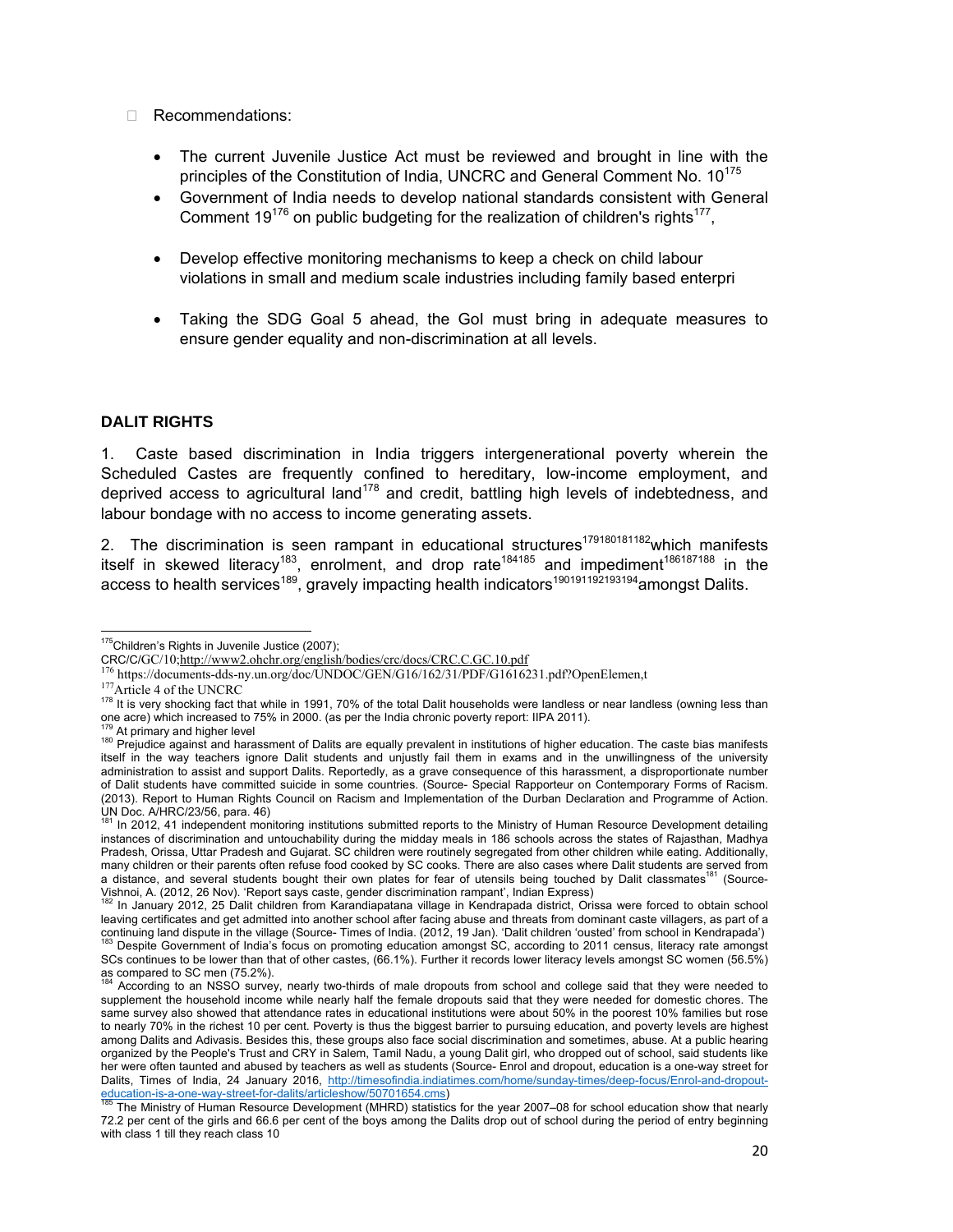3. They aresystemically denied access to basic fundamental rights<sup>195</sup> despite protective measuresand institutional arrangements. Impunity continues as a result of ineffective implementation of SC/ST (Prevention of Atrocities) Amendment Act, 2015<sup>196197198199200</sup> and violation of PCR rights $^{201}$ .

Out of the 44 VHSC members interviewed, only 29 members said importance is given to the health issues of SCs. Only 36 (81.1%) knew that Rs.10, 000/- is allocated for Village Health Fund and has to be used for the implementation of the village health plan. Only 1 VHSC member said that there are activities in the plan to create awareness among Dalits on health and sanitation (Source- Sesharatnam, P. and P. Chittibabu. (2012). 'Still some way to go: Communitisation of Health Services among Dalit Community'. Andhra Pradesh: People's Action for Rural Awakening).

Many evaluation studies of the RSBY national medical insurance scheme do not provide details on the number of SCs receiving the benefits of RSBY. In a recent study of RSBY implementation in Chhattisgarh, though, it was noted that SCs (who represent 12.8% of the population in the state) formed 17.03% of RSBY registered households and 14.57% of households who had undergone hospitalization. This number was attributed to greater initiatives taken to cover a large section of SC and ST below poverty line households in enrolments under the scheme. (Council for Tribal and Rural Development. (2012). 'Evaluation of 'RashtriyaSwasthyaBimaYojana scheme' in Chhattisgarh', submitted to State Nodal Agency RSBY Chhattisgarh. Raipur:

CTRD)<br><sup>190</sup> Despite achieving a significant improvement in the IMR over the period 2000–10, the available figures of IMR by social groups

for the year 2005–06 indicate that it is highest at 66.4 among the Dalits.<br><sup>191</sup> With only 39.7% of the Dalit children having been immunised in 2005–06, the ratio was less than the national average by 4 percentage points.

192 Both Dalits and Adivasis show a comparatively high prevalence of TB than Others, with the figures being 531 per lakh population for Dalits, 659 per lakh population for Adivasis, and 423 per lakh population for others in 2005–06.

As per 2005/6 NFHS survey, about 58.3% of SC women suffered from anaemia compared to 51.3% among non - SC/ST women. Malnutrition of the mother impacts the health outcomes of children. About 21% of SC children under 4 years of age suffered from malnutrition-compared with 13.80% of other's children respectively. Nearly 72% of children from SC suffer from anaemia, compared to 63.8% among others. High level of malnutrition among the SC results in high morbidity and mortality. In 2005-06, IMR was 66.4 for SC - much higher compared to 49 for other respectively.

The incidence of malnutrition is the highest among Adivasis (54.5%), followed by Dalits (47.9%), and other social groups (36.3%). The likelihood of Dalit children being malnourished is about 1.4 times higher than that of children belonging to other social groups even after controlling for education and the health of mothers.

<sup>195</sup>**'**Discrimination and Social Exclusion: A Study on the Development Experience of Dalits in Karnataka' found that 13.7% of Dalit children from 50 villages had been asked to sit separately from dominant caste children in the classrooms and nearly 33% of parents reported that their children had been frequently given the task of cleaning classrooms and the school grounds (Source-The Hindu. (2012, 22 Oct.). 'Study reveals discrimination in Karnataka schools').<br><sup>196</sup>In 2013, there were 46,114 cases registered under the POA Act. The number increased to 47,064 in 2014 and the percentage

of pending cases has increased from 79.9 % in 2011 to 85.3% in 2014 according to the NCRB data.

As per National Crime Records Bureau (NCRB) data, a total of 1,88,991 crimes against SCs were registered under different laws from 2011 to 2014.Overall, the year 2014 witnessed an increase of 19.4% in total crimes committed against SCs over the previous year, while the year 2013 witnessed an increase of 17.1% in total crimes committed against SCs over the previous year (Source- National Crime Records Bureau, 2011-2013. New Delhi).

<sup>3</sup>In 2014, the NCRB reported 2233 registered rapes of SC women—an average of 6 rapes per day. Moreover, the number of registered rapes of SC women has risen steadily over the years, from 1089 in 2003 to 2073 in 2013, marking a 47.5% increase over the past decade. One study of 500 Dalit women and girls who had experienced violence revealed that less than 1% of<br>incidents of violence ended in convictions of the accused.<sup>198</sup> For 2014, the conviction rate for rape 34.9%, though this has to be understood against the backdrop of the high pendency rate of 81.6% for rape cases. The vulnerability of SC women is further exacerbated by their marital status. Widowed women face harassment, evictions, sexual exploitation and abuse from family members and other villagers. (Source- National Crimes Records Bureau 2014, Crimes in India 2014.Delhi: NCRB accessed online: http://ncrb.gov.in/CD-CII2013/home.asp.)

Police also routinely sexually abuse Dalit women during police raids as a means of exerting pressure on their male family members to surrender, give false evidence, retract their complaints, or silence their protests regarding police mistreatment. According to prison statistics in 2013, Dalits make up 22% of prisoners, almost one in four. Their proportion in population is about

17% according to Census 2011.<br><sup>199</sup> Official statistics also show that over 2,500 women have been killed under the suspicion of practicing witchcraft in the past 15 years. All have been poor and most have been from marginalized scheduled caste and scheduled tribe communities and either owned property or rejected the sexual advances of dominant men in the community. The former UN High Commissioner for Human Rights, Navi Pillay, has noted that, "An estimated 90% of manual scavengers are Dalit women who face multiple vulnerabilities and discrimination based on their caste and gender, and who are often exposed to violence and exploitation." (Source- UN High Commissioner for Human Rights Navi Pillay, 2013 (31 Jan.). 'Pillay applauds Indian movement to eradicate 'manual scavenging', OHCHR News, available online:

<sup>&</sup>lt;sup>186</sup> A national study on health services found that caste identity was important in accessing resources such as anganwadi services both as health service provider and recipient. Caste discrimination was reported in these services from almost all the study villages. In some instances, separate anganwadis in the 'upper' and 'lower' caste localities were a practical solution without, however, resolving the issue (Source- C. Sathyamala et al. (2012). 'Public Report on Health Some Key Findings and Policy Recommendations', Economic and Political Weekly 47(21), pp.43-54)

<sup>187</sup> A study undertaken in Vizianagaram district of Andhra Pradesh revealed that around 77.2% of respondents had no information regarding the structure and functioning of the Village Health and Sanitation Committees (VHSCs). A majority (75%) of the Dalit respondents said that the VHSCs do not give any importance to Dalit issues. While 55% of men interviewed said that VHSC members did come and inquire about the health-related issues of Dalits, only 4.3% of women said that this was true. Moreover, 74.4% of respondents said that there was hardly any participation by the Dalit community in the VHSCs (Source-Sesharatnam, P. and P. Chittibabu. (2012). 'Still some way to go: Communitisation of Health Services among Dalit Community'. Andhra Pradesh: People's Action for Rural Awakening)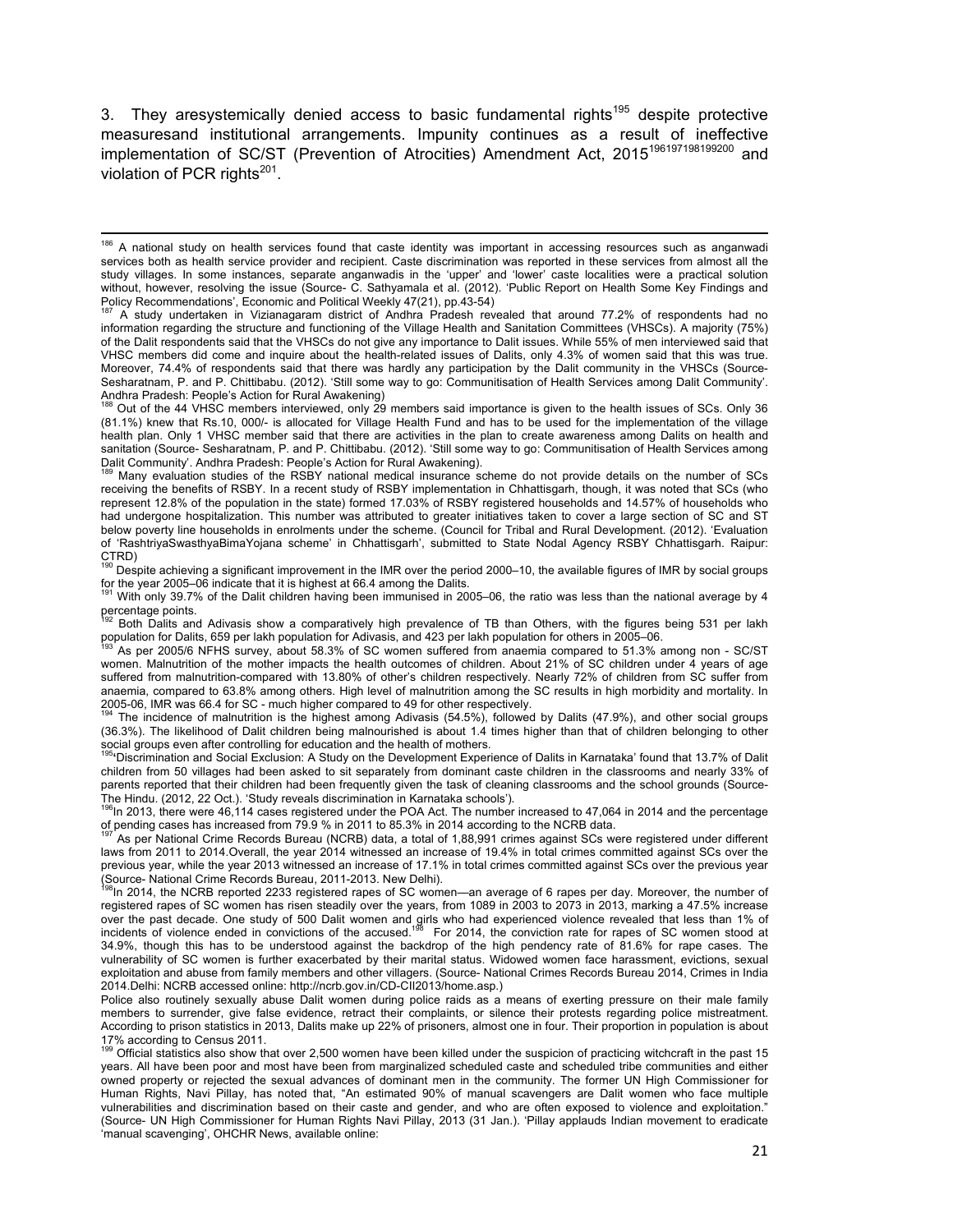4. Dalit women particularly face barriers to justice, public policy and service sand are victims of brutal instances of violence<sup>202</sup>.

5. Moreover, Dalit community constitutes majority of casual wage labourers<sup>203204</sup>, having limited access to organised labour force<sup>205206207208</sup> despite affirmative action<sup>209210211</sup>.

6. Policy measures such as,  $SCSP<sup>212</sup>$  are not effectively implemented.<sup>213214215</sup>.

The PCR Act attempts to eradicate 'untouchability' and restore the rights of victims of 'untouchability' in public life but leaves the private sphere untouched despite evidence to the contrary (Source- Kumar Tiwari, S. (2013). 'Impact of Laws on the Abolition<br>of Untouchability in India: A Critical Study.' In Proceedings of 6<sup>th</sup> International Business Conference, 3-4.01.2013, Dubai).

When it comes to crime against Dalit women, on an average, everyday 3 Dalit women are raped, 2 Dalits are murdered & 2 Dalits Houses are burnt in India, 11 Dalits are beaten and on weekly average, 13 Dalits are murdered and 6 Dalits are kidnapped or abducted.

203 A majority of them are working as casual wage labourers—51.2% in the case of Dalits and 42.5 per cent in the case of Adivasis during the year 2009–10, with abysmally low and irregular incomes.<br><sup>204</sup> Of the total rural SC workers, more than 60% are wage labourers and there is significant discrimination of SCs in hiring and

wage payments (Source- Chandrapal. Action Points for Development of SCs and STs, Planning Commission. Retrieved 04.11.2013 from <<planningcommission.nic.in/plans/ stateplan/scp.../82ACTIONPOINTS.doc>>.(27.para,<br><sup>205</sup> Their access to regular salaried jobs is limited with only 14% of the Dalits and workers are employed in regular sala

as compared to more than 19% from other caste groups.

A study among Dalit journalists revealed that many of these journalists stated that caste-based discrimination and antagonism against them is pervasive in the mainstream media, both print and electronic. They say this phenomenon is more rampant in Hindi and other language media than in the English media (Source- Ashraf, A. (2013, 13 Aug.). 'Dalits in the Media feel the Sting of Caste Discrimination,' Firstpost).

In the most sought after civil services, IAS, IPS and IFS, the proportion of SC officers was below the mandated quotas. Out of 3,251 directly recruited **IAS** officers, SC officers made up only 13.9% (Reply of Minister of State in the Prime Minister's Office, V. Narayanasamy to the Rajya Sabha question no. 3040, answered on 20-11-2012).

<sup>208</sup> There were 25,037 'backlog' posts for SCs lying vacant in 73 government departments and bodies. These are positions reserved for SC members that have not been filled over the years and thus have accumulated. They include both direct recruitment and promotion-based positions. Out of these, 4,518 positions were vacant because no candidate was available for promotion (Source- Reply of Minister of State in the Prime Minister's Office, V. Narayanasamy to the RajyaSabha question no. 3040, answered on 20-11-2012).

As a part of affirmative action policy enshrined in the Indian Constitution, 15 % and 7.5 % of central government posts are reserved for Dalits and Adivasis respectively. In context of Dalits, only 10.15 % posts were filled in group A, in Group B it was 12.67 %, in Group C it was 16.15 % and in Group D it was 21.26 %. The figures for Adivasis were even lower at 2.89 %, 2.68 %, 5.69 % and 6.48 % for the four groups respectively.

There is a lack of a comprehensive employment anti-discrimination framework that adequately addresses the myriad ways in which discrimination operates. The existing legal protections against such discrimination include constitutional provisions mandating equality and a handful of criminal statutes. There is no umbrella anti-discrimination employment statute to regulate the private sector in India (Source- Sinoy, D. 'Courting Substantive Equality: Employment Discrimination Law in India'. Retrieved Nov. 2013 from <<www.kentlaw.iit.edu/Documents/Institutes%20and%20Centers/).<br><sup>211</sup> The Indian Constitution prohibits discrimination in employment and commits to promoting the economic interests of SCs. In

particular, Article 16(2) allows for 15% reservation for SCs to enable their participation in government services, educational institutions and political bodies. From this mandate, derives India's elaborate quota system for public jobs, places in publicly funded colleges and elected assemblies for communities marginalized on the basis of caste or tribal status.<sup>211</sup> In addition, section 3(1) (v) Prevention of Atrocities Act punishes discrimination in access to employment on the basis of caste, such as wrongfully dispossessing an SC person from their land. Section 4(I), (IV) and (viii) of the PCR Act prohibits interference with the right to access water and other public services on the basis of untouchability. India also has numerous state and national-level social welfare schemes in place, including programmes to provide financial assistance and access to housing, water and sanitation, livelihood development training, legal aid and scholarships.

<sup>212</sup> Schedule Caste Sub Plan<br><sup>213</sup> In order to bridge the gap between the Dalits/Adivasis and other castes, the government of India crafted a policy called the scheduled Caste Sub Plan and Tribal Sub Plan. This year, 2016-17, the allocations for SC under the Union Budget 2016 is only 7.6% when the due amount under SCSP (Scheduled Caste Sub plan) budget should be 16.8% which should amount to Rs.91,301 and 8.6% under TSP (Tribal Sub Plan) which should amount to Rs.47,300 Crs. Thus denying a total of Rs 75,764<br>:crore (Source- Union Budget 2016-17-The Dalit Adivasi Perspective crore (Source- Union Budget 2016-17-The Dalit Adivasi Perspective; http://www.ncdhr.org.in/Dalitsinnews/Final\_Budget\_Watch\_2016-17\_Union.pdf)

 www.ohchr.org/EN/NewsEvents/Pages/DisplayNews.aspx?NewsID=12959&LangID=E) (Source- Paul, S., 2012. Witches of India: Women without Defence, available at: https://worldpulse.com/node/50282.)

<sup>&</sup>lt;sup>200</sup> State protective and monitoring mechanisms like State Vigilance and Monitoring Committees SVMCs remain only on paper. The finding of a study conducted by NCDHR (Justice under Trial) reveals the prevalence of power based justice delivery in the special courts (Section 14 of the SC/ST PoA Act provides for a Court of Session to be a Special Court to try offences under the SC/ST PoA Act in each district for speedy trial) and the poor legal awareness that obviates these communities to access justice. The criminal judicial system as basic institution for justice delivery is severe disappointment for the Dalits/Adivasis due to the power centeredness and expensive justice administrative system. (Source- Several states are yet to constitute the SVMCs and others meeting less than 10% of the required frequency could be one of the main cause for impunity which needs to be strictly addressed (Source- Tamil Nadu has conducted only four out of 38 mandatory meetings of SVMCs – Info accessed under RTI –  $\frac{1}{2}$ , No. 5634/PA-1/RTI No.56/2016-2 dated 14.06.2016 – http://hrf.net.in/1129-2/)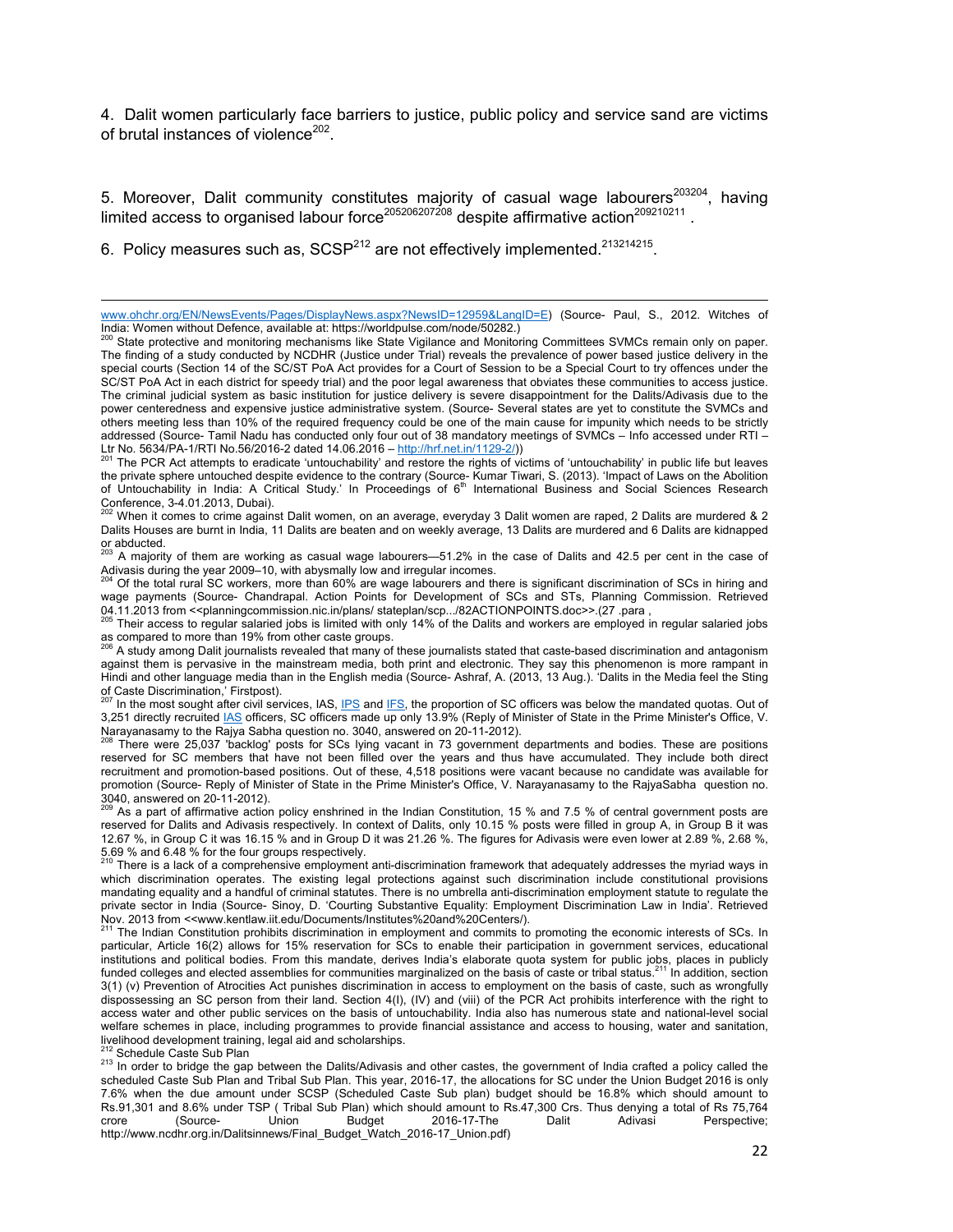7. Dalits are critically vulnerable and discrimination continues in relief, response and rehabilitation processes<sup>216217218219</sup>. The disaster management mechanisms are caste-blind and government policies fail to recognise and address the multiple vulnerabilities experienced by Dalits.

8. Despite the innumerable atrocities perpetuated by dominant caste Dalits are increasingly asserting their citizenship rights<sup>220221222</sup>.

- □ Recommendations
	- Adequate measures to guarantee and monitor the effective implementation $^{223224}$  of SC/ST (Prevention of Atrocities) Amended Act 2015<sup>225</sup>.
	- Proportionate budgetary allocation for development of Dalit community<sup>226</sup> and enactment of a comprehensive legislation on Schedule Caste Sub Plan<sup>227</sup>.
	- Enact, implement and monitor, Rohit Act, 2016<sup>228229230</sup>

#### **Tribal Rights**

1. Tribal communities in India face widespread breach of constitutional guarantees and protective legislations such as the Panchayat Raj Extension to Schedule Areas (PESA) Act  $1996<sup>231</sup>$  and The Scheduled Tribes and Other Traditional Forest Dwellers (Recognition of Forest Rights) Act 2006.<sup>232</sup>

<sup>&</sup>lt;sup>214</sup> Funds are often not allocated under the SCSP in proportion to the population of SCs in the state/country. Moreover, a large amount of funds under SCSP are being allocated for general programmes and schemes, which are not specifically designed for SCs with fixed, realistic targets. (Dalit ArthikAdhikarAndolan-NCDHR. (2013). Scheduled Caste Sub Plan & Tribal Sub Plan:

Union Budget Watch 2012-13. New Delhi: DAAA<br><sup>215</sup> The bulk of SCSP funds are more for social services (e.g. education, health) that are 'survival in nature'. Large funds are not being allocated for economic sectors that are 'developmental in nature' (e.g. entrepreneurship, employment, land) and would ensure that Dalits obtain access to productive resources for their long-term development and empowerment (Source- Dalit ArthikAdhikarAndolan. (2013). Scheduled Caste Sub Plan & Tribal Sub Plan: Union Budget Watch 2012-13. New Delhi: DAAA)<br><sup>216</sup> http://www.ncdhr.org.in/resources/publications/daaa-publication/NDW.pdf

<sup>217</sup> http://idsn.org/wp-content/uploads/user\_folder/pdf/New\_files/Key\_Issues/Disaster\_response/EqualityInAid\_web\_version.pdf<br>218 http://idsn.org/wp-content/uploads/user\_folder/pdf/New\_files/Key\_Issues/Disaster\_response/Equa

the-real-winner-of-the-jnu-student-polls&catid=129%3Aevents-and-activism&Itemid=195

<sup>&</sup>lt;sup>221</sup> http://scroll.in/article/814104/what-justice-can-we-expect-gujarat-dalits-returning-from-una-rally-are-beaten-vehicles-attacked<br><sup>222</sup> http://www.bbc.com/news/world-asia-india-35349790<br><sup>223</sup>Ensuring access to legal ai

*High Power Committee223 to be automatically prosecuted under Section 4 of Atrocities Act. Strict measures to be taken against the negligent officer.*  224Set up high-power committees for the sensitisation, enforcement and monitoring of government line departments on protective

provisions of the PoA Act to end the impunity currently enjoyed by perpetrators and officials and enforce punitive action for those denying the due benefits and relief to SC/ST women.<br>225 The Scheduled Castes And The Scheduled Tribes (Prevention Of Atrocities) Amended Act, 2015

<sup>228</sup> http://www.ncdhr.org.in/Dalitsinnews/Final\_Budget\_Watch\_2016-17\_Union.pdf<br>227 http://www.ncdhr.org.in/Dalitsinnews/Final\_Budget\_Watch\_2016-17\_Union.pdf<br>228 SC/ST Eradication of Caste Based Discrimination and Promotion *Educational Institutions at all levels*

<sup>230</sup> http://mhrd.gov.in/sites/upload\_files/mhrd/files/SCSP-TSPReport\_0.pdf<br>231 PESA Act 1996, under which a Gram Sabha shall be competent to safeguard and preserve the traditions and customs of the people, their cultural identity, community resources and the customary mode of dispute resolution.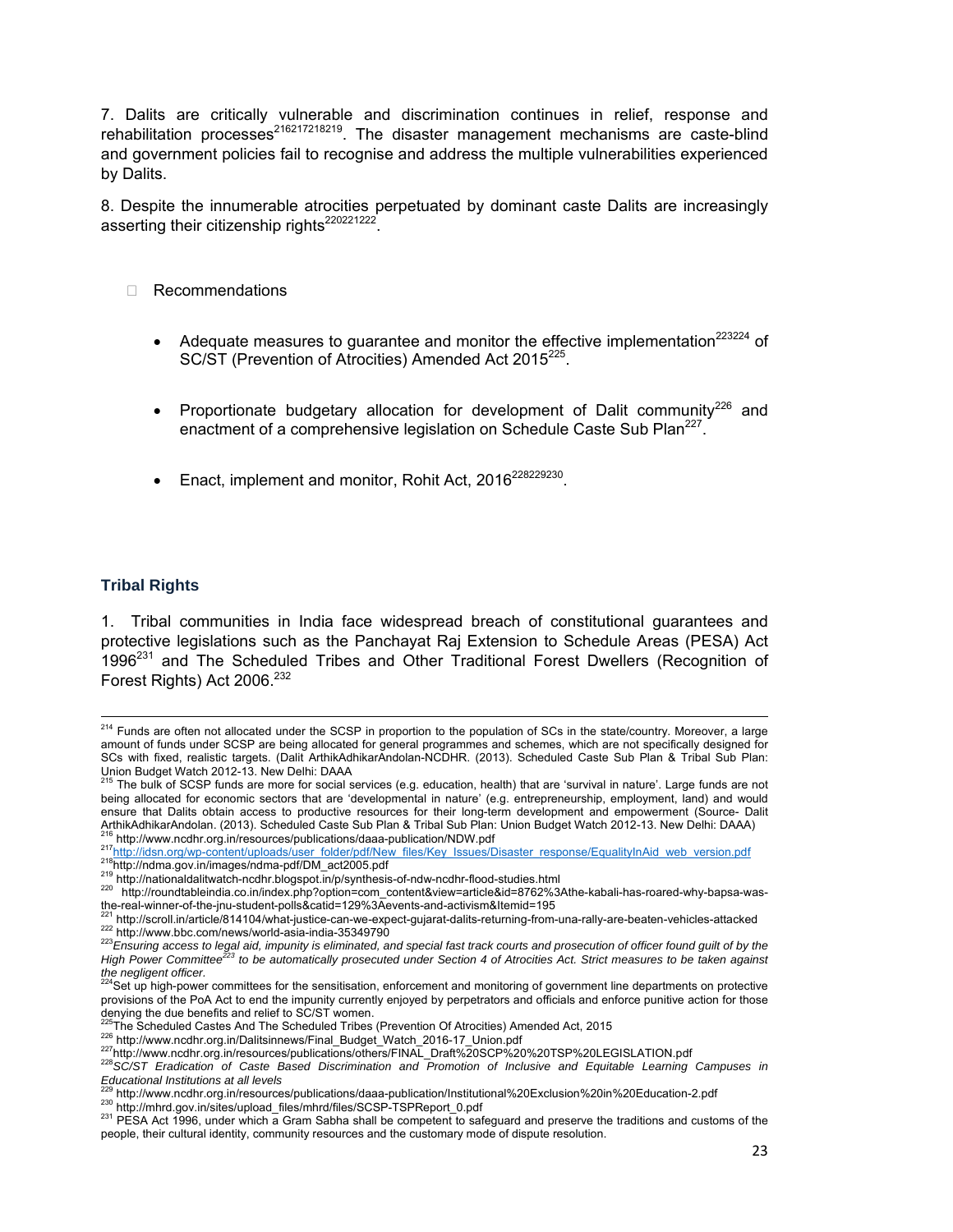2. The Constitution entrusts the State Governors the task of ensuring 'peace and good governance' in Fifth Schedule areas. However, Governors have been neglecting their constitutional duties to uphold the provisions.<sup>233</sup>

3. Development-induced displacement<sup>234</sup> by acquisition of land by the State without 'land for land' rehabilitation. In India's North East alone, more than 200 mega dams are still being pursued without recognizing rights of indigenous peoples<sup>235</sup>. Similarly, 30 major, 135 medium, and 3000 small dams, were granted approval for construction, including raising the height of the Sardar Sarovar Dam in Madhya Pradesh. These dams already submerged vast tract of indigenous peoples' agriculture land, wetlands and forest $^{236}$ . The implementation of the Forest Rights Act has been poor, often contrary to its empowering provisions.<sup>237</sup>

<sup>232</sup> The Scheduled Tribes and Other Traditional Forest Dwellers (Recognition of Forest Rights) Act 2006, is a paradigm shift of Governance where people/ Gram Sabha shall determine the nature and extent of forest rights. It has been recognised as a historic legislation to undo historic injustice made to the forest dwellers by the State has been acknowledged. Through observation of the process of implementation of FRA in Odisha there are rampant violations reported from the scheduled areas.

<sup>233</sup>PESA, Left-Wing Extremism and Governance: Concerns and Challenges in India's Tribal Districts by Institute of Rural Management, Anand Commissioned by Ministry of Panchayati Raj Government of India New Delhi.

<sup>234</sup> Also see section in this report on 'Right to Housing and Land".<br><sup>235</sup> "Mapithel Dam: Stop violating international standards", Imphal Times, 11 April 2015

http://www.imphaltimes.com/it-articles/item/2502-mapithel-dam-stop-violating-international-development-standards

"Construction of Hydro-electricity dam in North Eastern Region Towards Economic Development", Samit Chowdhury and Swarnali Das, Meghalaya Times, 16 February 2012 http://meghalayatimes.info/index.php/writer-s-column/3260-construction-of-hydro-electricity-dam-in-north-eastern-region-towardseconomic-development

Fact Sheet on Mega Dams in Manipur, Peoples Goals for Development Justice, June 26, 2015 http://peoplesgoals.org/devjustice/campaigns/manipur/fact-sheet-on-mega-dams-in-manipur/

'Top Mega Dams of NE India", NE Live, Jul 25, 2016, by MoupeeDebroy http://www.nelive.in/north-east/business/top-mega-dams-ne-india

"Petroleum Minister Releases Hydrocarbon Vision 2030 for North-East", Press Information Bureau, Ministry of Petroleum & Natural Gas, Government of India, 9 February 2016 http://pib.nic.in/newsite/printrelease.aspx?relid=136255

Union Government releases Hydrocarbon Vision 2030 for North-East February 10, 2016 http://currentaffairs.gktoday.in/union-government-releases-hydrocarbon-vision-2030-north-east-02201630359.html

Manipur Hydro Power Policy, 2012, the 24th October, 2012

http://manipurgovtpress.nic.in/uploads/EOG\_264\_29-10-2012.pdf

 $^8$  An Assessment of Dams in India's NE seeking Carbon Credits under CDM of UNFCCC by Jiten Yumnam published by the International Rivers, USA, March 2012

http://www.internationalrivers.org/resources/an-assessment-of-dams-in-ne-india-seeking-carbon-credits-from-cleandevelopment-mechanism

<sup>237</sup>Manthan, Report of the National Committee on National Forest Rights Act, 2010 (A Joint Committee of MoEF and MoTA, Government of India).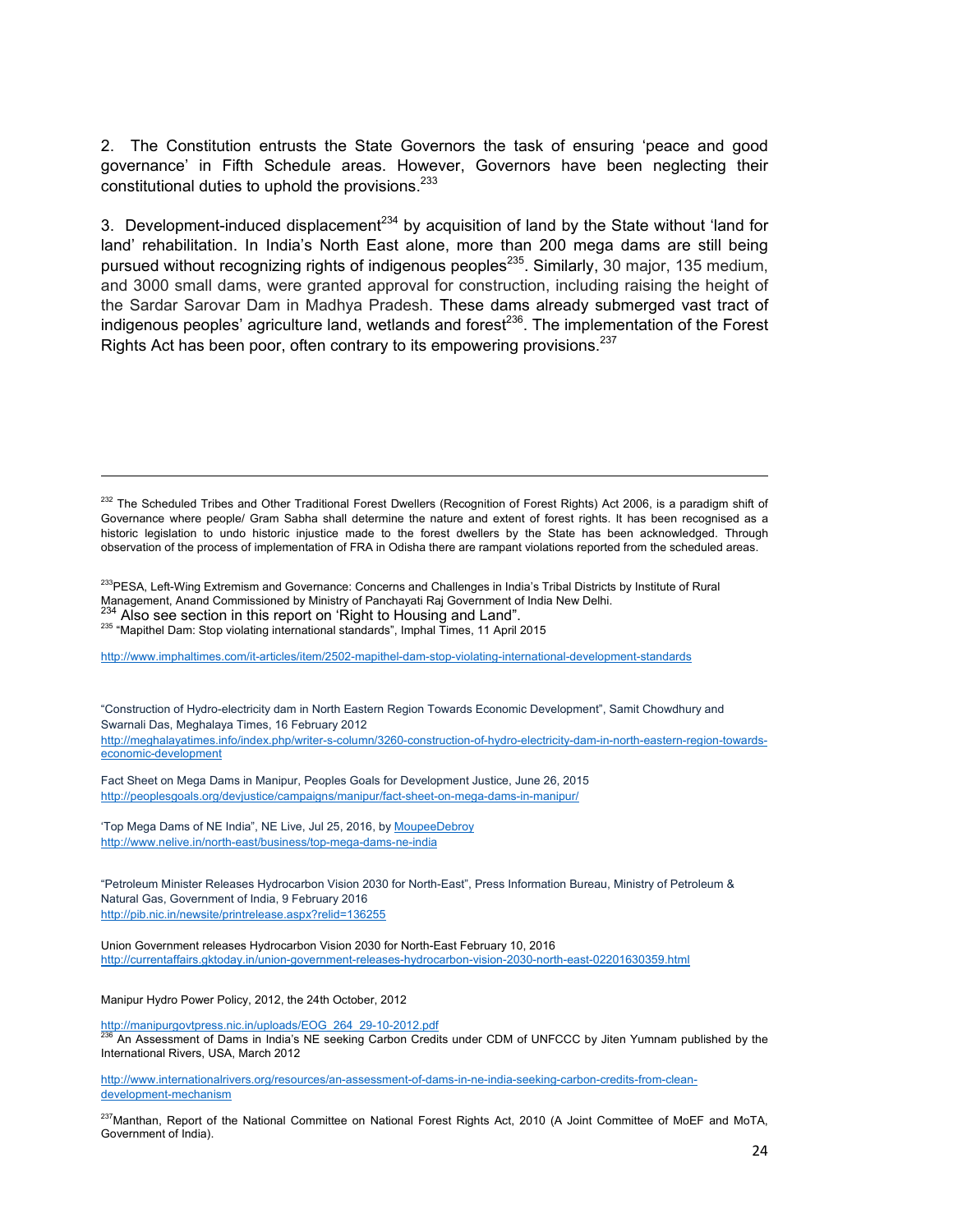4. Number of laws, policies and programs implemented by the Ministry of Environment and Forests potentially dilute protective legislation (FRA, PESA) and violate rights of tribals.<sup>238</sup>

- Recommendations
	- Ensure effective implementation of protective legislation, the PESA and Forest Rights Act.
	- Ensure lawful acquisition of land with the consent of people and village bodies as prescribed in various laws.<sup>239</sup>
	- Enact law to ensure effective implementation of Tribal Sub-Plan (TSP), focusing on the development rights of Tribal.<sup>240</sup>
	- The Government of India should ratify ILO Convention No. 169 on Indigenous Peoples.

#### **Persons with Disabilities**

1. The census of 2011 does not reflect the actual numbers of persons with disabilities in India. According to WHO 15% percent of the world population are persons with disabilities and in contrast Indian census states it as only  $2.21<sup>241</sup>$  India spends only a meagre of 0.0009% of its GDP on disability which is not proportionate to the population.<sup>242</sup>

2. India signed and ratified the UNCRPD in 2007 by which it was bound to modify the domestic laws and harmonize the four disability-specific legislations.<sup>243</sup> The rights of persons with disabilities bill of India 2014 has many inadequacies.<sup>244</sup> Anti-discrimination provisions of Indian constitution do not directly prohibit discrimination on grounds of disability.<sup>245</sup>Disabled persons remain the most marginalized. Scores of Indian laws disqualify persons with disabilities from marrying, inheriting, votisng and deprive legal status for persons with psychosocial and cognitive disabilities in particular.<sup>246.</sup>

3. Limited rights guaranteed by the Persons with Disabilities (PWD) act of 1995 and other disability specific legislations have not been implemented in full.<sup>247</sup> Only 49.50% of disable population identified by the 2011 census have disability certificates.<sup>248</sup> National crime records bureau does not maintain data with regard to sexual assaults on women with disabilities.<sup>249</sup> Certain laws prevent disabled people from contesting elections including panchayat raj act of

<sup>&</sup>lt;sup>238</sup>Notable ones are the Compensatory Afforestation Act, 2016, the proposal for privatization of forests, notification of Village Forest Rules in the states of Maharashtra and Madhya Pradesh, promotion and strengthening of the Joint Forest Management,

plantation in land occupied and used by tribals for livelihoods.<br><sup>239</sup>The Panchayat Raj Extension to Schedule Areas (PESA) 1996, Forest Right Act (FRA) 2006, The Right to Fair Compensation and Transparency in Land Acquisition, Rehabilitation and Resettlement (LARR) 2013, Samata Judgement 1997 and the

Supreme Court directions on 18th April, 2013 on Niyamagiri Hills of Odisha.<br><sup>240240</sup>Citizen's Report on Second year of NDA Government -2016; Wada Na Todo Abhiyan.

<sup>241</sup> Global report on disability, by WHO<br><sup>242</sup>Moushumi Das Gupta, "Union budgets since 2008 show India spends 0.0009% of its GDP on disability", Hindustan Times October 19, 2013

 ${}^{3}$ The Mental Health Act 1987, Rehabilitation Council of India Act 1992, Persons with Disability (Equal Opportunities, Protection of Rights and Full Participation) Act 1995 and the National Trust Act 1999 with the letter and spirit of the UNCRPD.<br><sup>244</sup>A hurried disabilities Bill will serve no purpose", TNN, Feb 18, 2014. http://timesofindia.indiatime

hurried-disabilities-Bill-will-serve-no-purpose/articleshow/30579944.cms

<sup>&</sup>lt;sup>245</sup>Recalling attention to Discrimination faced by disabled citizens and need for administrative and legal framework to address<br>their requirement. (Private Member Bill introduced by Ms. Brinda Karat, Member of Rajya Sabha

<sup>&</sup>lt;sup>46</sup>Intellectual disability, autism, cerebral palsy and multiple disabilities (Harmonization of Indian laws with UNCRPD, Rajiv Raturi, HRLN)<br><sup>247</sup>Glimpses of PWD Act implementation by NHRC 2013

<sup>&</sup>lt;sup>248</sup>annual Report of Ministry for Social Justice & Department of Disability affairs<br><sup>249</sup> Human Rights Watch Report "Treated worse than animals" December 3, 2014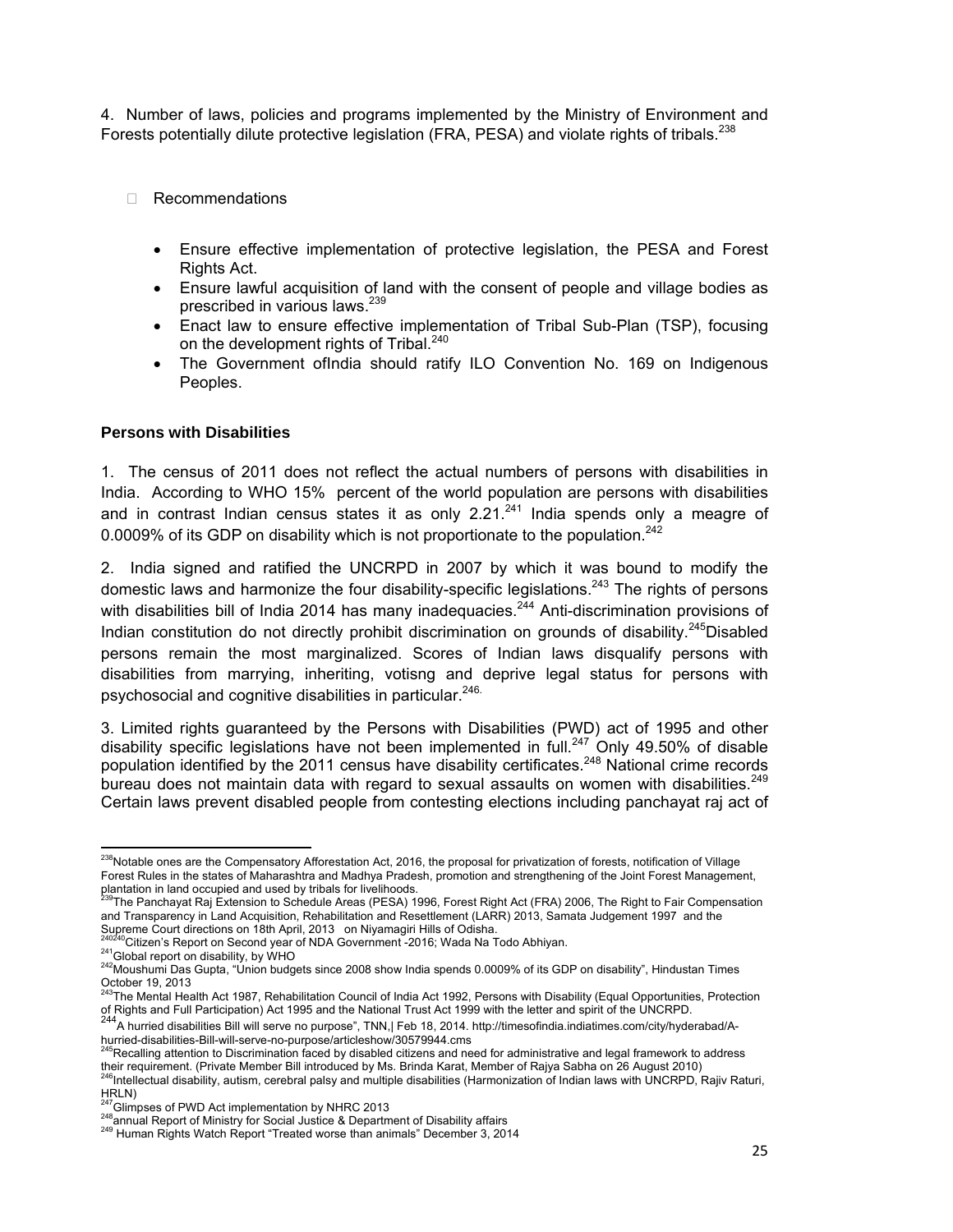many states. Office of the chief commissioner and other state commissioners lack the ability to punish the perpetrators. $250$ 

- □ Recommendations
	- Amend laws to ensure compliance with United Nations Convention on the Rights of Persons with Disabilities (CRPD).s
	- Ensure that the obligations on accessibility of public places including private owned public utility spaces, services and transportation are implemented in a time bound manner.

#### **Religious Minorities**

 1. The status of Religious Minorities in India, mainly Muslims and Christians worsened after the last UPR in 2012. $s^{25}$ Data released by the Indian Ministry of Home Affairs in February 2014 reveals a steep 30 per cent rise in the number of communal violence incidents as compared to 2012. This is evident from the large scale targeted violence against Muslims in Uttar Pradesh<sup>252</sup> in September 2013... The mounting attacks include physical attacks, lynching, murder after fuelling beef hysteria<sup>253</sup>, Love Jihad<sup>254</sup>, 'GharWapsi<sup>'255</sup> and false tests of patriotism.<sup>256</sup>

2. The attack on minorities in the name of trading in and consuming of beef, using of dormant Cow Protection Laws,<sup>257258</sup>is also an attack on the livelihoods of both Muslims and Dalits<sup>259</sup>.

<sup>&</sup>lt;sup>250</sup> Annual Report of Ministry for Social Justice & Department of Disability affairs

<sup>251</sup> John Dayal (edited), "100 Days Under the New Regime: The State of Minorities", A Report by ANHAD, 2014 Over 600 incidents of targeted religious minorities have taken place from May to September 2014 in several parts of the country, but especially which have seen, or will soon see, by-elections or elections to the Legislative Assemblies. In the 5irst few weeks of the new government, by its own admission, A total of 113 communal incidents have taken place in various parts of the country during May-June in which 15 people were killed and 318 others were injured, Minister of State for Home Affairs, Mr.KirenRijiju told the RajyaSabha. The extent of fear experienced can be adjudged from the remarks of a senior man of the police establishment, Julio Ribeiro who said in an article to a major national daily, "As a Christian, I am suddenly a stranger in my own country."http://indianexpress.com/article/opinion/columns/i-feel-i-am-on-a-hit-list/<br><sup>252</sup>According to official statistics submitted by the state government to the Supreme Court in September 2013, at

least 44 persons were killed, 97 persons injured and 41,829 people displaced across Muzaffarnagar and Shamli districts. According to district administration riots displaced 51,000 people - 27,198 from Muzaffarnagar and the rest from Shamli - from 150 villages. . Muslims have been the worst sufferers of communal orgy that swept Muzaffarnagar. The real truth about the Muzaffarnagar riots. See: http://indiafacts.org/the-real-truth-about-themuzaffarnagar-riots-part-1/<br>
<sup>253</sup>These attacks have happened under the guise of cow protection

<sup>254</sup> Hindu right-wing campaign against what they say is Muslim conspiracy to convert Hindu girls into Islam.<br>254 Hindu right-wing campaign against what they say is Muslim conspiracy to convert Hindu girls into Islam.<br>255 In least 4,000 Christian families and 1,000 Muslim families to Hinduism under what it calls the 'GharWapsi' (returning home) programme in Uttar Pradesh on Christmas day as part of a so-called 'GharWapsi' (returning home) programme. According to RSS, "Christmas was chosen as the day for conversion because the event is a "shaktipariksha" (test of strength) for both religions. If their religion is better, they can stop them. It is a test for both of us. If they come to us on Christmas, it is the biggest rejection of the faith."<br><sup>256</sup>These false and coercive steps include compelling persons to utter slogans like 'Bharat Mata ki Jai' (Hail to the Mother')

<sup>257</sup> Such laws exist in at least 28 Indian States. See: The economics of cow slaughter http://www.thehindu.com/opinion/op-ed/the-

<sup>&</sup>lt;u>economics-of-cow-slaughter/article7880807.ece</u><br><sup>258</sup>Angered By The Gau RakshakNow PM must apply the same principle to all crime — including communal crime http://indianexpress.com/article/opinion/columns/narendra-modi-gau-rakshak-cow-vigilantes-beef-ban-cow-slaughter-gujaratdalit-2964523/

 $9$ Ironically profits from beef exports are controlled by the high caste Hindus and Jains (vegetarians) [1]95% of beef traders are Hindus, says former chief justice of Delhi high court

http://timesofindia.indiatimes.com/india/95-of-beef-traders-are-Hindus-says-former-chief-justice-of-Delhi-highcourt/articleshow/49866811.cms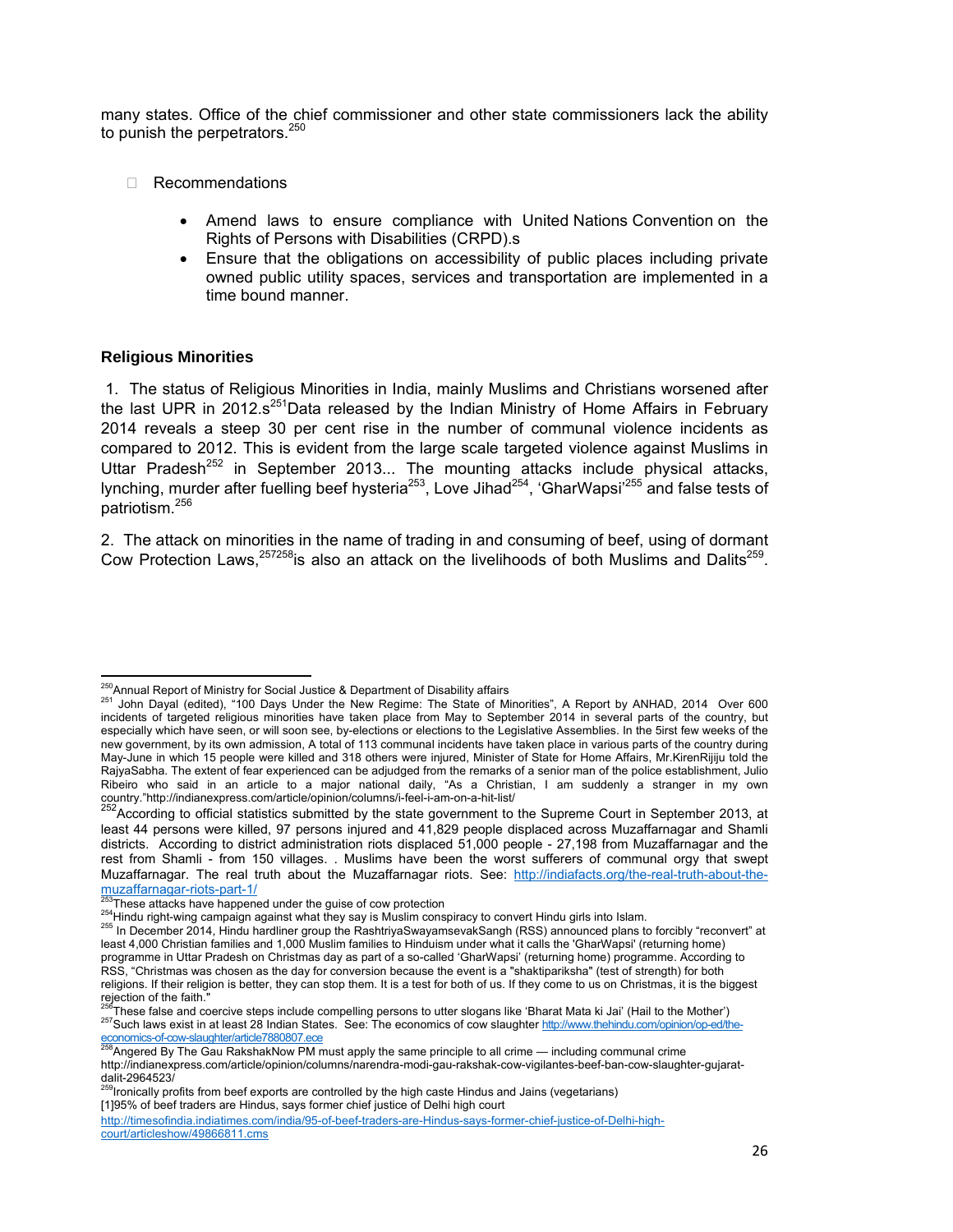Places of worship of Muslims and pastorsand churches<sup>260</sup> of Christian community were targets of mob violence and state impunity<sup>261</sup> across the country. Armed militias of right wing organisations<sup>262</sup> by conducting armed training camps have further accentuated threats to the security of religious minorities.<sup>263</sup>

3. Criminal cases<sup>264</sup> where minorities are victims are left to collapse.<sup>265</sup>The continuance of Part (iii) of Article 341 of the Constitution effectively denies millions of Dalits the Rights to Freedom of Faith and Belief. Anti-conversion laws enacted by many Indian states have prompted grave insecurities<sup>266</sup> among the religious minorities.<sup>267</sup> Youth from India's religious minorities, both

<sup>260</sup>In March 2016 alleged right-wing activists attacked and vandalized a Church Situated in Kachana colony in Raipur in Chhattisgarh injuring five people including two women. A group of youth stormed the prayer hall, raising "Jai Sriram" slogans, and began attacking the worshippers. According to eye witnesses, around 15 people on 8-9 bikes arrived at the spot while the Sunday prayer was going-on in the church, a red-coloured small room situated at the end of the road which further had just barren fields. Ishita Mishra , "Raipur church vandalised during Sunday service" TNN | Mar 7, 2016

<sup>261</sup>See: Report of the Special Rapporteur on freedom of religion or belief, Asma Jahangir, mission to India, 2009, A/HRC/10/8/Add.3, para 63

<sup>262</sup>Ayodhya: Video allegedly showing Bajrang Dal workers receiving 'self-defence' training in weapons goes viral-The video of a mock drill purportedly showed some volunteers wearing skull caps at the camp held in Karsevakpuram — the VHP workshop in Ayodhya.

http://indianexpress.com/article/india/india-news-india/bajrang-dal-self-defence-video-ayodhya-ram-naik-vhp-karsevaks-camp-2817657/<br><sup>263</sup>Ayodhya: Bajrang Dal leader arrested over holding weapons training camp<u>http://indianexpress.com/article/india/india-new</u>s-

http://indianexpress.com/article/india/india-news-india/three-more-muzaffarnagar-riots-cases-end-in-acquittal/

[3] Even Gujarat 2002 cases after the present Regime came to power have taken a unique turn.

https://www.sabrangindia.in/indepth/gulberg-massacre-conspiracy-telltale-mobile-call-records-february-2728-2002

[4]Gulberg Massacre Conspiracy: The Telltale Mobile Call Records of February 27/28, 2002

https://www.sabrangindia.in/indepth/judge-buys-police-sit%E2%80%99s-claim-private-firing-ahsan-jafri-triggered-gulberg-societymassacre

[5]Judge Buys Police, SIT's Claim That Private Firing by Ahsan Jafri Triggered the Gulberg Society Massacre

<sup>265</sup> [1] In Dadri Lynching Case, Victim Mohd Akhlaq's Mother, Wife Face Chargeshttp://www.ndtv.com/india-news/police-case-orderedagainst-family-of-mohd-akhlaq-lynched-in-dadri-1431453

 [2] Running on fast track, 10 witnesses turning hostile, the Punjab and Haryana high court granting bail to mastermind Aseemanand and the Centre not challenging it before the Supreme Court is all that has been happening in the Samjhauta blasts trial. Most of the killed commuters on the train on February 18, 2007 were from Pakistan who were headed home. See: Is Samjhauta Express blasts trial turning towards acquittal?, Hindustan Times, Chandigarh, Aug 24, 2015 http://www.hindustantimes.com/chandigarh/is-samjhauta-express-blasts-trial-turning-towards-acquittal/story-MPKdm24AddyhuAGDLQLKBK.html

[3] Sohrabuddin Sheikh fake encounter case: NEW DELHI: In a huge relief to BJP president Amit Shah, the Supreme Court today upheld the clean chit given by the subordinate courts to him in the Sohrabuddin Sheikh fake encounter case and rejected the plea for its revival. "Rejected," said a bench comprising Justices SA Bobde and Ashok Bhushan while questioning the locus standi of former bureaucrat and social activist Harsh Mander for pursuing the case in which the victim's brother Rubabuddin Sheikh had preferred to withdraw the petition. http://www.ndtv.com/india-news/sohrabuddin-case-supreme-court-upholdsclean-chit-to-bjp-chief-amit-shah-1438977

<sup>266</sup>As the US State Department's "International Religious Freedom Report 2014" shows (especially in the "Government Practices" section), "anti-conversion" laws, at the state level, have been used by state and local authorities to harass religious minority populations - usually with trumped-up charges. International Religious Freedom Report for 2014, Available at http://www.state.gov/j/drl/rls/irf/religiousfreedom/index.htm?year=2014&dlid=238494#wrapper

<sup>267</sup>Effectively, these laws target Christian and Muslim communities and provide opportunities for both local officials and Hindu supremacist organizations to harass and intimidate them. The anti-conversion laws, passed by a number of states, ironically

<sup>[2]</sup> Out of six largest meat suppliers in India four are Hindushttp://muslimmirror.com/eng/out-of-six-largest-meat-suppliers-inindia-four-are-hindus/

<sup>[3]</sup> BJP got Rs 2.50 cr in donations from firms exporting buffalo meathttp://timesofindia.indiatimes.com/india/BJP-got-Rs-2-50-crin-donations-from-firms-exporting-buffalo-meat/articleshow/50195323.cms

<sup>[4]</sup> Meat production doubled in Gujarat in 10 yearshttp://www.thehindu.com/news/national/other-states/meat-production-doubledin-gujarat-in-10-years/article5872923.ece

<sup>[5]</sup> India on top in exporting beefhttp://www.thehindu.com/news/national/india-on-top-in-exporting-beef/article7519487.ece

<sup>[6]</sup> Can India afford to ban export of beef?http://www.dnaindia.com/money/report-can-india-afford-to-ban-export-of-beef-2131979

india/mahesh-mishra-faizabad-bajrang-dal-chief-held-over-holding-weapons-training-camp-2819283/

<sup>&</sup>lt;sup>264</sup>[1]Examples of Sikhs in 1984, Gujarat 2002, Muzaffarnagar 2013 explained in the footnotes detail how the criminal justice system is abused. Gang rape acquittal:http://indianexpress.com/article/india/india-news-india/shamli-district-burhana-police-2013-muzzafarnagar-riots-4-acquitted-in-gangrape-case-after-victim-family-turn-hostile-husband-says-we-were-threatened/ [2]Acquittals due to witnesses turning hostile- Feb 2016 http://indianexpress.com/article/india/india-news-india/muzaffarnagarcase-families-of-boy-woman-killed-in-2013-riots-turn-hostile/.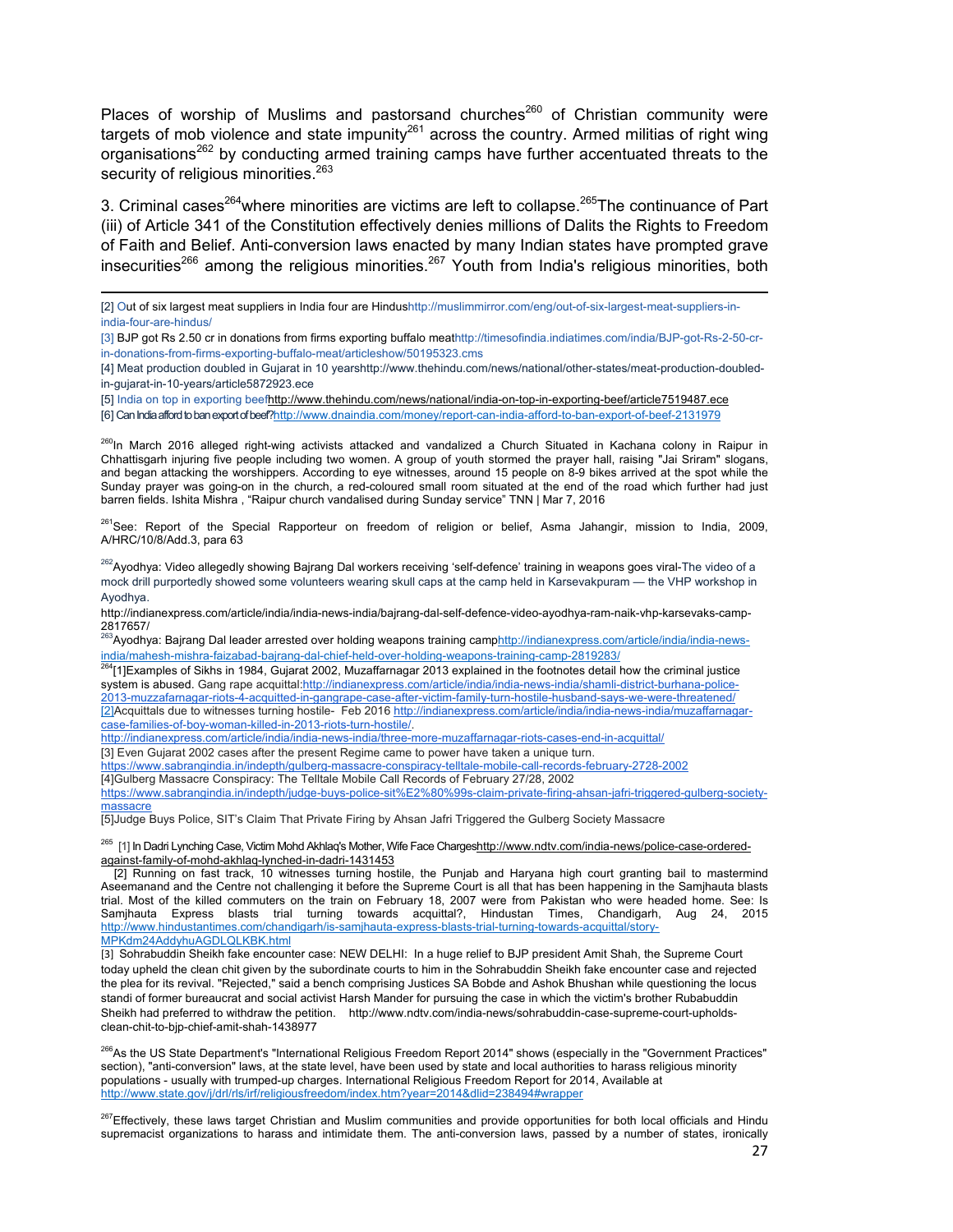Muslims and Christians have beenfalsely implicated in terror related cases and after acquittal they receive no reparation nor are law enforcement heldaccountable for wrongful or malicious prosecution.<sup>268</sup>

- Recommendations
	- Enact the Prevention of Communal and Targeted Violence (Access to Justice and Reparations) Bill, 2013<sup>269</sup> approved by the Indian Cabinet in December 2013. <sup>270</sup>
	- Formulate a national policy for dignified reparation of all individuals acquitted in terror related cases.

#### **Refugees**

1. India has 187,482 refugees and 3784 asylum seekers which are directly assisted by the government of Indian and UNHCR $^{271}$ . "There are 23,500 refugees and asylum seekers in Delhi registered with the United Nations High Commission for Refugees (UNHCR), consisting of more than 11,000 from Burma, 9,000 Afghans, $^{272}$  and the 7,000 Tibetans". $^{273}$  After 2012 India has witnessed steady influx of Rohingya Muslim refugees roughly about 5,500 from Myanmar.<sup>274</sup>

2. India has not yet ratified the 1951 Convention on the Status of Refugees and its Protocol $^{275}$  and it does not have any a national framework or legal procedure governing refugees. The refugees are simply treated as foreigners as decided by the administrative authorities.The Foreigners Act of 1946 (Act) and the Foreigners Order of 1948 (Order)<sup>276</sup> dealing with a "foreigner" affirmatively give the Indian government the power to

<sup>268</sup>http://muslimmirror.com/eng/gyarah-saal-salakhon-ke-peeche-mufti-abdul-qayyums-jail-book-released/

'[1] Gyarah Saal Salakhon Ke Peeche ' -Mufti Abdul Qayyum's jail book release

<sup>271</sup>UNHCR India Fact Sheet 2013, Available at www.unhcr.org

<sup>272</sup>There are 9,000 odd Afghan refugees in Delhi, ninety per cent of whom belong to Hindu or Sikh faiths that are religious minorities of Afghanistan, the rest ten per cent belong to Hazaras, Pasthun and other communities. See: Maina Sharma, "Refugees in Delhi", Working Paper No 229, Summer Research Internship 2009, Centre for Civil Society. http://ccs.in/internship\_papers/2009/refugees-in-delhi-229.pdf

 $^{273}$ Devjyot Ghoshal, "Refugees Eke Out a Hard Life in India", The Atlantic, Oct 1 2013 http://www.theatlantic.com/international/archive/2013/10/refugees-eke-out-a-hard-life-in-india/280132/

 $^{274}$ M.A.R. Fareed "Rohingya exiles struggle to survive in India", Aljazeera, 06 Jan 2014. Available at http://www.aljazeera.com/indepth/features/2014/01/rohingya-exiles-struggle-survive-india-201416143243337187.html

 titled the Freedom of Religion Act, violate freedom of religion guaranteed by the Indian constitution. But the same laws do not address forcible conversions to Hinduism such as 'Ghar Wapsi' ceremonies. See: Hate and Targeted Violence against Christian in India – Report 2014 by Evangelical Fellowship of India & Alliance Defending Freedom India.

<sup>[2]</sup> A Classic Case of the Abuse of Power: Malegaon 2006 blasts https://sabrangindia.in/article/classic-case-abuse-powermalegaon-2006-blasts

<sup>&</sup>lt;sup>269</sup>Sunil Prabhu, "After fierce debate, anti-communal violence bill is dropped. Here's why," NDTV, February 05, 2014.

http://www.ndtv.com/cheat-sheet/after-fierce-debate-anti-communal-violence-bill-is-dropped-heres-why-549881<br><sup>270</sup>India wilfully abdicated its responsibility to enact a national legislation in compliance with Article V<sup>270</sup> Convention on the Prevention and Punishment of the Crime of Genocide, 1948. India has ratified the Genocide Convention in 1958.<sup>270</sup>This wilful abdication of state responsibility for more than five decades has seen the 1984 Anti-Sikh Riots, the 2002 Gujarat massacre, killings of Christians in Kandhamal, Orissa<sup>270</sup> in 2008 and many other continuing struggle for justice within the inadequate conceptual frame of Indian law.<sup>270</sup>

<sup>&</sup>lt;sup>275</sup>Veerabhadran Vijayakumar, "A Critical Analysis of Refugee Protection in South Asia", Refugee, Vol.19.No.2 (January 2001) p.7.

<sup>&</sup>lt;sup>276</sup> The treatment of refugees falls under India's Registration of Foreigners Act of 1939, the Foreigners Act of 1946, and the Foreigners Order of 1948. None of these Acts distinguish between undocumented migrants and refugees. As a result India has no official procedural mechanism in place to protect refugees living within its borders. Rather, such grossly vital decisions are left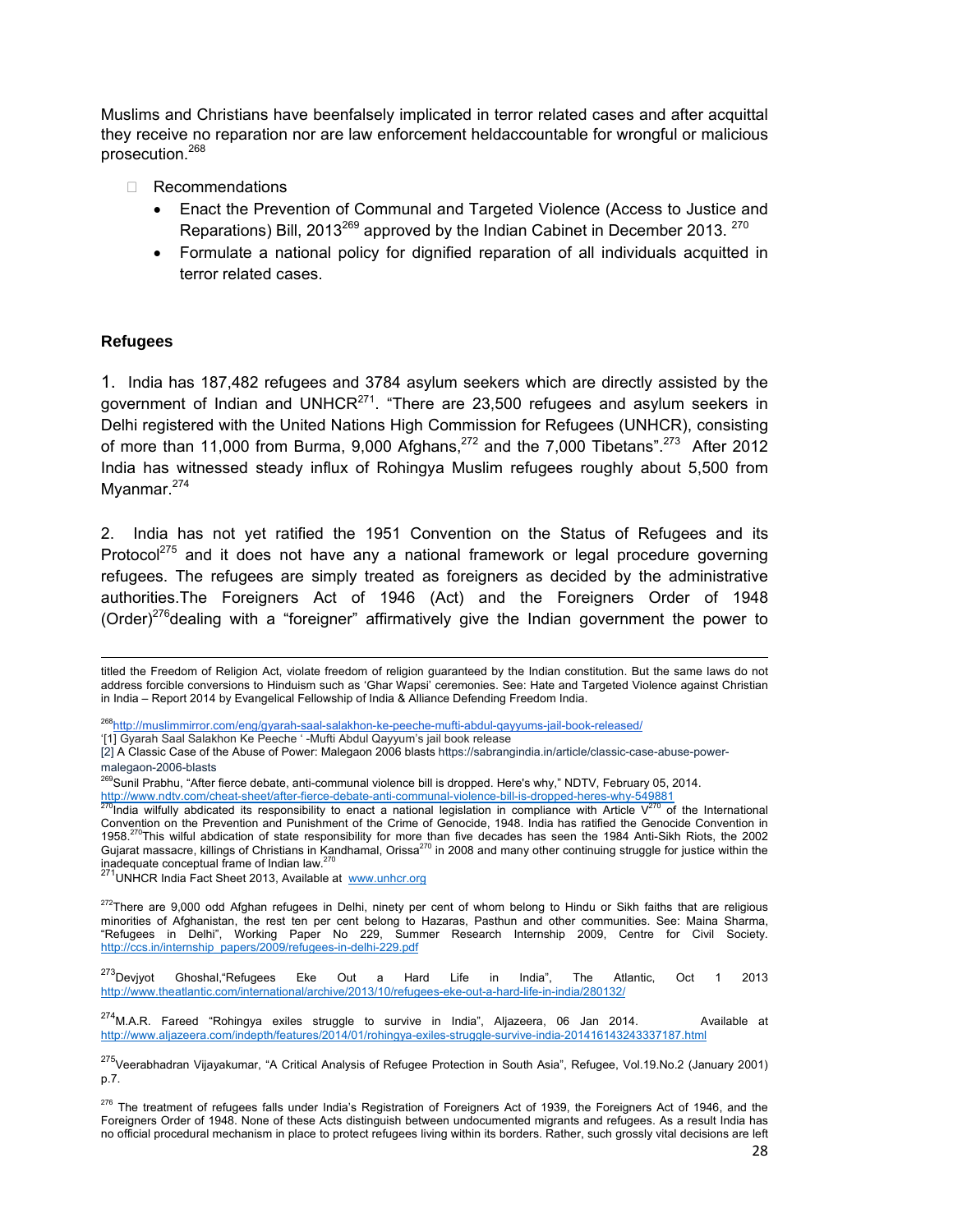restrict movement inside India and to control the opportunity to associate, as well as the ability for refoulement, or "return," refugees. The Refugee Convention bars all of these actions.<sup>277</sup>

3.The Refugee and Asylum Seekers (Protection) Bill, 2006 shas not seen the light of the day.278 However the Supreme Court of India has held in cases that Article 21 of Constitution protects life and personal liberty of all persons. So aliens of Indian Territory shall not be deprived of those rights except according to procedure established by law.<sup>279</sup>

#### Recommendations

- Accede to the 1951 Convention Relating to the Status of Refugees and the 1967 Protocol.
- Implement a national legal framework for determination of refugee status, protection from refoulement of asylum seekers and treatment of refugees.

#### **Nomadic, Semi-nomadic and De-Notified Tribes (NT-DNTs280)**

1. As per the Renke Commission Report, 2008 there are nearly 1500 nomadic and seminomadic and 198 De-notified tribes, comprising 150 million NT-DNT in India. The Indian Constitution however does not officially recognize<sup>281</sup> the NT-DNT communities in India which

**NT and Semi-Nomadic Tribe** - A nomad may be defined as 'one who is constantly on spatial movement.' A group (or society) of constantly moving (or migrating) people is nomadic, and the lifestyle and symbolic system the nomads have is known as nomadism. Here, people eke out their livelihood by migrating from one site to another within a specific territorial zone. The fact that people move should not be interpreted as meaning that they journey from one eco-zone to another, or, to put in empirical terms, the nomads from the Himalayas travel to central India. As a lifestyle, nomadism is always adapted to a habitat. Nomads have a specialized knowledge of an area and their economy is suited to that. Nomads are journeyers in a habitat; they process the resources that they find there. In other words, they are not parasites on nature.

 in the hands of sometimes ill informed, bureaucratic minds who have no knowledge of the humanitarian principles of refugee law and of the consequent responsibilities that lie with such decision making processes. See Maina Sharma, 2009 Op cit.

<sup>&</sup>lt;sup>277</sup>H. Knox Thames, "India's Failure to Adequately Protect Refugees", www.wcl.american.edu & Country Report on India from the US Committee for Refugees.

<sup>278</sup>J. Venkatesan, "Magistrate: How Can Court Become Party To Persecution Of Refugees?", The Hindu, September 21, 2011 (Daily), Available at www.thehindu.com/news/national/article2471121.ece

<sup>&</sup>lt;sup>279</sup>In Louis De Raedt Verses. Union of India, 3 S.C.C. (991) P 554<br><sup>280</sup>DNT - These are communities (or 'tribes') that, during the British regime, due to specific administrative as well as law and order reasons, were 'notified' as being 'born criminal' by the British Government under a series of laws starting with the Criminal Tribes Act of 1871. These laws were enacted as crime was considered a 'hereditary profession' and the enactment of the law and its entry into the working of police training as well as in the public arena slapped the brand of being 'born criminals' on the entire population of these communities. After Independence, this Act was repealed in 1952, and the communities were 'de-notified', hence the name.

<sup>&</sup>lt;sup>281</sup>The Indian Constitution does not mention the De-notified or Nomadic Tribes. It confines itself to the Scheduled Castes, the Scheduled Tribes and the Backward Classes. The De-notified & Nomadic Tribes have thus been largely out of focus of the social sector management except in a couple of States like Maharashtra and Gujarat. Further, the affirmative action program of the State is based on socio-economic backwardness of the settled communities; it has failed to include specificities of nomadism, stigmatization and criminalization within its ambit. As a result, it has also been painfully observed that even though a large number of these Tribes and Communities are in the lists of SCs, STs and BCs/OBCs, they have not been able to take advantage of the affirmative action programmes launched by the Union and the States from time to time due to non-inclusion of nomadism, stigmatization and criminalization. It is also important to note that about 16 percent (9 communities) of Nomadic tribes and 3 percent (2 communities) of De-notified communities do not belong to any of the existing constitutionally designated categories – SC, ST or OBC. Source: 2008 Renke Commission Report, 2008 available at http://socialjustice.nic.in/writereaddata/UploadFile/NCDNT2008-v1%20(1).pdf)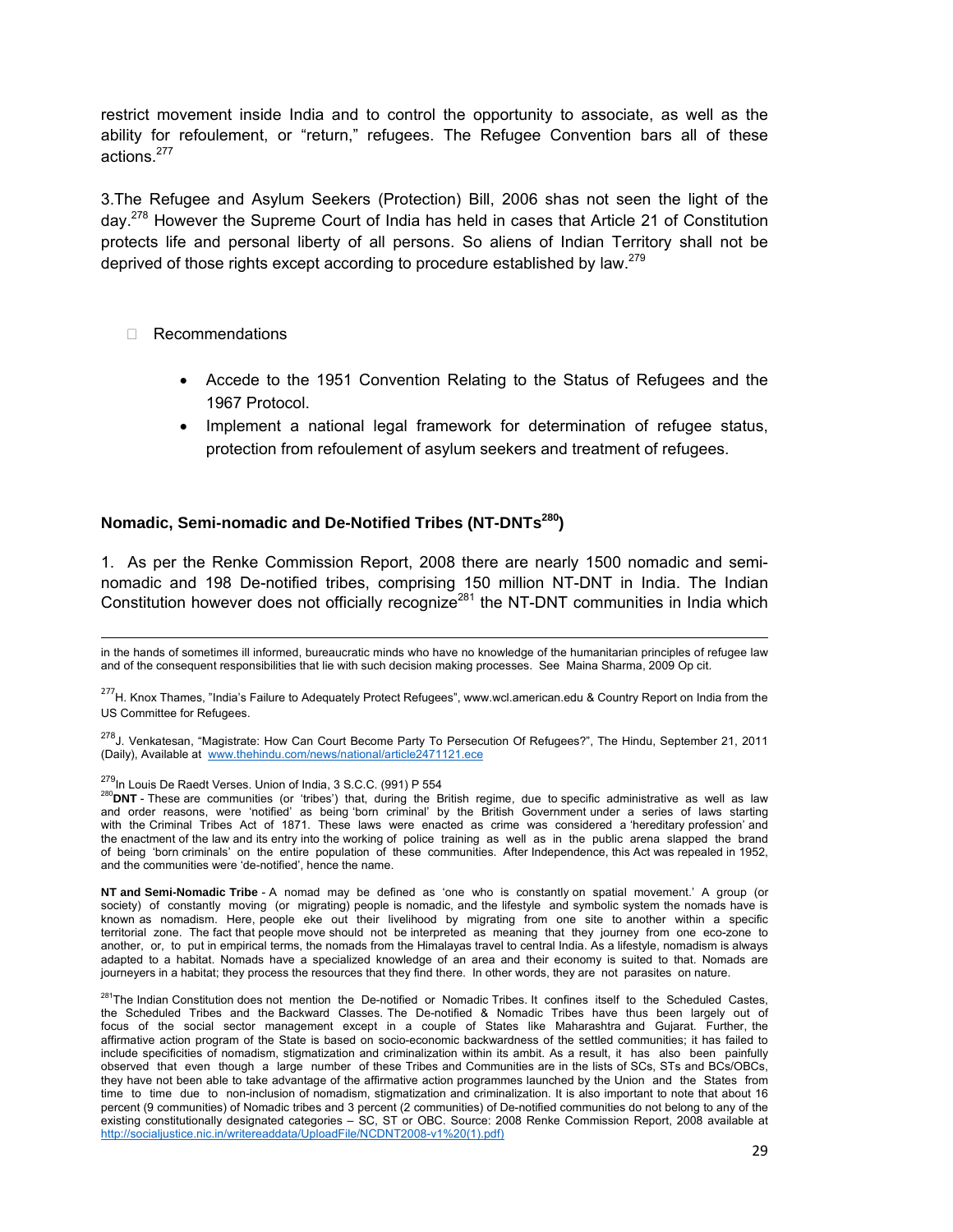has led to paralysis of policy paradigm further leading to denial of citizenship rights, social protection, and affirmative development action programs<sup>282</sup>.

<sup>282</sup>Data on NT-DNT Communities based on the study by National commission for Semi-nomadic, Nomadic and De-notified Tribe, (Renke commission, June, 2008) in 11 states:

- *Caste certificate:* Around 50% of DNT communities and 61% of Nomadic Communities do not possess Caste Certificates.
- *Death certificate:* Around 55.2% DNT Communities and 81.8% NT Communities do not possess Death Certificates. Death Certificates are required for widow pension/compensation and other social security schemes.
- *Birth certificate:* Around 47.8% DNT Communities and 60% of NT Communities do not possess Birth Certificates.
- *BPL Cards:* Only 23 percent De-notified and 6 percent Nomadic communities report availability of BPL cards.
- *Voter ID Cards:* It is interesting to note that more than 80 percent De-notified community men and women and two thirds of Nomadic community men and women possess voter identity card (I.D.).
- *Access to Drinking water (unsafe):* Around 18% of DNT Communities and 46% of NT Communities have access to unsafe drinking water.
- *Access to health care services:* Around 61.2% DNT Communities and 54.5% of NT Communities do not have access to health services.
- *Access to Child Birth Services:* About 50 percent of the communities said that child birth happens at home attended by traditional Dai.
- *Access to Immunization services:* A substantial gap, about 30 % of both communities, not serviced by ANM suggest under coverage and absence of immunization services for children born in these communities.
- *Access to burial ground:* Around 28.4% of DNT Communities and 25.5% of NT Communities do not have access to burial grounds.
- *Access to Toilets:* Around 76% DNT Communities and 33.7% NT Communities still practice open defecation.
- *Access to Schools:* Only 42 percent of the De-notified communities and 28 percent of the Nomadic communities report that children are attending schools. Issue emerging among these communities is that more than half (58%) the De-notified communities and more than one fourth (72%) of the Nomadic communities saying that their children are not going to school. • *Availing Hostel Facilities:*

DNT Communities (14148 boys and girls) –

| Primary schools                   | 1 (Male) | 1 (Female) |
|-----------------------------------|----------|------------|
| Upper primary schools             | 5 (Male) | 7 (Female) |
| Secondary schools                 | 3 (Male) | 4 (Female) |
| Higher secondary schools 3 (Male) |          | 4 (Female) |

NT Communities (4340 boys and girls) -

| Primary schools          | 224(Male)  | 4(Female) |
|--------------------------|------------|-----------|
| Upper primary schools    | 220 (Male) |           |
| Secondary schools        | 3 (Male)   |           |
| Higher secondary schools | 4 (Male)   |           |

The table above highlights negligible number of children, out of 14148 boys and girls of school going age, availing hostel facilities in case of De-notified communities. In contrast, out of 4340 boys and girls of school going age among nomadic communities, quite a few are availing hostel facilities. If the facilities for education are provided, parents of these communities would utilize hostel facility for their children. Strengthening, increasing the capacity, targeting, etc., would definitely help in better utilization of hostel facilities by the De-notified and Nomadic communities.

- *Access to Employment:* About 25 percent of the families among De-notified and about 60 percent among Nomadic communities do not get wage employment for all seven days. None of them reported getting employment through NREGP/ PMGSY, and old age or widow pensions.
- *Access to Food:* About 21 percent of communities say that they get one meal a day or go without food during some of the months in a year. About one third of families of Nomadic community and one fourth of De-notified community do not possess any type of ration card. Importantly, though these communities get less than two meals a day, no meals during some of the months and report non availability of wage employment for 4-6 months.
- *Housing Rights:* About 89 percent of the De-notified communities and 98 percent of the Nomadic and semi-Nomadic communities reported that none of the families in the community own land. Majority (81 %) of De-notified communities did not know the status of their residential locations. Only 11 percent of the Nomadic communities and 8 percent of the De-notified communities have habitations on public land. Living conditions – nature of habitation: Tent/Jhuggis (57%) are the most common type of habitation where communities reside in poor living conditions. They are deprived of basic amenities, such as toilets, water, electricity, etc.
- *Minimum, Maximum and average debt per family:* Only about half the communities visited both among De-notified (49 %) and Nomadic (48 %) – could estimate incidence of indebtedness in their respective communities. Among those who could estimate indebtedness, about 45 percent of the De-notified communities and 39 percent of the Nomadic communities said that all the families in their habitation were in debt. Of those who could estimate, 53 percent of Nomadic communities and 47 percent of the De-notified communities said more than half of the families were in debt. The debt ranges from Rs. 7,542 to Rs. 28,349/-. The maximum amount of debt is Rs. 5 Lakhs among De-notified communities. During the discussion, the communities shared instances of distressed borrowings to buy provisions, meet social exigencies, loss in their trading activities, repair of their dwellings, etc. Much of the time debt increases owing to their inability to repay, resulting in accumulation of interest. Low income, lack of opportunities for wage employment, heavy interest rates and low social and economic status has pushed these communities into deep abyss of debt and hardship. It can be seen in the figure below that the dependence on money lender is high with about 60 percent of De-notified communities and nomadic communities mentioning this as their primary source of credit. Fewer percentages of the communities, 6 percent of De-notified and 11 percent nomadic, access micro-credit.
- *Children working for repayment of loan*: An equal proportion of boys from De-notified and Nomadic communities (about 15% each) and 6 percent girls among both De-notified and Nomadic communities are working in return of loan. Further, 58 percent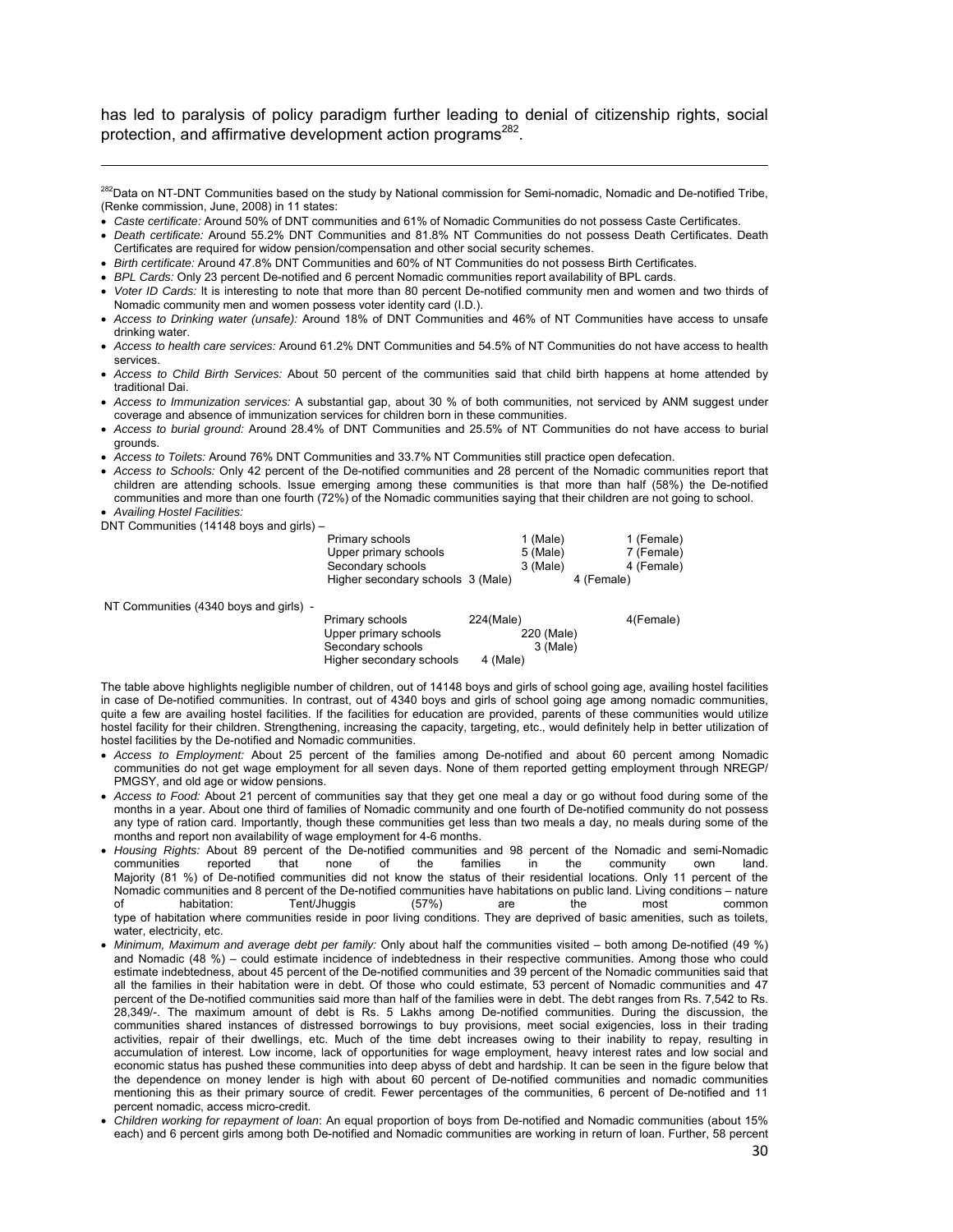2. Human rights situation of NT-DNT is appalling and deplorable. They are subjected to atrocities everyday by the police, civic and revenue administration, and civil society<sup>283</sup>. Media is one of the major enhancers of stigma wrongly attributed to them while reporting crime in their daily columns.<sup>284</sup>

- Recommendations:
	- Repeal the Habitual Offenders' Act, 1952 $285$  and the Prevention of Begging Act 1959<sup>286</sup> for de-criminalization of the NT-DNT.

• Communities were also asked about the laws of the land that affect them adversely. About 37 percent Nomadic and 23 percent De-notified communities report Forest Conservation Act. Other Acts affecting the community are Wild Life Protection Act 1972, Habitual Offenders Act, Anti Beggary legislation (Bombay Prevention of Begging Act, 1959 adopted by different<br>States), Prevention of Cruelty to Animals Act, 1960, and Excise Act, 1944. States), Prevention of Cruelty to Animals Act, 1960, and Excise Act, 1944.

<sup>283</sup>*Police Action:* About 8 percent of the De-notified community and 4 percent of the Nomadic community families faced police action in the last one year. It is important to note that 88 percent of women from Nomadic communities have faced investigation.

| <b>MAN</b>                            | <b>DNT</b> |      | NΤ  |      |
|---------------------------------------|------------|------|-----|------|
|                                       | No         | %    | No  | %    |
| Arrest                                | 342        | 7.5  | 86  | 8.9  |
| Imprisonment                          | 234        | 5.1  | 4   | 0.4  |
| Enguiry                               | 1199       | 26.3 | 468 | 48.6 |
| Weekly / monthly / periodic reporting | 25         | 0.5  | 110 | 11.4 |
| Verbal abuse                          | 614        | 13.4 | 50  | 5.2  |
| Seeking bribe                         | 1456       | 31.9 | 0   | 0.0  |
| Fines                                 | 62         | 1.4  | 90  | 9.4  |
| Forced labour                         | 20         | 0.4  | 18  | 1.9  |
| <b>Illegal Confinement</b>            | 4          | 0.1  |     | 0.7  |

| Women                                 | <b>DNT</b> |      | <b>NT</b> |          |
|---------------------------------------|------------|------|-----------|----------|
|                                       | No         | %    | No        | %        |
| Arrest                                | 35         | 1.6  | 0         | $\Omega$ |
| Imprisonment                          | 56         | 2.5  | 0         | 0        |
| Enguiry                               | 558        | 24.9 | 464       | 87.7     |
| Weekly / monthly / periodic reporting | 18         | 0.8  | 5         | 0.9      |
| Verbal abuse                          | 236        | 10.5 | 5         | 0.9      |
| Physical harassment                   | 466        | 20.8 | 15        | 2.8      |
| Seeking bribe                         | 835        | 37.3 | 9         | 1.7      |
| Fines                                 | 9          | 0.4  | 20        | 3.8      |
| Forced labour                         | 25         | 1.1  | 6         | 1.1      |
| Illegal Confinement                   | 0          | 0    | 5         | 0.9      |

Source: Renke Commission Report, 2008.

It is important to note that these are official statistics provided by the Renke Commission. Due to the criminal stigma attached to the NT-DNT Communities, the actual number of cases of police atrocities, illegal detention, harassment, forced labour and sexual violence etc is much larger and mostly go unreported since the police refuse to register their cases.

<sup>284</sup>http://www.thehindu.com/todays-paper/tp-national/bawariyas-never-spare-young-women/article8939899.ece

http://www.thehindu.com/news/national/other-states/turnaround-in-pardhis-eviction-case/article5234186.ece

http://archive.indianexpress.com/news/three-years-on-pardhi-community-driven-out-of-village-waits-for-justice/663999/

<sup>285</sup>The Habitual Offenders' Act, 1952 is similar in spirit to the repealed Criminal Tribes Act of 1871 and should be abolished as a first step towards de-criminalisation of DNTs and prevention of atrocities by police.

 of children among De-notified communities and 49 percent among Nomadic communities are engaged in economic activities, instead of attending schools.

<sup>•</sup> *Incidence of Bonded Labour:* Among De-notified communities, 4.5 percent said that their traditional occupation had been bonded labour.

<sup>•</sup> *Incidence of Child Marriage:* Early marriages are common as reported in the communities. The lowest minimum age reported was 8 years for women and 10 years for men among De-notified communities and 7 years for men and women, respectively, in Nomadic communities. Highest age at marriage for men and women in De-notified communities and Nomadic communities reported was 18 and 15 years for men and women, respectively. About 8 percent women in De-notified communities and 7 percent in Nomadic communities have had their first child at the age of 14 years.

<sup>•</sup> *Sexual Harassment of Women:* About 16 percent of the De-notified communities and 9 percent of the Nomadic communities' women reported sexual harassment by other castes.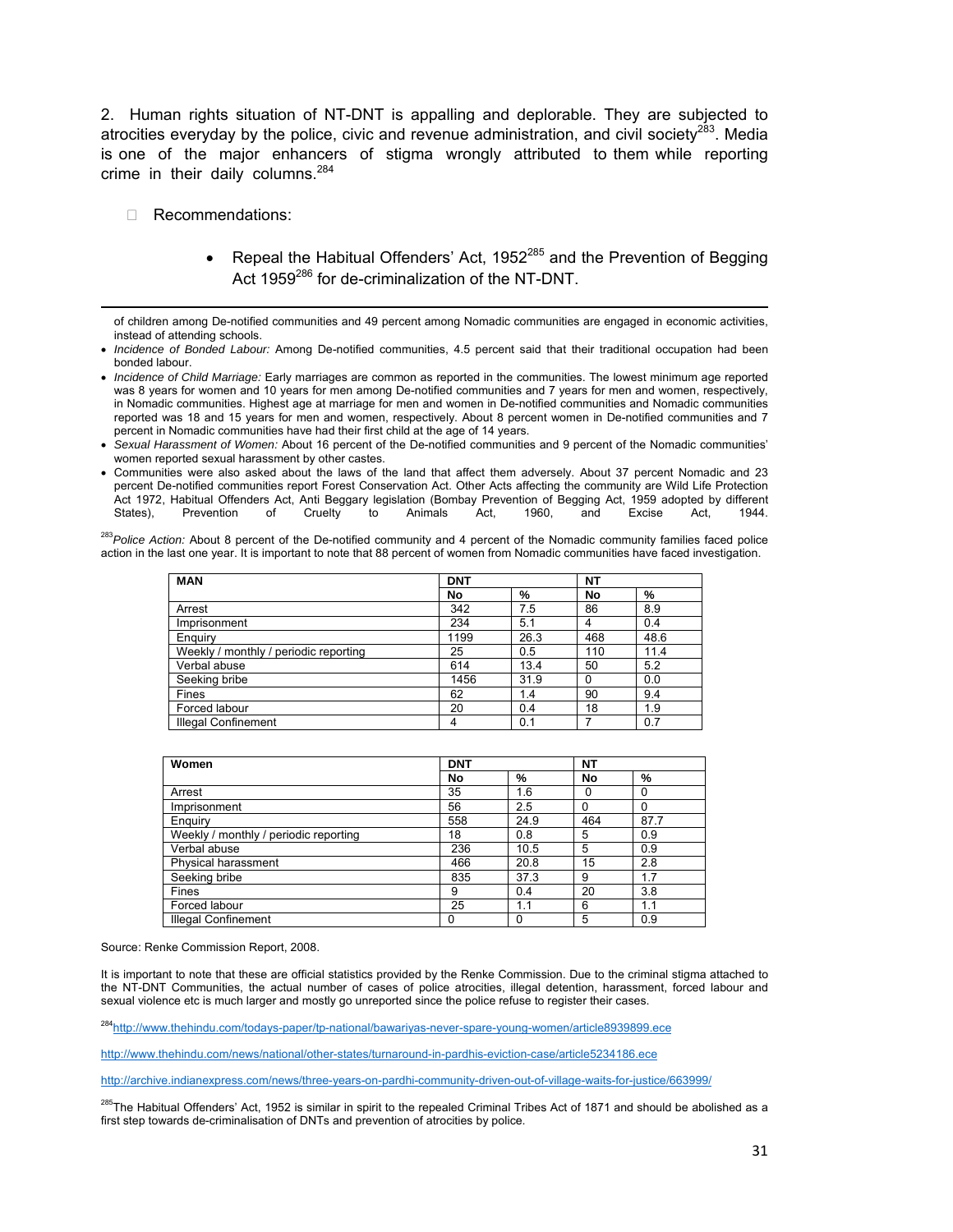- A Social protection framework focusing on access to entitlements, land and housing rights, livelihood, education and health of NT-DNT Communities should be framed. Create awareness among law enforcement agency and state machineries.<sup>287</sup>
- The Government of India should create a permanent statutory body, Commission for NT-DNT along with a working group in Niti Aayog and other Human Rights Institutions.

#### **Freedom of Assembly, Association and Expression**

1. The Indian government routinely uses Section 144 of the Code of Criminal Procedure to prevent peaceful public gatherings, restrict protests and stifle people's movements.<sup>288</sup>The authorities use excessive force during anti-government protests, especially in conflict-zones such as Jammu and Kashmir.<sup>289</sup>

2. The government's regulatory regime for civil society organizations is discriminatory compared to the corporate sector.<sup>290</sup> The Foreign Contribution Regulation Act (FCRA) and its rules impose restrictions on funding for non-governmental organisations that in practice threatens their rights to freedom of expression and association.<sup>291</sup> In 2015, the UN Special Rapporteur on Freedom of Peaceful Assembly and Association, Maina Kiai analyzed the FCRA and said it appeared to "contravene the Union of India's obligations under the ICCPR." The National Human Rights Commission remains silent on this issue.

3. The authorities use broadly-worded laws such as sedition for speech that is critical of government actions, including on social media.<sup>292</sup> Other overbroad and vaguely worded laws such as criminal defamation and hate speech laws are used to harass and prosecute those expressing dissenting, unpopular, or minority views. There are increased attacks on journalists; especially those covering corruption and exposing government wrong-doing.<sup>293</sup>

<sup>&</sup>lt;sup>286</sup>The Prevention of Begging Act 1959: Amend definitions relating to criminalization of their profession. The Bombay Prevention of Begging Act 1959: Amend this and similar laws in urban areas all over the country that target street performing nomadic communities such as acrobats, tight rope walkers, dancers and singers.

<sup>&</sup>lt;sup>287</sup>This has also manifested in what Kiran Bedi, a well-known former police officer and now Lieutenant Governor of Pondicherry, tweeted recently: "Ex-criminal tribes are known to be very cruel. They are hardcore professionals in committing crimes. Rarely caught and/or convicted". — Kiran Bedi (@thekiranbedi) August 2, 2016, Years After Independence, There Are Still Tribes That Are Considered 'Born Criminal' Aug 10, 2016 Available at http://www.deccanchronicle.com/nation/current-affairs/110816/kochi-

activists-call-for-removal-of-kiran-bedi.html<br><sup>288</sup>Full text of section 144. Dissent is often criminalized, for instance the authorities imposed section 144 at the Mapithel dam site in Manipur to prevent protests by affected communities. Data from BPRD shows another instance of increasing criminalization of peaceful protesters. 10,353 people were arrested for participation in agrarian protests in 2015 as compared to 3,500 in 2014. Increasingly, public spaces are off limits for peaceful protests because of frequent and over-broad use of laws such as section 144. Authorities also demand protest organisers to obtain prior police permission or clearance for the right to assemble,

impinging on the right to peaceful assembly.<br><sup>289</sup>State response to end violent street protests in Kashmir which began in July 2016 led to over 70 protesters being killed and hundreds more injured. The federal paramilitary unit, Central Reserve Police Force, told the Jammu and Kashmir High Court that it had used 1.3 million pellets in 32 days, admitting that "it was difficult to follow the standard operating procedure given the nature of the protests." Indian security forces have been using pellet guns as a nonlethal option for crowd control since 2010 in Kashmir. Use of pellet guns to control protesting crowds in 2016 led to 10 deaths and caused blindness or serious eye injuries to over 100 people.

<sup>&</sup>lt;sup>90</sup>Multiple regulatory laws, and tedious registration and reporting requirements. Organizations with human rights in their name are particularly targeted.

<sup>&</sup>lt;sup>291</sup>Examples such as Teesta, Greenpeace India, INSAF, Lawyers collective.<br><sup>292</sup>Examples Amnesty, JNU<br><sup>293</sup>CPJ statistics and Impunity Index. Chhattisgarh is another example of journalists being hounded out of Bastar.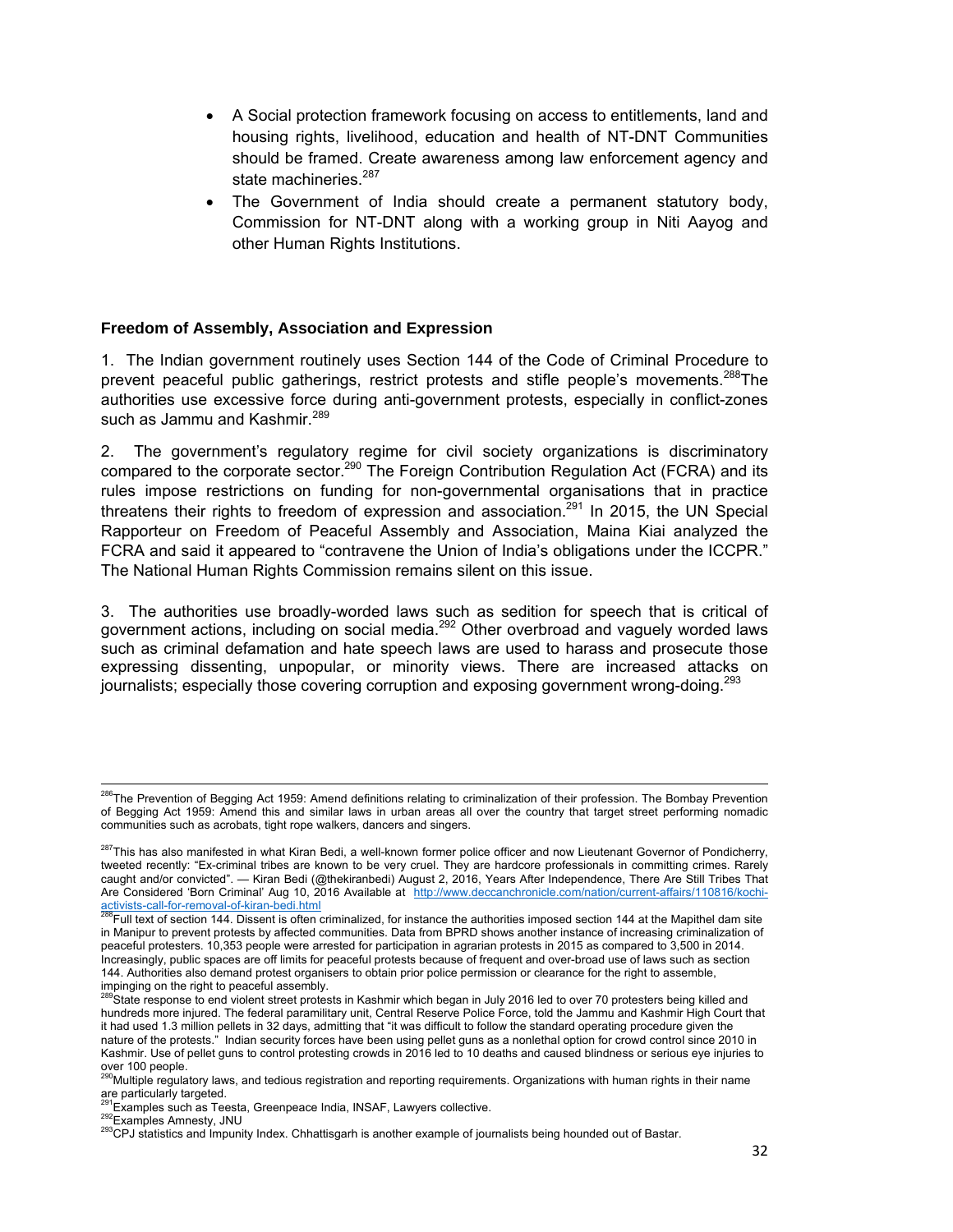4. Indian authorities resorted to blocking access to mobile Internet services across the country during political unrest.294 In 2011, the UN Special Rapporteur on the promotion and protection of the right to freedom of opinion and expression Frank La Rue said such action is a violation of article 19 of the ICCPR.<sup>295</sup>

- □ Recommendations:
	- Amend or repeal the provisions of FCRA that restrict freedom of association in violation of India's international human rights obligations.
	- Respect the right of civil society organisations to have unimpeded access to legitimate funding for their work, including from sources abroad.

#### **Right to Information**

1. India enacted the Right to Information Act (RTI Act) in 2005<sup>296</sup> to enable citizens to demand greater transparency and accountability in the working of public authorities. Since 2012, an average of 4.5 to 5.5 million formal information requests are made to various public authorities every year, indicating the immense popularity of RTIA 2006.<sup>297</sup> The government has not adequately fulfilled its statutory mandates to disclose information and educate public about its use.

2. Between 2005 and 2015 more than  $40^{298}$  advocates of transparency are reported to have been murdered and More than 250 others have been physically assaulted or harassed for seeking information.<sup>299</sup> Perpetrators often go scot due to inherent systemic weaknesses. The Whistle-blower Protection Act enacted in 2014<sup>300</sup> does not provide any protection to information seekers and instead the Government is pressing amendments to severely restrict whistleblowing and also prosecute whistle-blowers under the draconian *Official Secrets Act*. 301

3. In 2011, the Government turned down the invitation to join the Global Open Government Partnership<sup>302</sup> and thereby avoided obligation to establish transparency and accountability under effective RTI regime. Frequent delays in filling up vacancies<sup>303</sup> in Information

 <sup>294</sup>MediaNama has tracked 13 blanket bans on mobile Internet services in India since September

<sup>2015.</sup>http://www.medianama.com/2016/07/223-right-to-internet-un-resolution/. The Software Freedom Law Centre has tracked 30 incidents on Internet being cut off in since 2013. http://sflc.in/internet-shutdown-tracker-india-2013-2016/<br><sup>295</sup>http://www2.ohchr.org/english/bodies/hrcouncil/docs/17session/A.HRC.17.27\_en.pdf

<sup>&</sup>lt;sup>296</sup>Parliament enacted *The Right to Information Act* (RTI Act) in 2005 for to enable citizens to seek and obtain information from the national and provincial governments across the country. Due to its special constitutional status, Jammu and Kashmir enacted its own RTI Act for the use of its residents in 2009, along similar lines.

<sup>297</sup>*State of Information Commissions and the Use of RTI Laws in India: Rapid Study 3.0*: http://freedominfo.org/documents/ICs-RapidStudy-finalreport-NDelhi-ATITeam-Jun15.pdf. Nevertheless this figure amounts to only 0.3% of the country's population.

<sup>&</sup>lt;sup>298</sup>"India: New Killing of 'Right-to-Information' Activist": https://www.hrw.org/news/2015/09/10/india-new-killing-

*right-information-activist* 299Information sought under RTI law relates to the non-fulfillment of people's rights and entitlements, corruption in government schemes; mismanagement of public funds and misappropriation of natural resources.<br><sup>300</sup>"A Guide to the Whistleblowers Protection Bill" : http://www.governancenow.com/views/columns/guide-

whistleblowers-protection-bill<br><sup>301</sup> "Implications of amendments to the Whistleblowers Protection Act proposed by the Government of India" :

https://counterview.org/2015/05/11/implications-of-amendments-to-the-whistleblowers-protection-act-proposedby-the-government-of-india/<br>
302"Opportunity knocks but once": http://www.governancenow.com/views/columns/opportunity-knocks-once<br>
303A Commonwealth Human Rights Initiative report shows the effectiveness of the law has bee

of information commissioners mandated to ensure speedy redress of grievances of RTI users are lying vacant in states, a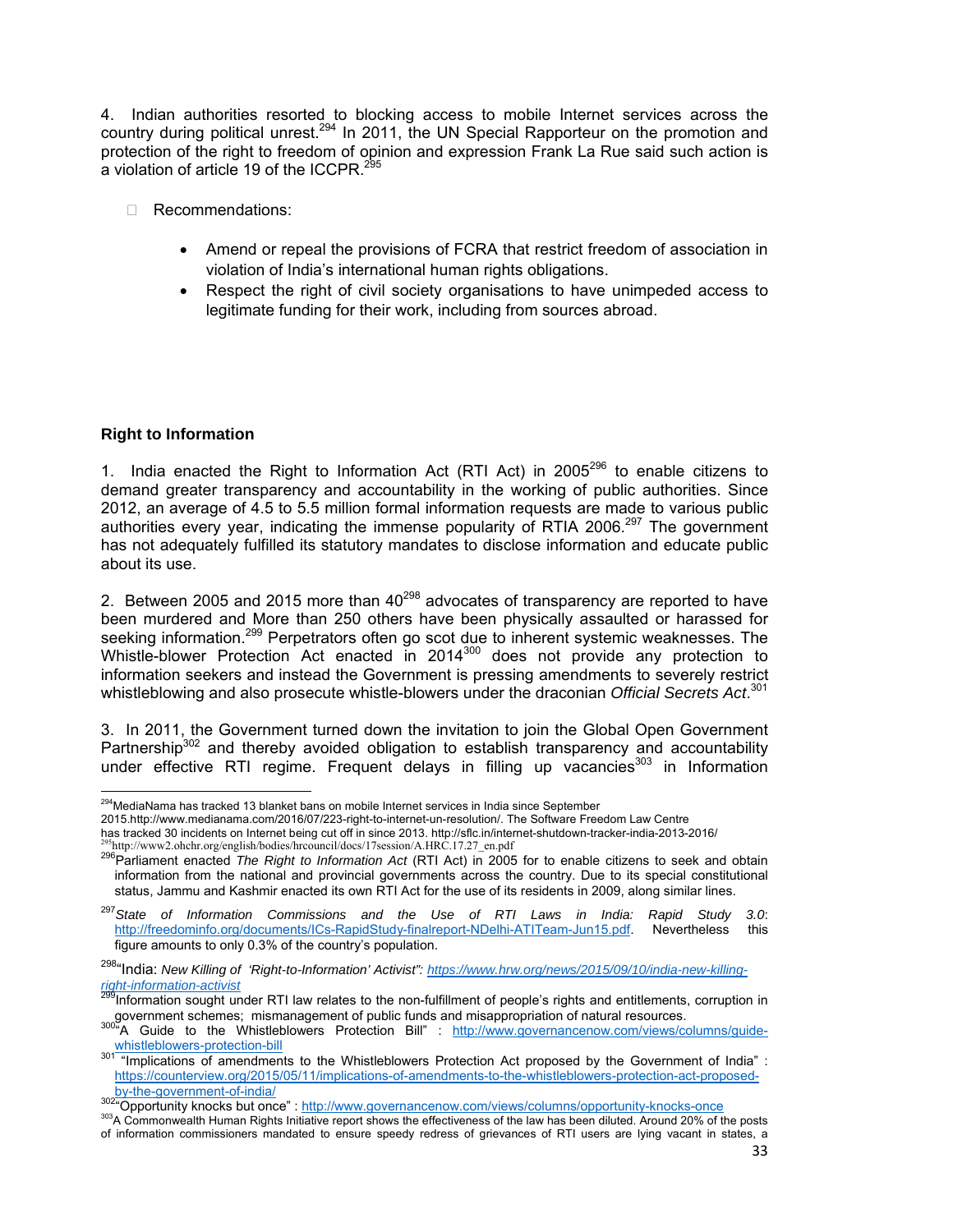Commissions have resulted in the pendency of information access disputes on a large scale.<sup>304</sup>The procedure to appoint mostly retired bureaucrats as Information Commissioners raises serious questions about institutional integrity and efficiency despite the Supreme Court's advisory on selection process.<sup>305</sup> Empirical studies have shown that Information Commissioners rarely impose penalties for non-compliance which leads to unreasonable delays in furnishing information.<sup>306</sup> Further, information access disputes often take between 1-3 years for resolution defeating the very purpose of the RTI laws to provide citizens access to information in a time-bound manner.<sup>307</sup>

- Recommendations
	- Enact legislation to protect RTI activists from harassment and attacks.
	- Withdraw retrograde amendments to the whistleblower protection law and expand it to protect RTI users.

#### **Human Rights Defenders**

1. The dangers faced by HRDs<sup>308</sup>throughout India continue unabated. The UN Special Rapporteur on Human Rights Defenders, after her visit to India in 2011<sup>309</sup>, pointed out that "HRDs are often labelled as "Naxalites" (Maoists),<sup>310</sup> "enemies of the State<sup>311</sup>" "militants", *"anti-nationalists" and "members of underground" and their rights to freedom of expression,* 

 marginal increase over the 2014 level. See: Chetan Chauhan, "10 years of RTI Act: 39 activists dead, 275 assaulted, says report", Hindustan Times, New Delhi, Jul 08, 2015 http://www.hindustantimes.com/india/10-years-of-rti-act-39-activists-dead-275-assaulted-says-report/story-mwEjPtaUDXthPQZ6293BYL.html<br><sup>304</sup>"CIC delayed is spirit of RTI denied" : <u>http://indianexpress.com/article/explained/cic-delayed-is-spirit-of-rti-</u>

denied/<br><sup>305</sup>When presented with data about the preponderance of retired bureaucrats amongst the ranks of Information Commissioners, in 2013, the Supreme Court directed the national and provincial governments to make special efforts to identify candidates with other areas of specialisation specified in these laws such as- science, technology, management, mass media, journalism, law and management for appointment to the 29 Information Commissions across the country: *Union of India vs Namit Sharma,* (2013) 10 SCC 389: http://www.right2info.org/cases/r2i-union-of-india-v.-namit-sharma-state-of-rajasthan-anr-v.-namit-sharma Also<br>see State of Information Commissions and the Use of RTI Laws in India: Rapid Study 3.0 cited above.

<sup>306&</sup>lt;br>307 See *People's Monitoring of the RTI Regime in India, 2011-2013: Report,* cited above, pages 11-12 and 99.<br><sup>307</sup> Human Rights Defender Alert-India documented a total number of 104 cases of HRDs in the country in 201

filing urgent appeals. The break-up of these cases is - 11 cases of killings, 60 cases in the category of physical assault, physical and verbal threats, 33 cases of illegal arrest or detention or false/fabricated, 47 cases under the category of harassment and ill treatment 11 cases of reprisals against Journalists, Writers and 24 cases of attacks on RTI activists. Available at www.hrdaindia.org

<sup>&</sup>lt;sup>309</sup>Report of the Special Rapporteur on the situation of human rights defenders, Margaret Sekaggya, Mission to India (10–21 January 2011) http://www.ohchr.org/Documents/Issues/Defenders/A-HRC-19-55-Add1.pdf

<sup>&</sup>lt;sup>310</sup>Dr GN Saibaba, wheelchair-bound professor of English at Delhi University's Ram Lal Anand College was arrested by a Maharashtra Police on May 9, 2014, for his alleged links with Maoists. The Supreme Court granted bail to him in April 2016 saying Maharashtra government has been "extremely unfair" to him especially looking at his medical condition. http://indiatoday.intoday.in/story/delhi-university-professor-saibaba-arrested-for-maoist-links-gets-bail/1/634645.html. Also see http://www.thehindu.com/news/national/saibaba-gets-bail/article8432772.ece..

http://hrdaindia.org/wp‐content/uploads/2015/07/2015‐06‐19‐HRDA‐UA‐South‐Maharashtra‐Dr.‐Saibaba.pdf

<sup>311</sup>Kanhaiya Kumarhttp://goo.gl/TPWsJ4, S.A.R Geelani http://goo.gl/xHjU1N,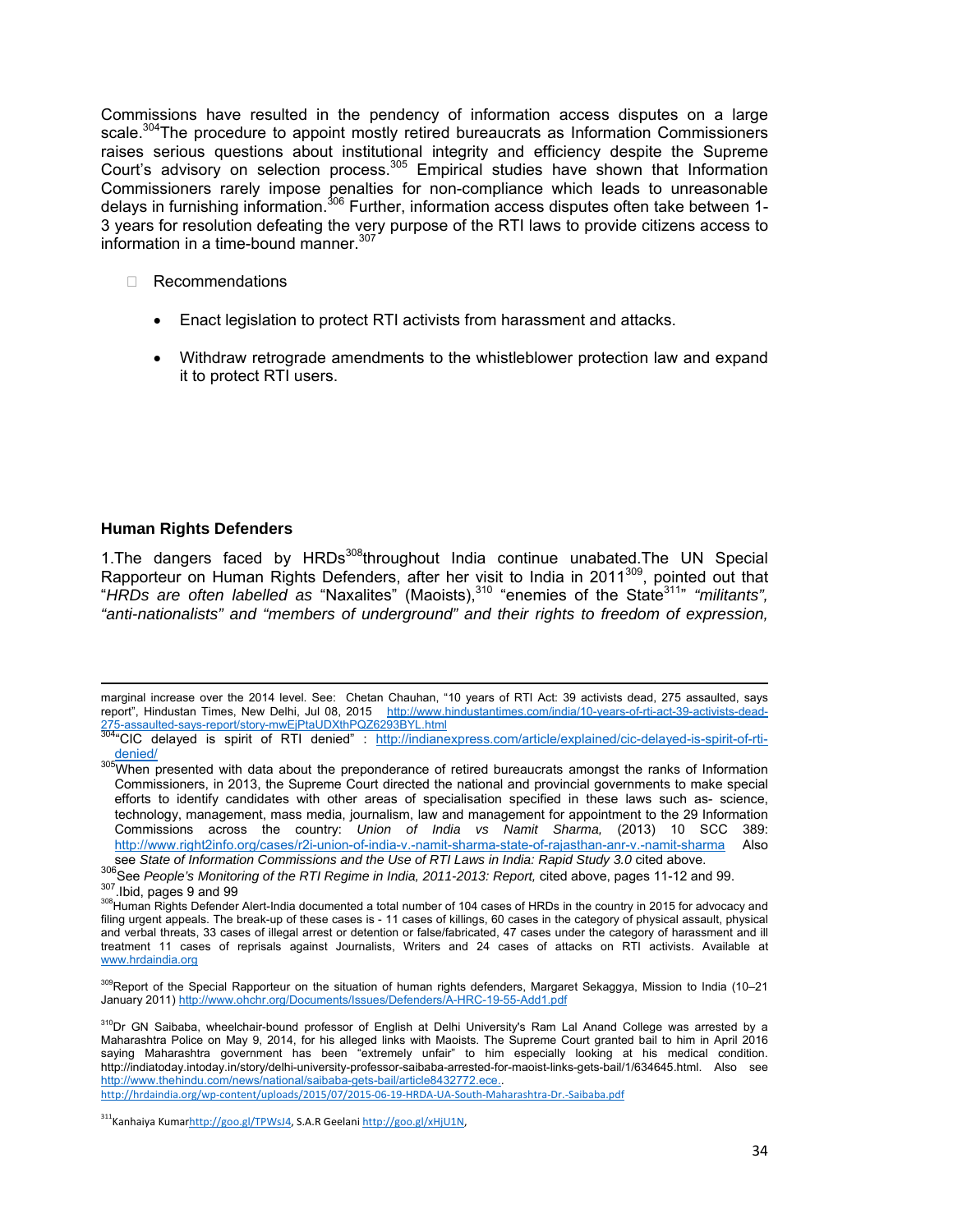*peaceful assembly, association and movement is unlawfully restricted*." Defenders in conflict areas face abuses by the security forces including extrajudicial killings, torture and rape.<sup>312</sup>

2. A disturbing new trend is the targeted killings of HRDs using Right to Information Act.<sup>313</sup>,<sup>314</sup> Journalists,<sup>315</sup>,<sup>316</sup> writers<sup>317</sup>, students<sup>318</sup>, film makers<sup>319</sup> and lawyers providing legal aid to HRDs<sup>320</sup> were not only targeted with threats or physical attacks by the non-state actors<sup>321</sup> but illegally arrested<sup>322</sup>, evicted, restricted to travel abroad<sup>323</sup> even killed<sup>324</sup>by the state authorities. Antiquated, colonial-era laws like sedition has been used against the defenders.  $325$ 

<sup>314</sup>Mr. Jawahar Lal Tiwary, an RTI activist was brutally murdered in village Bangara Nizamat in Muzaffarpur district of Bihar. His mutilated body (cut into five pieces) was found on 14th August 2015 in the Diara belt of Gandak river in Sohasa village under Deoria police station of Bihar. From 2012 to 2015 he filed more than 30 RTI queries in various local and district level administrations and exposed around 10 scams related to food grain distribution and corruption and embezzlement of public money meant for the flood victims of Bihar through filing RTI applications. Human Rights Watch, "India: New Killing of 'Right-to-Information' Activist", September 10, 2015 https://www.hrw.org/news/2015/09/10/india-new-killing-right-information-activist

<sup>315</sup>According to the 2015 annual report of Reporters Without Borders, "India was among the three most dangerous countries for journalists in 2015, with nine reporters losing their lives during the year".

316http://indianexpress.com/article/india/india‐news‐india/bihar‐rajdeo‐ranjan‐press‐council‐seeks‐special‐law‐to‐protect‐scribes‐2800866/

<sup>317</sup> Mr. Huchangi Prasad, a 2nd year student of Masters in Journalism at Davangere University, Karnataka and a young student Dalit writer, activist of BVS was brutally attacked on 21st October 2015 by a group of unidentified persons in Davangere in Central Karnataka. He was allegedly from a right wing group. Mr. Huchangi Prasad was targeted for his critical views against the caste system and Hinduism carried in his book "Odala Kichhu" in Kannada. http://www.thehindu.com/news/national/karnataka/young-dalit-writer-targeted-in-davanagere/article7793036.ece

318

<sup>320</sup>http://indianexpress.com/article/india/india-news-india/chhattisgarh-police-direct-owners-to-evict-jagdalpur-legal-aid-groupjournalist-of-accommodation/

<sup>321</sup> Soni Sori http://goo.gl/ztvTmi

Malini Subramniam http://hrdaindia.org/wp-content/uploads/2016/02/2016-02-19-HRDA-UA-CHHATTISGARH-Ms.pdf

Bela Bhatia http://hrdaindia.org/wp‐content/uploads/2016/03/2016‐03‐27‐HRDA‐UA‐EAST‐CHHATISGARH‐Ms.Bela‐Bhatia.pdf

322http://www.ndtv.com/india-news/jharkhand-activist-dayamani-barla-gets-bail-after-spending-two-months-in-jail-508200

http://www.thehindu.com/features/magazine/democracy-needs-their-song/article4675905.ece

http://www.thehindu.com/news/national/other-states/journalists-house-in-bastar-attacked/article8210352.ece

http://www.ndtv.com/india-news/journalist-pushp-sharma-sent-to-judicial-custody-for-fabricating-rti-reply-1406875

http://scroll.in/article/813495/why-are-authorities-harassing-outlook-and-narada-journalists-instead-of-examining-their-stories

<sup>323</sup> Tribal environmental rights activist, author and human rights defender, Mr. Gladson Dungdung was illegally prevented from boarding an early morning Air India flight AI 115 to London on April 9, 2016 at IGI Airport Delhi. Mr. Gladson Dungdung was to travel to London where he was reportedly going to attend a workshop on environmental history and politics of South Asia, to be

 $312$ Ms. Ruisoting Aimol, alias Mary, Chairperson of "Aimol Numeis' Waar" a women's rights organisation, was killed on 31 May 2015 during an indiscriminate firing by the 20 Battalion of Assam Rifles E-Coy in village AimolSatu, under Tengnoupal Police Station in Chandel District of Manipur. Three more WHRDs identified as ST Larti Aimol (48 years), S. Sangkaisin Aimol (49 years) and S. Rangnu Aimol (46 years) were brutally assaulted by the Assam Rifles personnel using their rifle butts and sticks.

<sup>&</sup>lt;sup>313</sup>Data compiled by the Commonwealth Human Rights Initiative shows that Maharashtra has recorded the highest number of attacks 60 on RTI activists since the law was passed a decade ago, followed by Gujarat (36), UP (25) and Delhi (23). When it comes to murders, Gujarat and UP come second with 6 each, followed by Karnataka and Bihar with 4 murders each. When it comes to a count of activists attacked, killed or harassed, Gujarat comes second with 36, followed by UP at 25 and Delhi at 23. Available at http://timesofindia.indiatimes.com/india/Maharashtra-most-unsafe-for-RTI-activists-10-killed-in-10 years/articleshow/48840985.cms

<sup>&</sup>lt;sup>319</sup>Social activist and documentary film maker Mr. Debaranjan Sarangi was arrested on March 18, 2016, by the Odisha police in Raygada district of Odisha on the basis of a non-bailable warrant issued against him in a previous case related to a protest and agitation against Utkal Alumunia Company in Raigada district which took place in the year of 2005. On August 9, 2015, the police of Malkangiri district of Odisha, allegedly registered a false case against him on a complaint of a woman in Malkangiri district under sections 294/341/323/354/354-B/506(ii) of the IPC (relating to molestation of a woman). He had already taken anticipatory bail in his 2015 Malkangiri case from High Court. For details see: http://hrdaindia.org/wp-content/uploads/2015/08/2015-08-21-HRDA-UA-East-Odisha-HRD-Mr.Debaranjan-Sarangi.pdf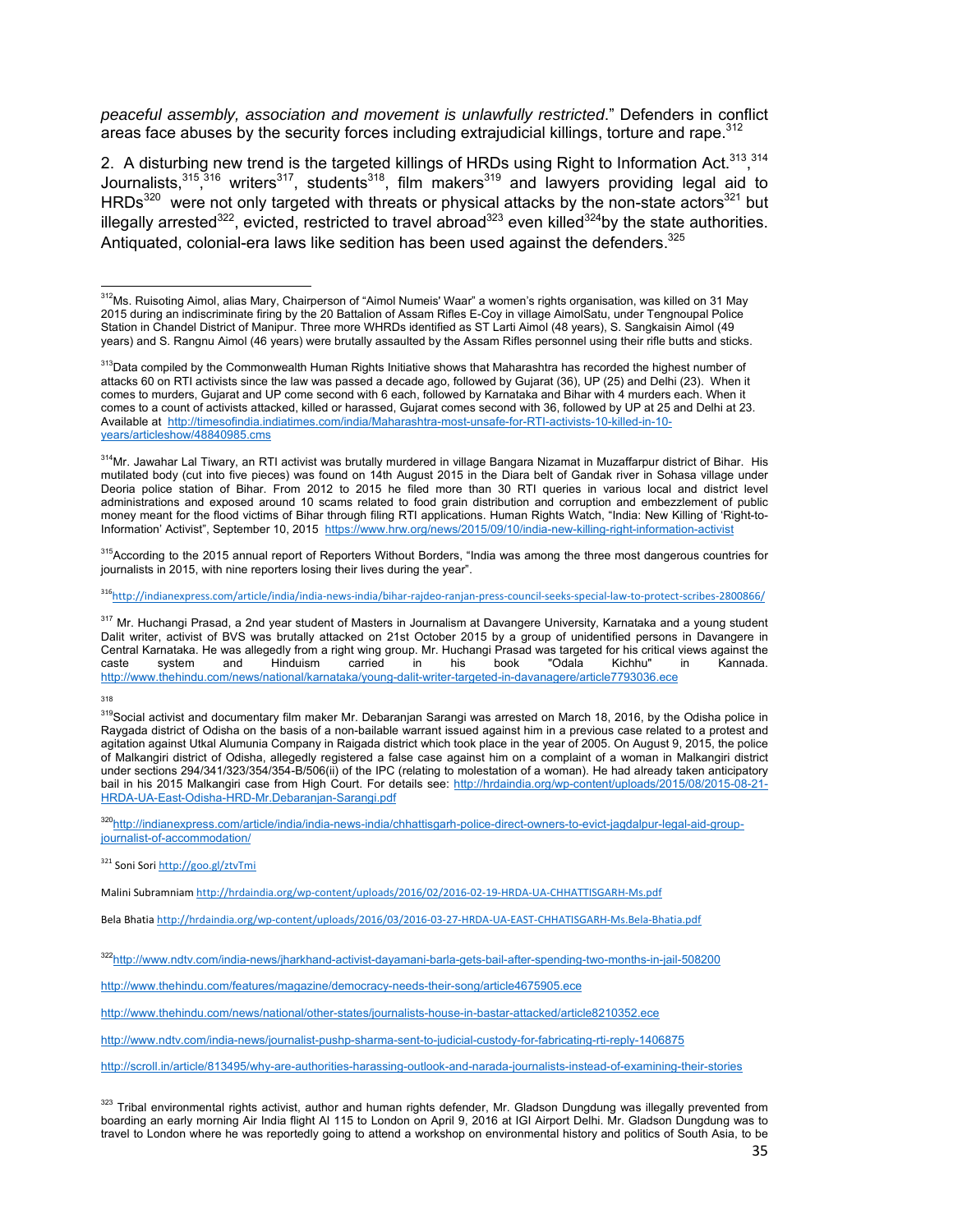3. Tribal HRDs<sup>326</sup> and HRDs working on issues of natural resources, land, environment, business and human rights, caste, have faced increasing risks of arrests under fabricated cases $327$ , torture $328$ , killings $329$  and excessive use of force on peaceful protests $330$ .

4. The National Focal Point on HRD at the National Human Rights Commission (NHRC) has no specific powers. NHRC failed to provide relief in a single HRD case out of 225 cases filed by HRDA since January 2015<sup>331</sup>. India refused to adopt UN General Assembly resolution on human rights defenders in November 2015 calling for a separate domestic law to protect human rights defenders.<sup>332</sup>

#### □ Recommendations

- Enact a law, in compliance with international standards, for the protection of human rights defenders.
- Ensure that Focal Point on HRDs be made a full member of the Commission with powers as recommended by the UN SR on HRDs.

held at the University of Sussex on May 10, 2016. The defender, also an adivasi author was being targeted for his work on adivasis, ownership rights over the natural resources, adivasi identity, human rights, ecology and against unjust development processes. MEA Curtails Freedom of Movement: Tribal Rights Activist Gladson Dungdung Offloaded at Delhi Airport, Sabrangindia, May 9, 2016 Available at https://www.sabrangindia.in/article/mea-curtails-freedom-movement-tribal-rightsactivist-gladson-dungdung-offloaded-delhi

http://indianexpress.com/article/india/india-others/greenpeace-campaigner-offloaded-at-delhi-from-flight-headed-to-london/ http://indianexpress.com/article/india/india-news-india/kudankulam-nuclear-plant-protest-sedition-supreme-court-of-india-section-124a-3024655/

324In June 2015 Mr. Jagendra Singh a journalist based in Shahjahanpur, Uttar Pradesh died of burn injuries, eight days after he alleged in a video that he was set on fire by a group of police and supporters of Uttar Pradesh Minister for Dairy Development, Mr. Ram Murti Verma. 40-tyear-old local journalist Mr. Sandeep Kothari from Balagahr, Madhya Pradesh was burnt to death by three persons, suspected to be closely linked to sand mafia. He was abducted on June 19, 2015 and his body was found after two days lying near railway tracks at Sindi town in Wardha district of east Maharashtra. For details see: www.hrdaindia.org

325Sec 124 (Sedition) and Sec 122 (waging war against the state) of Indian Penal Code, The Prevention of Seditious Meetings Act, 1911. For example: Tamil folk singer and member of the cultural wing of Makkal Kalai Ilakkiya Kazhagam or People's Art and Literary Association, Mr. S Kovan was arrested Illegally under sedition charges of by Tamil Nadu police from Tiruchi on 30 October, 2015 for the lyrics of two songs he had penned for making direct remarks on the Chief Minister of Tamil Nadu Ms. J Jayalalithaa on her party and its liquor policies.

326http://www.catchnews.com/national-news/arunachal-two-killed-as-2-group-clash-in-tawang-1462189299.html

http://www.thehindu.com/news/national/for-dayamani-the-fight-is-for-mango-mahua-bears/article5845530.ece

http://www.financialexpress.com/india-news/arunachal-pradesh-two-killed-6-injured-in-police-firing-over-lama-lobsang-gyatsorelease/247321/

<sup>327</sup>. http://hrdaindia.org/wp-content/uploads/2016/03/2016-03-18-HRDA-UA-EAST-CHHATTISGARH-Dr.Saibal-Jana.pdf<br><sup>328</sup>http://hrdaindia.org/wp-content/uploads/2016/07/2016-07-16-HRDA-UA-SOUTH-TAMIL-NADU-Piyush-Manush.pdf<br><sup>329</sup>

#### 330http://goo.gl/wVvRH3, http://goo.gl/gGXSJ0

331 As per the report submitted by AiNNI to GANHRI SCA review of NHRC India review in November 2016 and AiNNIs submission to Asian NGO Network on National Human Rights Institutions (ANNI). Only 74 cases out of 104 cases filed by HRDA were registered by the NHRC. All these cases were directly filed with the Focal Point on HRD at the NHRC. 7 more cases were registered out of these 104 cases, not HRDA as complainant but HRDA members who have also filed the same complaint circulated by HRDA. 23 cases were not registered by the NHRC. In no case, there has been any compensation or persecution recommended by the NHRC till date.

 $332$  India's Explanation of Position on the adoption of draft resolution A/C.3/70/46/Rev.1 on Human Rights Defenders at the Third Committee at the 70th session of the United Nations General Assembly on 25th November, 2015: "India is a party to the International Covenant on Civil and Political Rights, 1966 and International Covenant on Economic, Social and Cultural Rights, 1966. By becoming Parties to these Covenants, India has undertaken an obligation at the international level to protect the civil and political rights and progressive realization of economic, social and cultural rights. Furthermore, the fundamental and legal rights guaranteed by the Indian Constitution and relevant laws are equally available and applicable for all including providing for the human rights defenders. We are of the view that adoption of this resolution does not necessitate a new and separate domestic legal regime to protect human rights defenders".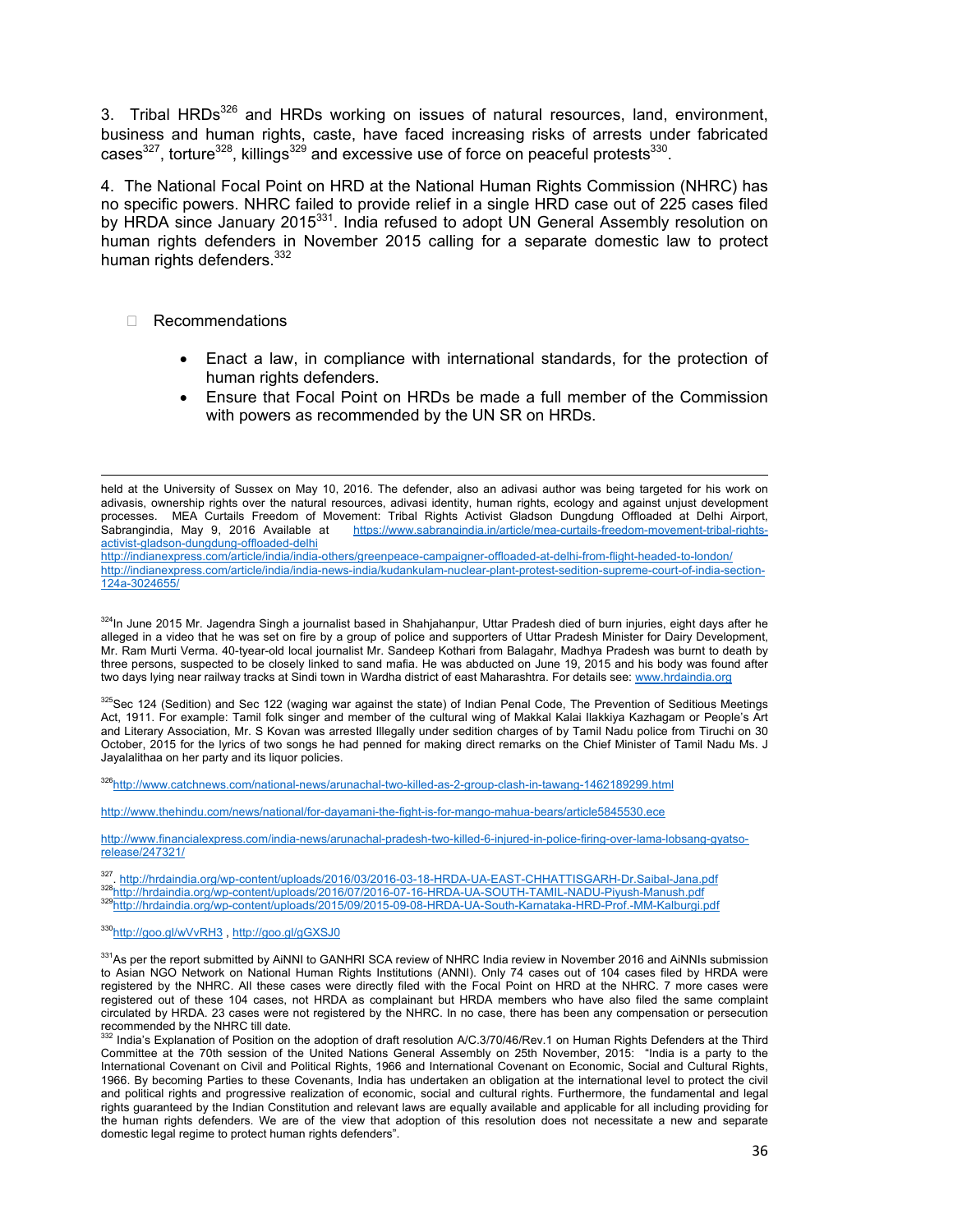#### **National Human Rights Institutions**

1. India has nine national<sup>333</sup> and over 180 state human rights institutions (N/SHRIs) entrusted with protecting and promoting human rights. Most of them lack compliance in law and practice with the Paris Principles<sup>334</sup> on the status of national human rights institutions adopted by the UN General Assembly in December 1993. Despite their inherent potential, these institutions face systematic impediments in matters related to patterns of appointments,<sup>335</sup> composition<sup>336</sup>, pluralism, $337$  transparency $338$ , mandate $339$  and powers $340$  which affect their effective functioning.

2. As per UPR I Recommendation 3, GOI accepted to strengthen existing mechanisms for the protection of human rights but in UPR II it did not accept the observations and recommendations of the International Coordinating Committee of National Institutions for the Protection and Promotion of Human Rights (ICC), Sub-Committee on Accreditation (SCA) made in  $2011^{341}$ 

Swagata Raha & Archana Mehendale, "When rights panels become retirement parks", The Hindu, June 1, 2013.

336There are vacancies in several of these commissions and several commissions are headed by policemen who more often are the perpetrators of human rights violations. One member of the NHRC is a policeman. The West Bengal SHRC is headed by a senior police official. Several other SHRCs too have policemen on board like Meghalaya, Rajasthan etc. See footnote 3.

337 According to the Asian Centre for Human Rights, the NHRC's composition does not reflect the plurality as required under the Paris Principles. Although the chairpersons of the NCM, NCW, NCST and NCSC are included as statutory members, they are already busy with their respective commissions, essentially resulting to a lack of effective representation in the NHRC from the minorities, women, STs, and SCs. Available at <http://www.achrweb.org/theme/nhri.html>

338 The appointment of former Supreme Court judge Cyriac Joseph and former police chief SC Sinha as members of the National Human Rights Commission (NHRC) violated the transparency norm prescribed by the apex court in the P J Thomas case. Opposition member Sushma Swaraj stressed on the need to appoint "such persons who have earned a reputation in the field of human rights". Manoj Mitta, "Two NHRC appointments in 2013 violated SC norms", TNN, Jul 26, 2014

<sup>&</sup>lt;sup>333</sup> National Human Rights Commission (NHRC), National Commission for Women (NCW), National Commission for the Protection of Child Rights (NCPCR), National Commission for Scheduled Castes (NCSC), National Commission for Schedules Tribes (NCST), National Commission for Minorities (NCM), National Commission for Safai Karamcharis (NCSK), Central Information Commission (CIC), and Chief Commissioner for Persons with Disabilities (CCPD).

<sup>&</sup>lt;sup>334</sup>The Paris Principles, drafted at an international NHRIs workshop in Paris in 1991 and adopted by the United Nations General Assembly in 1993 are a set of international standards which frame and guide the work of National Human Rights Institutions (NHRIs).. The internationally agreed Principles define the role, composition, status and functions of national human rights institutions. NHRIs must comply with the Principles which identify their human rights objectives and provide for their independence, broad human rights mandate, adequate funding, and an inclusive and transparent selection and appointment process. Available at http://www.ohchr.org/EN/NewsEvents/Pages/ParisPrinciples20yearsguidingtheworkofNHRI.aspx

<sup>335</sup>NHRIs are seen as an extended hand of the government. The pattern of appointing former and serving officers from the Indian Police Service (IPS) in the NHRC and officers from the Indian Administrative Service (IAS) as members of the state human rights commissions (SHRCs) has set a dangerous precedence which has negatively affected the neutrality of<br>these human rights institutions. By appointing a retired bureaucrat, the government can potentially undermine by appointing a retired bureaucrat, the government can potentially undermine the independence of a statutory institution that is vested with the responsibility of monitoring the protection and promotion of human rights.

<sup>339</sup> According to a report on Performance and Legitimacy of NHRIs by ICHRP (2004), the Indian government established its National Human Rights Commission, but the government has tied its hands by not allowing it to investigate into allegations of human rights violations made against public servants and the state army. Shiva Acharya, "National Human Rights Institutions (NHRIs) and their role in the Policy Making Process: A look at the Impact of the Equality and Human Rights Commission (EHRC) in the United Kingdom in the Context of Diminishing Power", By. School of Global Studies, University of Gothenburg, Fall 2013, Page 15

<sup>&</sup>lt;sup>340</sup>NHRC) chairman Justice H L Dattu pointed out that over 600 recommendations made by the rights watchdog have not been acted upon by the Centre and state governments and critics often term it as a "toothless" body. It is for Parliament to decide whether to confer NHRC with some kind of contempt powers to make authorities implement its recommendations. See: Shikha Sharma, "CJI wants more teeth for NHRC: CJI T S Thakur," The Indian Express,11 December 2015 http://indianexpress.com/article/india/india-news-india/cji-wants-more-teeth-for-nhrc/

<sup>341</sup> The recommendations were related to Composition, Appointment, relationship with Civil Society, Complaint Handling Function and Annual Reports of NHRCI. ICC Sub-Committee on Accreditation Report – May 2011, page 1 -15 Available at http://nhri.ohchr.org/EN/AboutUs/ICCAccreditation/Documents/SCA%20REPORT%20MAY%202011%20- %20FINAL%20(with%20annexes).pdf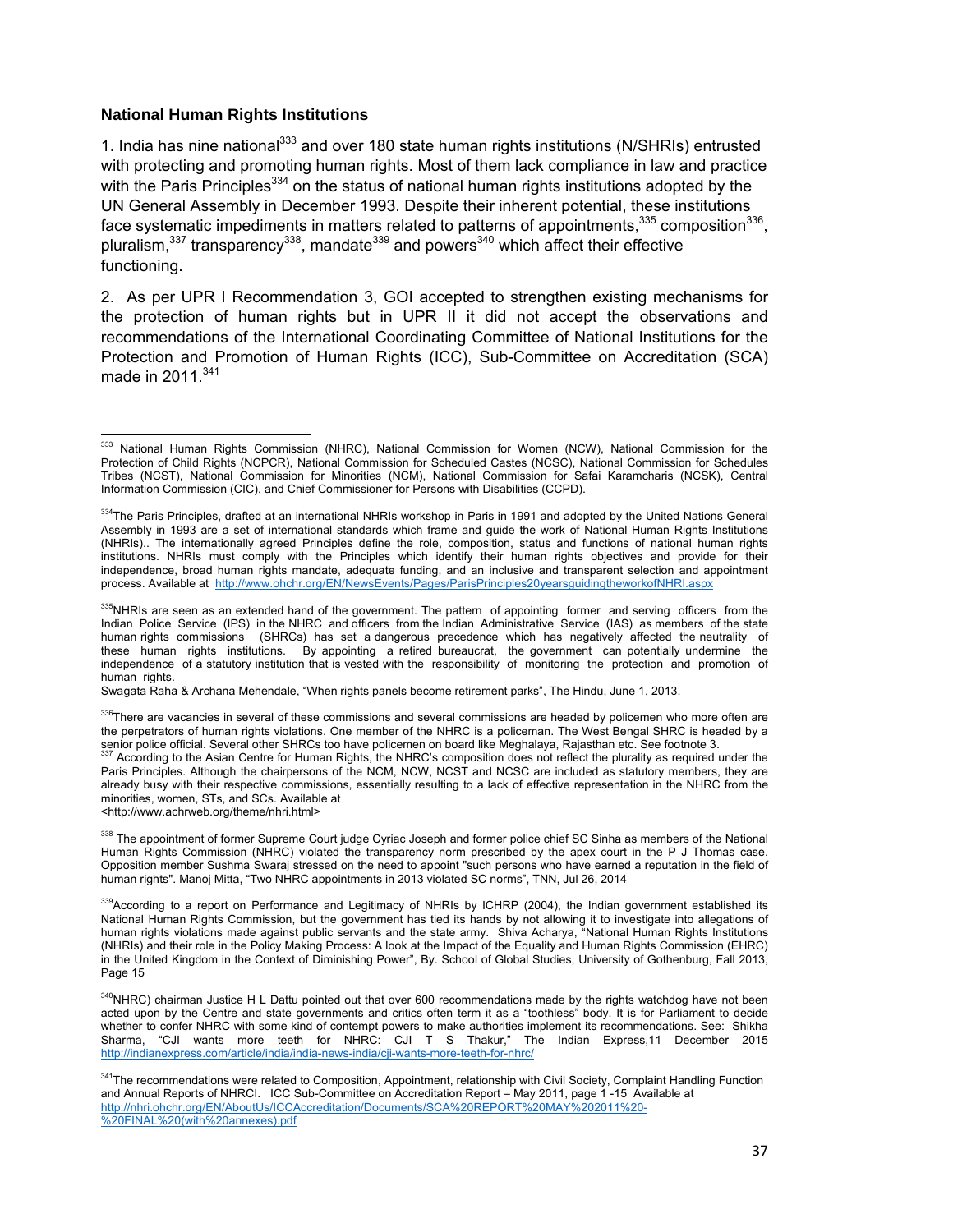3. The SCA recommended that the NHRC advocate<sup>342</sup> to amend the PHRA 2006 to remove the anomalies because the amended act of 2006 does reflect the pledges made by the Government of India in 2011 to the UN General Assembly before presenting its candidature to the Human Rights Council for the term 2011-2014.<sup>343</sup>

- Recommendations:
	- Amend the Protection of Human Rights Act, 1993 in accordance with the Paris Principles thus ensuring transparent appointment system, diversity and pluralism and ensure civil society representation in the N/SHRC $^{344}$ .
	- Adhere and comply with the observations and recommendations of ICC-SCA review of 2011.

### **Collaboration with the UN Human Rights System**

1. As per UPR I Recommendation 4 and UPR II Recommendation 70 and its 2011 pledge, GOI committed to continue its constructive engagement with international human rights bodies. India has not vet ratified several major human rights conventions.<sup>345</sup>

2. India's reporting record with UN Treaty Bodies is dismal. With the exception of reports submitted in accordance with India's obligations under the CRC and CRPD, India's reports are overdue for periods ranging from five to ten years.<sup>346</sup> The most egregious is the long overdue report to the Human Rights Committee. India last submitted a report to the HRC in 1995<sup>347</sup>

#### **Special Procedures**

2. As per UPR I Recommendations 14 and its 2011 pledge, GOI announced<sup>348</sup> that it was extending a standing invitation to Special Procedures mandate holders. The Special Rapporteur on violence against women, Rashida Manjoo visited India from 22 April to 1 May

347 For a complete overview of India's status of reporting to UN treaty bodies see:

http://tbinternet.ohchr.org/\_layouts/TreatyBodyExternal/Countries.aspx?CountryCode=IND&Lang=EN

  $342$ ICC Sub-Committee on Accreditation Report – May 2011, page 14 Available at

http://nhri.ohchr.org/EN/AboutUs/ICCAccreditation/Documents/SCA%20REPORT%20MAY%202011%20- %20FINAL%20(with%20annexes).pdf

<sup>&</sup>lt;sup>343</sup>India announced it "will continue to abide by its national mechanisms and procedures to promote and protect the human rights and fundamental freedoms of all of its citizens".http://www.amnesty.org.au/news/comments/119/ also see: file:///D:/WGHR/Indias-Pledge-at-the-UN-General-Assembly-2011\_2007\_chart.pdf

<sup>&</sup>lt;sup>344</sup>Refer to the AiNNI's submission to GANHRI-SCA for NHRC review in 2016.<br><sup>345</sup> UNCAT, 1951 UN Convention relating to the Status of Refugees, ICRMW, CED, CEDAW-OP and ICCPR OP1 and OP 2, the Rome Statute of the International Criminal Court, ILO Convention No. 169 on Indigenous and Tribal Peoples in Independent Countries and the Additional Protocols II to the Geneva Conventions.<br><sup>346</sup> Reports to CRC submitted in 2014 and CRPD in 2015.

<sup>&</sup>lt;sup>348</sup>India extended a standing invitation to Special Procedures Mandate Holders during the 18th Session of HRC in September 2011, in keeping with our Voluntary Pledges and Commitments made to the HRC in May 2011.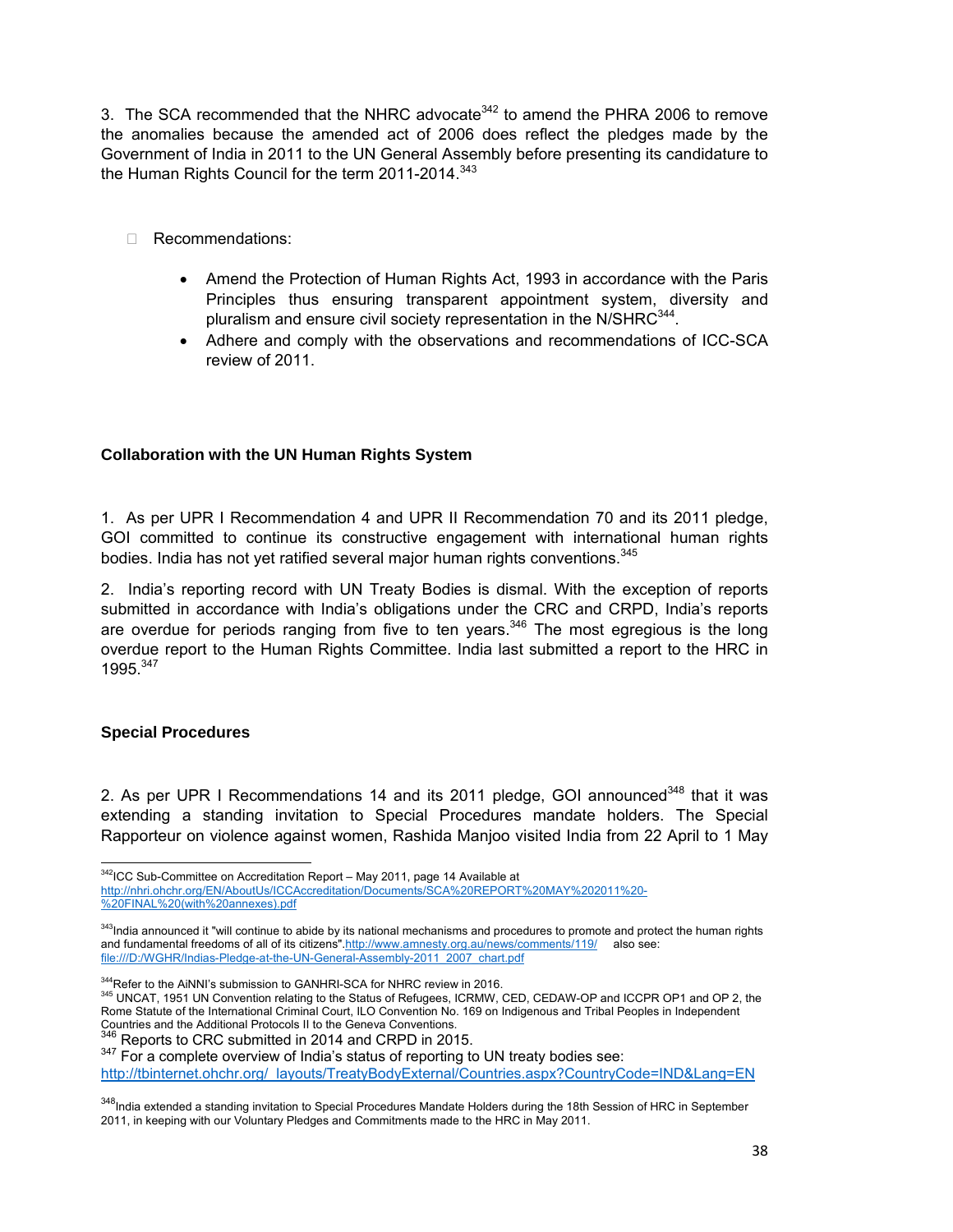2013. Since that time a gap of three years followed until the Special Rapporteur on Adequate Housing, Ms. Leilani Farha, visited India in April 2016.

3. As per latest information, already fourteen requests, including five reminders, from the UN seeking permission for its Special Mechanisms are pending with the Indian Ministry of External Affairs.<sup>349</sup> In addition three visits have been planned for 2017 but no dates are available.

4. A "guidance note<sup>"350</sup> of the UN secretary general on racial discrimination and the protection of minorities in March 2013 "explicitly recommended that the UN should focus attention on caste-based discrimination and related practices". Regardless, India objected<sup>351</sup> to the report of the Special Rapporteur on minority issues, Rita Izsák<sup>352</sup> presented to Human Rights Council on 28 January 2016 by saying that the report "was a breach of the SR's mandate".

- □ Recommendations:
	- The government should ensure regular visits of SRs to India, including, with priority, mandates that have already made repeated requests, including the SR on torture (UPR II Recommendation 69), whose request to visit has been pending since 1993; the Working Group on Arbitrary Detention; SR on Toxic Waste; SR on Extreme Poverty and SR on the Independence of Judges and Lawyers.
	- The government must spare no efforts to bring its obligations to UN Treaty bodies up to date.

# **C O N C L U S I O N**

 During India's second Universal Periodic Review (UPR) in May 2012, a total of 169 recommendations were made to India to better comply with its human rights obligations and commitments. India made some progress by initiating a number of progressive policy initiatives including legal amendment especially for the protection of the rights of women and children. At the same time lack of implementation of policies and laws to protect marginalized communities, particularly Dalits, tribal groups, religious minorities posed major challenge for India to realise human rights for India's most vulnerable sections. Reports of human rights abuses by armed groups in regions like Jammu and Kashmir, north-eastern states, Maoists affected central Indian states, attacks on human rights defenders along with reported incidents of communal violence, restrictions on the free speech and expression, right to protest, police abuses including use of torture and extrajudicial killings continued to persist all

350 GUIDANCE NOTE OF THE SECRETARY-GENERAL: On Racial Discrimination and Protection of Minorities, March 2013 Available at http://www.ohchr.org/Documents/Issues/Minorities/GuidanceNoteRacialDiscriminationMinorities.pdf<br><sup>351</sup> On Marsh 45, 0000 butble of the computer of the computation Minorities.pdf 351 On March 15, 2016 India's permanent representative to the UN in Geneva, Ajit Kumar said that the report "was a breach of the SR's mandate". The senior Indian diplomat pointed out that when Izsák-Ndiaye's 'mandate' was extended on March 2015, caste was not covered as per the categories of minorities. See: Devirupa Mitra, "Stung by UN Report on Caste Discrimination, India Cries Foul", March 25, 2016 http://thewire.in/25909/stung-by-un-report-on-caste-discrimination-india-hits-back/

<sup>&</sup>lt;sup>349</sup> The list can be seen at the following website (accessed on 17 September 2016):

http://spinternet.ohchr.org/\_Layouts/SpecialProceduresInternet/ViewCountryVisits.aspx?Lang=en&country=IN  $D$ 

<sup>&</sup>lt;sup>352</sup>Available at https:/<u>/documents-dds-ny.un.org/doc/UNDOC/GEN/G16/013/73/PDF/G1601373.pdf?OpenElement</u>